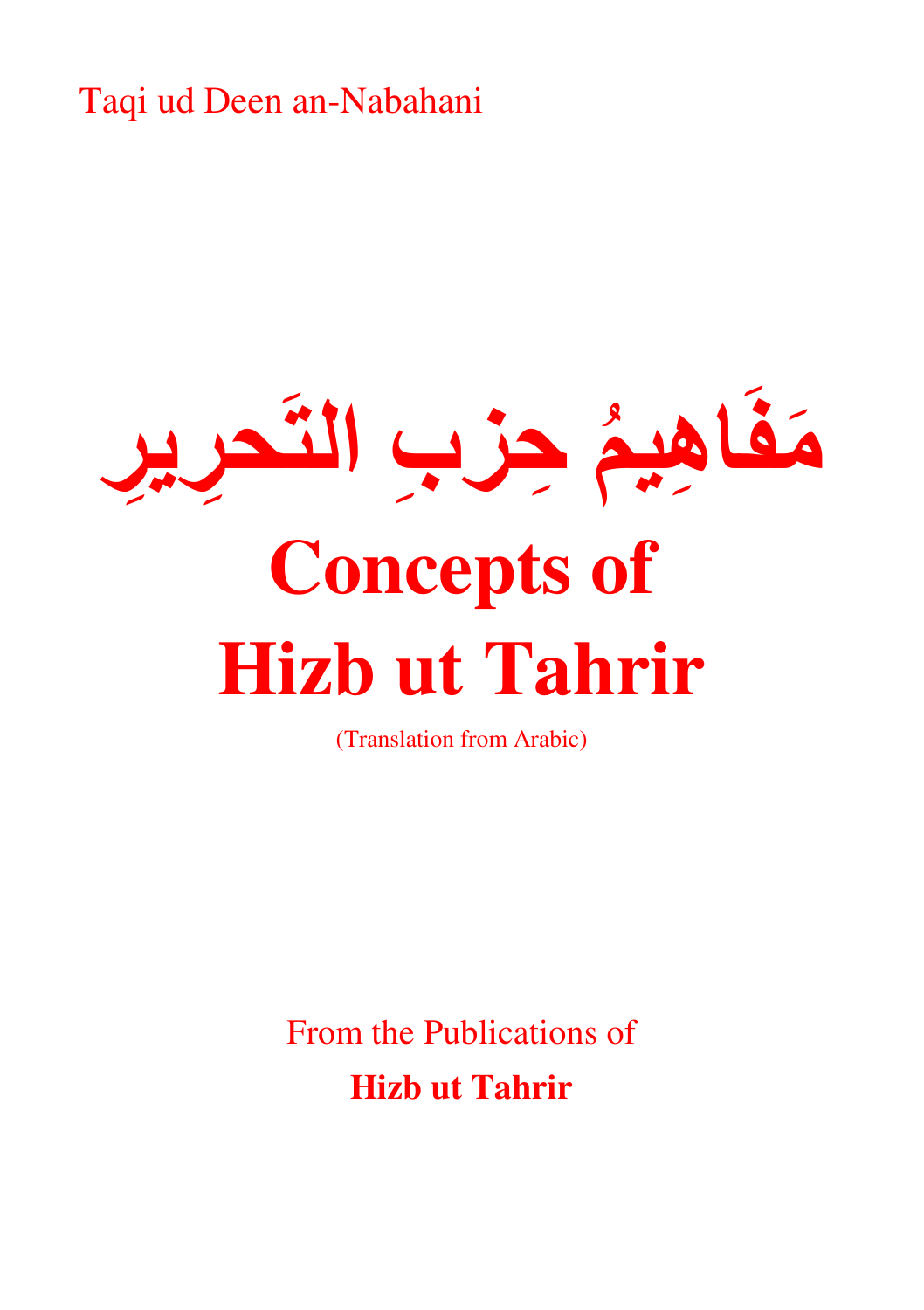Taqi ud Deen An-Nabahani

## **Concepts of Hizb ut Tahrir**

From the Publications of **Hizb ut Tahrir**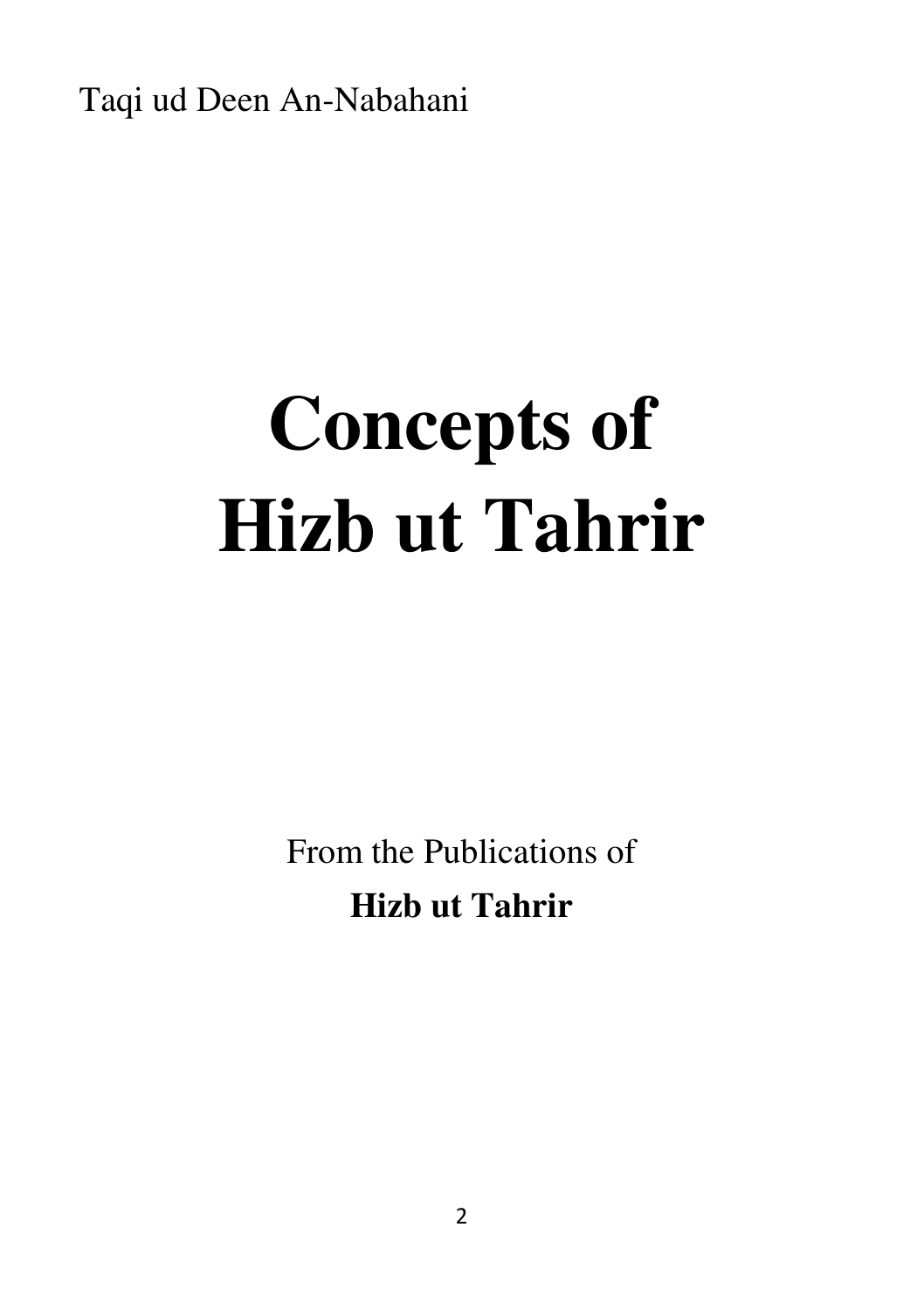## **First Edition 1372 AH – 1953 CE**

**Sixth Edition (Certified Edition) 1421 AH - 2001 CE**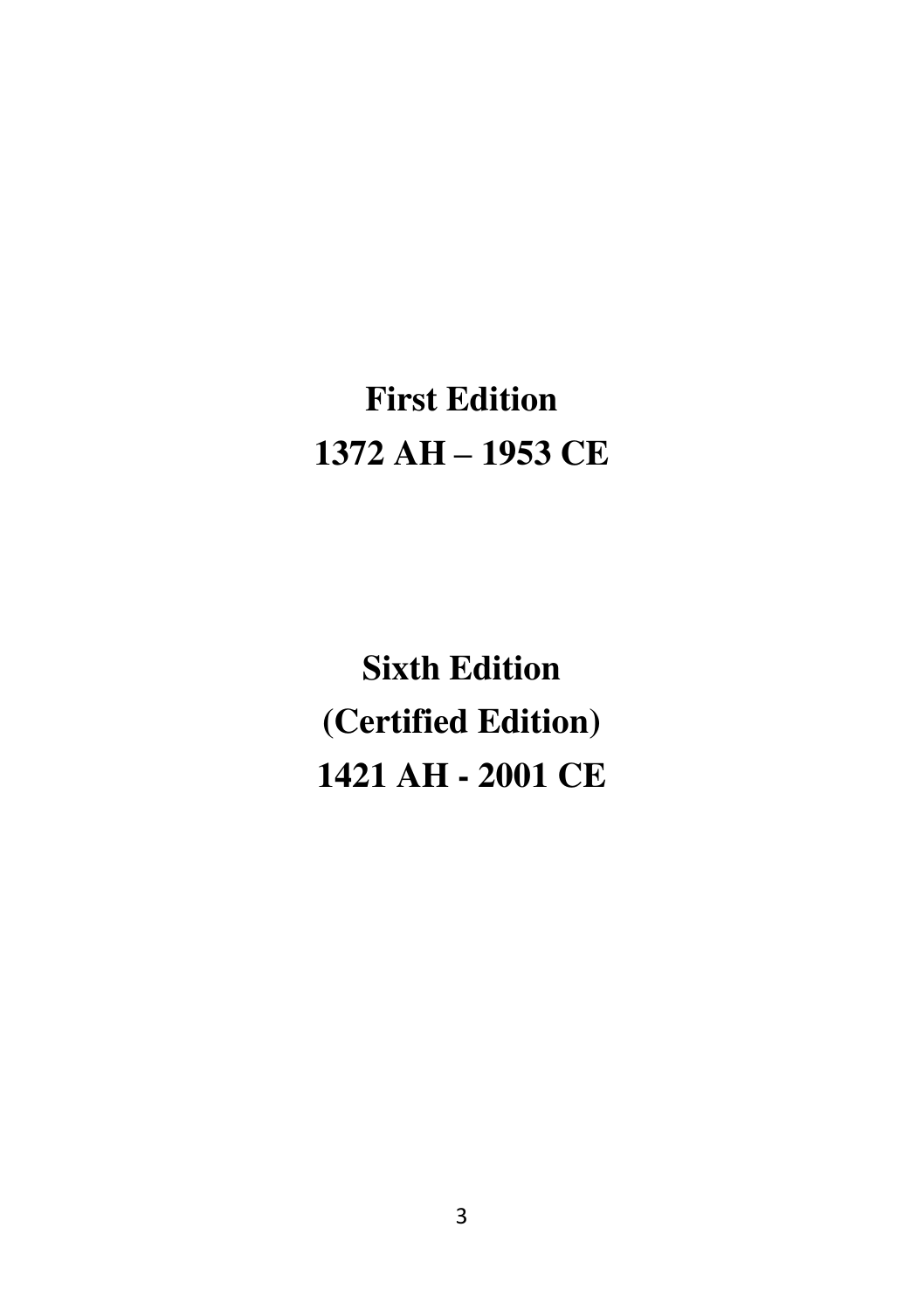**بسم هللا الرحمن الرحيم**

## **Concepts (Mefaaheem) of Hizb ut Tahrir**

Since the middle of the Twelfth Century Hijri (Eighteenth Century CE) the Islamic world has been rapidly declining from its correct status and sinking horribly to the abyss of decline. Numerous attempts have been undertaken to revive it, or at least to halt the decline, but not a single attempt of these attempts has succeeded. The Islamic world remains in a state of darkness, chaos and decline (inHiTaaT), and it still suffers the consequences of such backwardness and disorder.

The reason for the decline (inHiTaaT) of the Islamic world is due to a single factor, the severe weakness afflicting the minds with regards understanding Islam. The cause for this weakness was the detachment of the capacity (Taaqah) of the Arabic language from the capacity of Islam, when the Arabic language was neglected both in understanding and carrying Islam, from the beginning of the Seventh Century Hijri onwards. Accordingly, unless the capacity of the Arabic language is intermingled with the capacity of Islam, by making the Arabic language the language of Islam, as a fundamental and inseparable part of it, the decline will continue to drag Muslims down. This is because it is the linguistic capacity that carried the capacity of Islam, consequently intermingling with it, such that the perfected carrying of Islam cannot be undertaken without it. If Arabic is neglected, Ijtihad in the shar'a (Islamic Law) cannot be performed. Ijtihad is not possible in the shar'a (Islamic Law) except in the Arabic language, because it is a fundamental condition (SharT) in Ijtihad. Furthermore, Ijtihad is necessary for the Ummah, since progress within the Ummah cannot occur without Ijtihad.

There are three reasons why the attempts undertaken to revive the Muslims with Islam failed; the first is the lack of an accurate understanding of the Islamic Fikrah (Thought) by those who assumed the burden of revival. The second is the lack of clarity of the Tareeqah (Method) of Islam in completely implementing its Fikrah. The third is the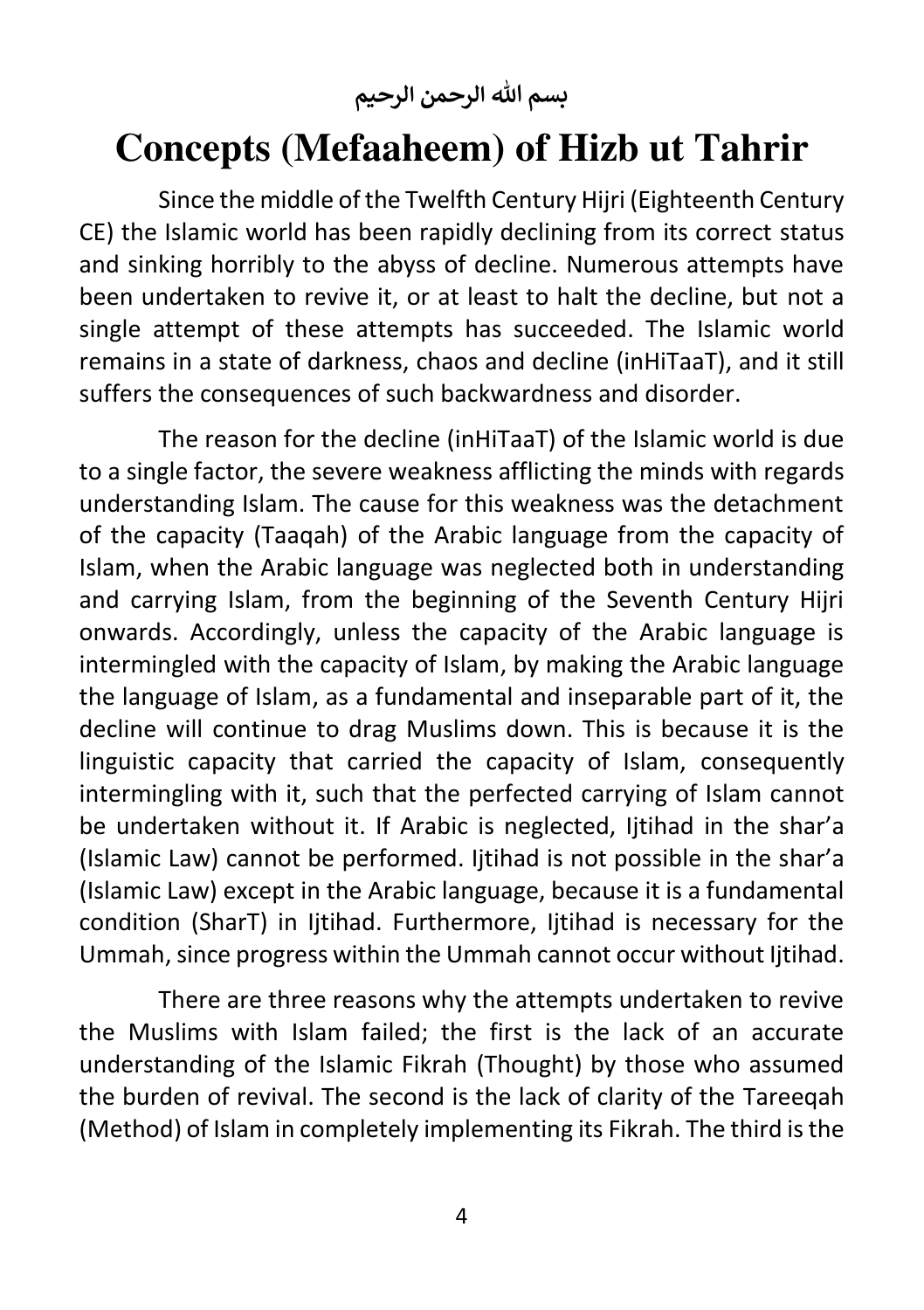failure of those who assumed the burden of revival to link the Islamic Thought with the Islamic Method tightly and inseparably.

With regard to the Islamic Thought (Fikrah), many factors affected it which diluted many of its details for the Muslims. Such factors arose at the start of the Second Century Hijri and continued until the arrival of colonialism. Foreign philosophies, such as Indian, Persian and Greek had an impact on some Muslims, leading them to make attempts to reconcile Islam with these philosophies, despite the complete contradiction between the two. These conciliatory attempts led to erroneous interpretations and explanations that confused and eliminated some Islamic facts from the mind of the Muslims or at least weakened their understanding. Furthermore, some individuals who harbored ill feeling towards Islam embraced it hypocritically and began introducing concepts alien to Islam and even contradicting it. This led to an erroneous understanding of Islam by many Muslims. Additionally, in the Seventh Century Hijri, the negligence of the Arabic language arose in the conveying of Islam. All of these factors announced the decline of Muslims. From the end of the Eleventh Century Hijri (Seventeenth Century CE) up to the present day, the Islamic world has been subjected to cultural and missionary invasions, followed by the political invasion of the West, which added insult to injury and created further complications in the Islamic society. All this had an effective influence on the Muslims incorrect understanding of the Islamic Thought, thus true crystallization (tablawr) in the minds of the Muslims was lost.

Regarding the Islamic Method (Tareeqah), Muslims gradually lost the clarity of its understanding. The Muslims used to understand their existence in life was for the sake of Islam, that the Muslims duty in life was to carry the Dawah of Islam, that the duty of the Islamic State is to implement Islam and execute its rules internally and carrying the Dawah for it externally, and that the Method for this is Jihad, performed by the State. We say that then after the Muslims clearly understood this, they began viewing the main duty of Muslims as the acquisition of life firstly, and secondly preaching and giving guidance whenever the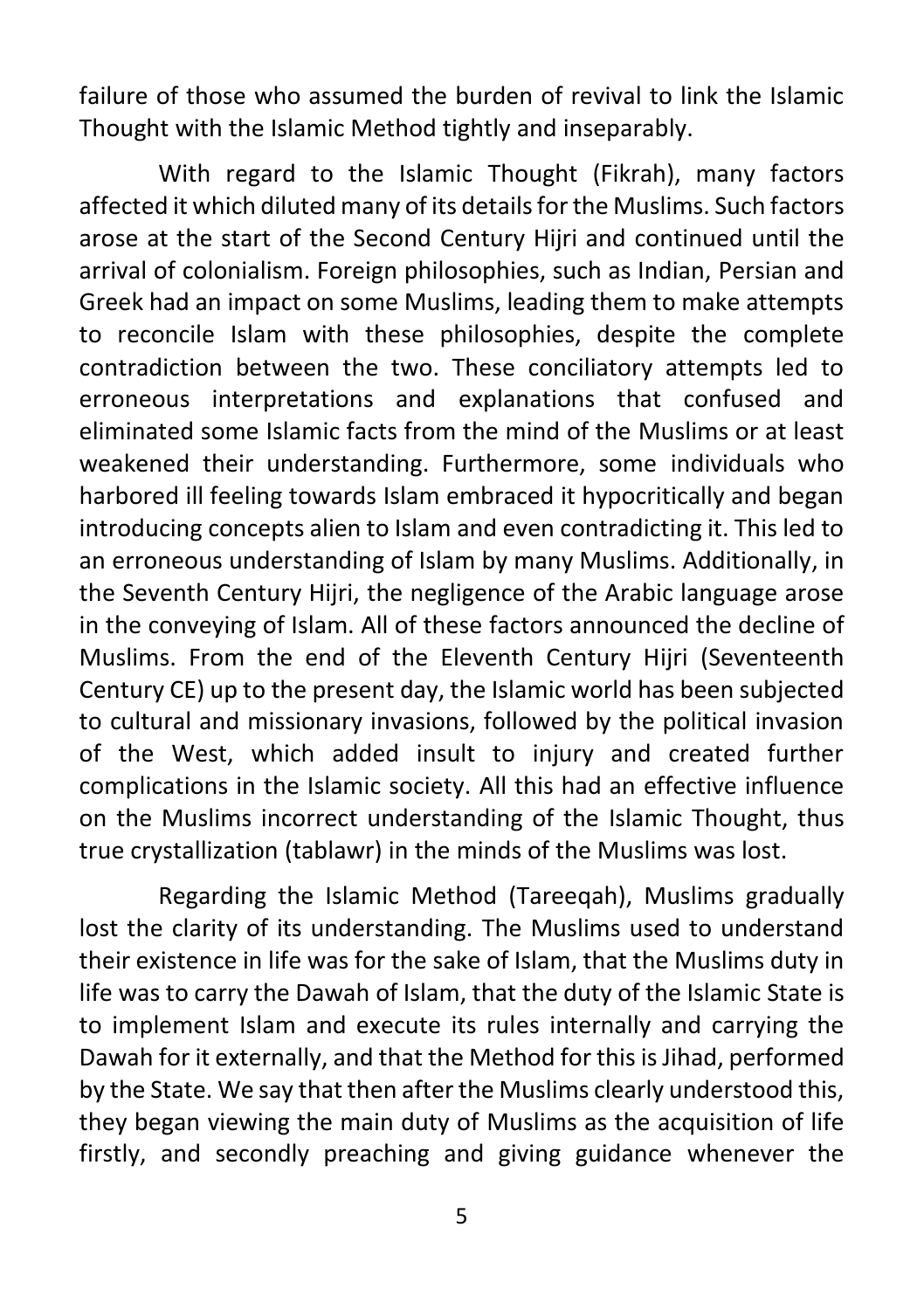conditions permitted. The State began to see no fault or sin in its complacency in executing Islamic rules, and did not see any shame in abandoning Jihad in the Way of Allah (fee sabeel illah) to spread Islam. The Muslims after they lost their State - despite its weakness and shortcomings - saw the return of Islam in the building of mosques, the publishing of books and the grooming of morals (ikhlaaq) whilst they kept silent over the domination of kufr on them and about its colonialism over them.

With regards to the linkage between the Islamic Thought and Method, Muslims started to study the legal ruling (aHkaam Shar'iyyah) related to treatment (mu'aalajah) of the problems, i.e. related to the Thought, but did not pay attention to the rules that demonstrate the manner (kayfiyyah) of the treatment, i.e. demonstrate the Tareeqah. Thus, they studied the rules detached from their Method of execution. It prevailed over them to study the rulings (aHkaam) of Salah and fasting, marriage and divorce, whilst neglecting the study of the rulings of Jihad, al-ghanaim (spoils), the Khilafah, the judiciary, rulings of Kharaj revenues and so on. Thus, they detached the Thought from the Method, which resulted in the implementing of the Thought, without its Method, becoming inconceivable.

In addition to all of this, at the end of the Thirteenth Century Hijri (Nineteenth Century CE), was the misunderstanding of the Islamic Shariah and its application upon the society. Islam was interpreted in ways incompatible with its texts, in order to conform to the present society. This was although what was obligatory (waajib) was to change the society to conform to Islam and not to try and interpret Islam to conform with society. This is because the issue was the corrupt society which needed to reformation (iSlaaH) by an ideology (mabda'a). So it is obligatory (farD) that the ideology is applied as it is, and the society has to be changed completely and radically on the basis of this ideology. Thus, it was necessary for those who attempted to reform the society to apply the Islamic rules as they are, regardless of society, era, time or place. However, they didn't do this; instead they misinterpreted the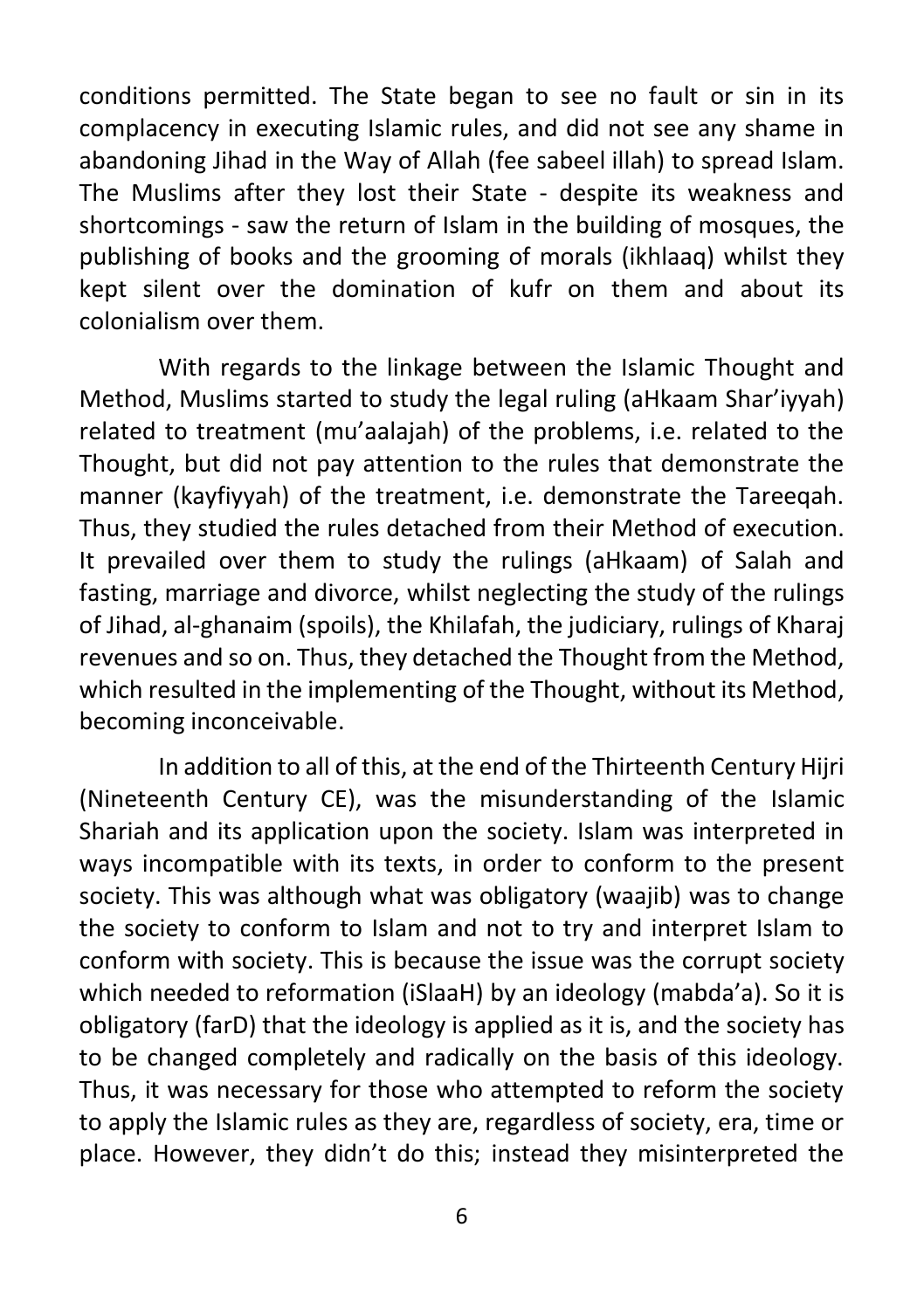Islamic rules to adapt them to contemporary life. The excesses of this error could be seen in both the generalities and details. They derived general principles (qawaa'id kuliyyah) and detailed rulings (aHkaam) that agreed with this viewpoint. Thus, they established numerous erroneous general principles, such as; ا" لا ينكر تغير الأحكام بتغير الزمان ;erroneous general principles, such prohibited to change the rulings according to the changing of the time", and such as, العادة محكمة "Tradition is the arbiter" and others besides. They issued rulings without any support or evidence from the shar'a, with some of them even contradicting the definite Qur'anic text. For example, they permitted simple interest (riba) on the pretext (Hujah) that it is not compound interest, as well as the pretext of necessity (Darroorah) for the funds of the minor (qaaSir). The judge, who was called a Shariah judge, came to judge with interests (riba) on the deposits of the orphans. The judge, whom they called the regular judge also ruled with interest (riba). They gave fatwa to suspend Hudood (Islamic Penal Code) and allowed the Hudood to be taken from a source other than Islam. Thus, they establishing rulings contradicting the shar'a using the pretext (Hujah) that these conform with the age and the necessity (Daroorah) that Islam conforms every age ('asr), time (zamaan) and place (makaan). This resulted in the detachment of Islam from life. This erroneous understanding and incorrect rulings were used by the enemies of Islam to introduce their laws and ideologies. The Muslims did not see in them any contradiction with their Deen, due to what had concentrate in their minds of the erroneous understanding that Islam conforms to every time and place. The misinterpretation (ta'weel) of Islam to suit every religion, ideology, incident and principle (qaa'idah) became prevalent, even if the interpretation contradicted the ideology of Islam and its viewpoint (wajhatu naZar). This helped in the distancing of Islam from life. Consequently, the failure of every reformist movement working according to this erroneous and poor comprehension was inevitable.

In the beginning of the Twentieth Century CE, further difficulties were added, increasing the obstacles that stood between Islam and life and adding to the pre-existing difficulties that faced the Islamic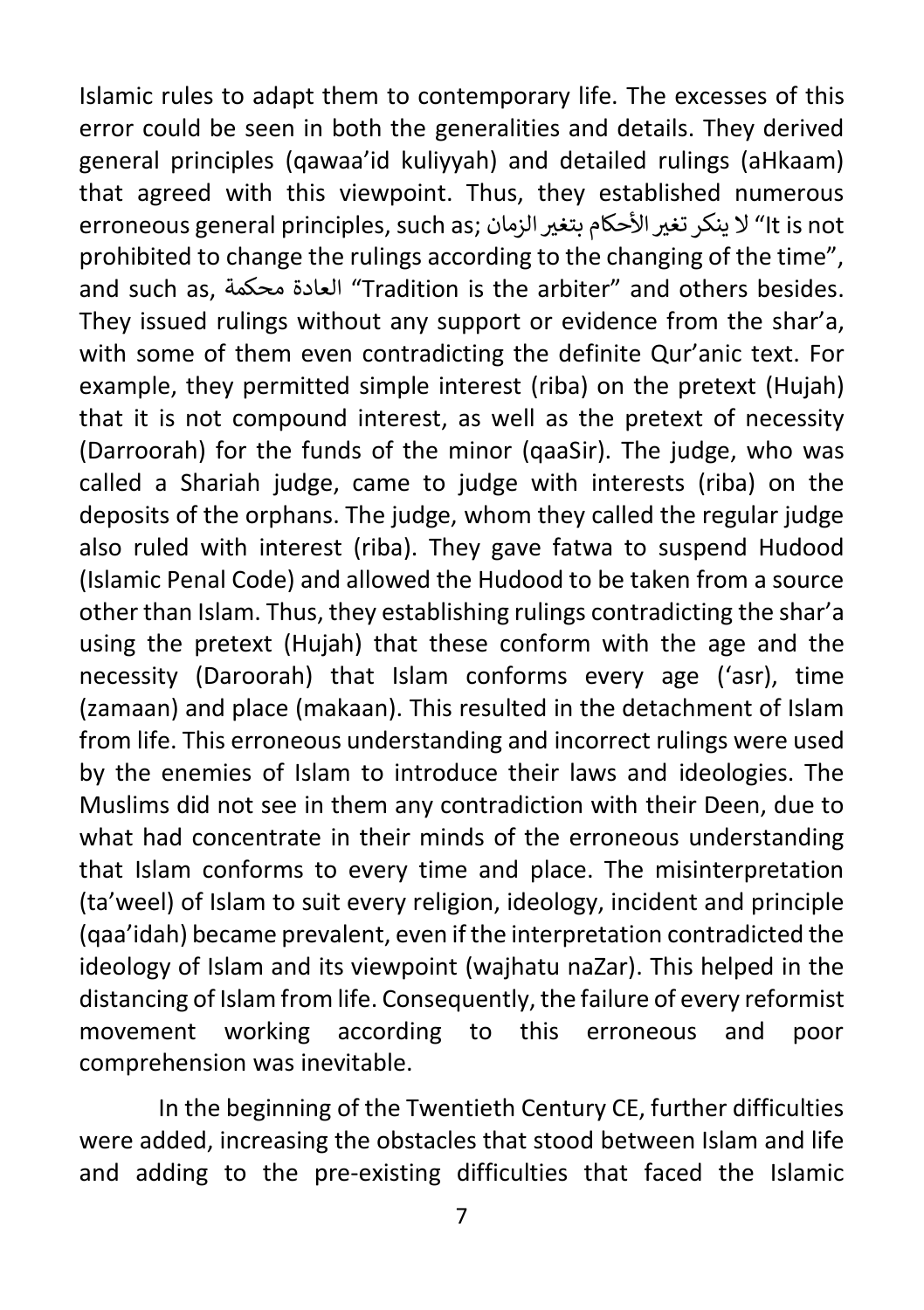movements. The Muslims, particularly the 'ulema and the educated people, came to be dominated by three matters at this time:

Firstly, they studied Islam in a way that contradicts Islam's method of study. Islam's method of study (daraasah) is to study the Shariah rules as practical questions for application (taTbeeq) both by the state in its domain and by individuals in their affairs. 'Ulema have رalefined jurisprudence (figh) as being, علم بالمسائل الشرعية العملية المستنبطة التفصيلية أدلتها من" the Knowledge ('ilm) of the practical Shariah issues (masaa'il) that are derived from their elaborated evidences." Such a study would produce knowledge for the student and action for society, by both the state and the individual. However, the 'Ulema and educated people, even most Muslims, studied Islam for the purpose of mere theoretical knowledge as though it were a fanciful philosophy. Through this the juristic rulings (aHkaam fiqhiyyah) became impractical, and the shar'a (Islamic Law) came to be studied in spiritual and moral issues alone and not as rulings to treat the problems of life. This is as far as study is concerned. As for the Dawah to Islam, the method of preaching (wa'Z) and spiritual sermonizing (irshaad), as practiced by missionaries, prevailed instead of the method of teaching (ta'leem) required by Islam. Thus, the people who taught Islam became either rigid ulema, as if they were walking books, or sermonizing preachers who repeated boring sermons, without producing any effect in the society. They did not understand the meaning of culturing (tathqeef) with Islam which entails teaching Muslims the matters of their Deen in a way that effects their emotions and invokes fear of the punishment and wrath of Allah (swt), so that a Muslim becomes a dynamic personality when his emotions are linked to his intellect, as a result of learning (ta'allum) the verses of Allah (swt) and the method of their teaching (ta'leem). Indeed, they understood none of this, substituting this deeply effective method of teaching with the method of preaching and sermonizing, which is confined to banal, shallow sermons. Due to all this, people perceived that there was a contradiction, or at least some contradiction, between the treatment of the problems of society and the Islamic Deen, which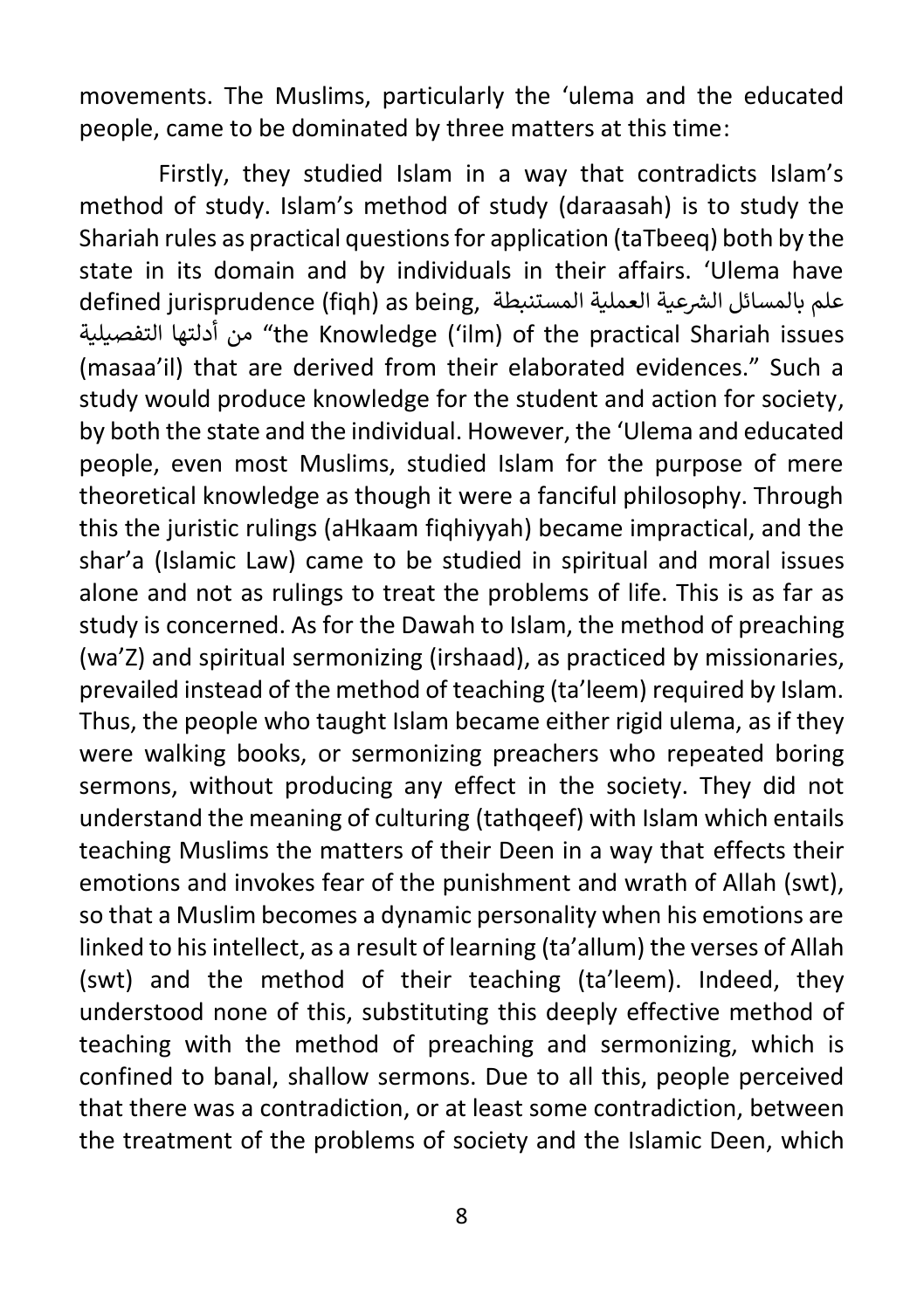required reconciliation. Consequently, the misinterpretation (ta'weel) of Islam, so as to conform to the age became prevalent.

In addition to this, they misunderstood the verses of Allah (swt), for example, **ِّ ل ِ من ك َ ر ُ َ ف َ َ ن َل و ْ َ ل َ ً ۚ ف ة َّ َ اف وا ك ِنفر َ ِي َ ل ُون ن ِ م ؤ م َ ال ان ا ك م َ و ُْ ُ ْ ٌََ ة َ ِف ائ ْ ط م ه ن ِّ ٍة م َُ ْ َ ق ِفر ْ َ ون ر َُ** |<br>**يُم**َّم يَحْذَ **ْ** ا<br>ا **َّ ل َ ع َ ْ ل ِ م ه ي ْ َ ٔ رَجَٰعُوا إِلَ**ّ **َ ِذ ْ إ م ه َ م و ُ ْ َ ُ وا ق ِنذر ي ِ ل َ و ِ ين ِّ الد ِي وا ف ه ُ َُّ ق َ ف َ ت َ ي ِّ ل" However, it is not necessary for the believers to march forth all at once. Only a party from each group should march forth, leaving the rest to gain knowledge of the Deen, then enlighten their people when they return to them, so that they too may beware of evil."** [Surah At-Tawba 9:122] They interpreted this Ayah to mean that a group from every community sets forth to learn the Deen, to then return to teach their people. Consequently, they made learning (ta'allum) of the Deen a collective obligation of sufficiency (farD kifayah), thus contradicting both with the Legal Ruling (Hukm Shara'i) and the meaning of the Ayah.

As for the Hukm Shara'i, it is obliged upon every sane ('aaqil), adult (baaligh) Muslim to acquire knowledge of Islam, covering the matters necessitated for their daily life. This is because they are commanded to perform all their actions based upon the commands (awaamir) and the prohibitions (nawaahee) of Allah (swt). There is no way to fulfil this except through the knowledge of aHkaam shar'iyyah (Legal Rulings) related to their actions. Therefore, acquiring comprehensive knowledge in the Deen about the rulings necessary for the Muslim to follow in the arena of life is an individual obligation (farD 'ayn) and not a collective obligation of sufficiency (farD kifayah). As for Ijtihad, that is to derive aHkaam, it is farD kifayah. With regards to their contradiction with the meaning of this Ayah, the verse is about Jihad, which means it is not allowed for all the Muslims go out for Jihad. When a group set out for Jihad, then a group remained to learn the aHkaam (rulings) at the hands of the Messenger (saw). This was so that once the mujahideen returned, those who stayed behind would teach them what they had missed of the rulings of Allah, in a way that would produce an effect on them. There is also evidence in that the Sahabah (ra) were committed to learning the aHkaam of the Deen and being in the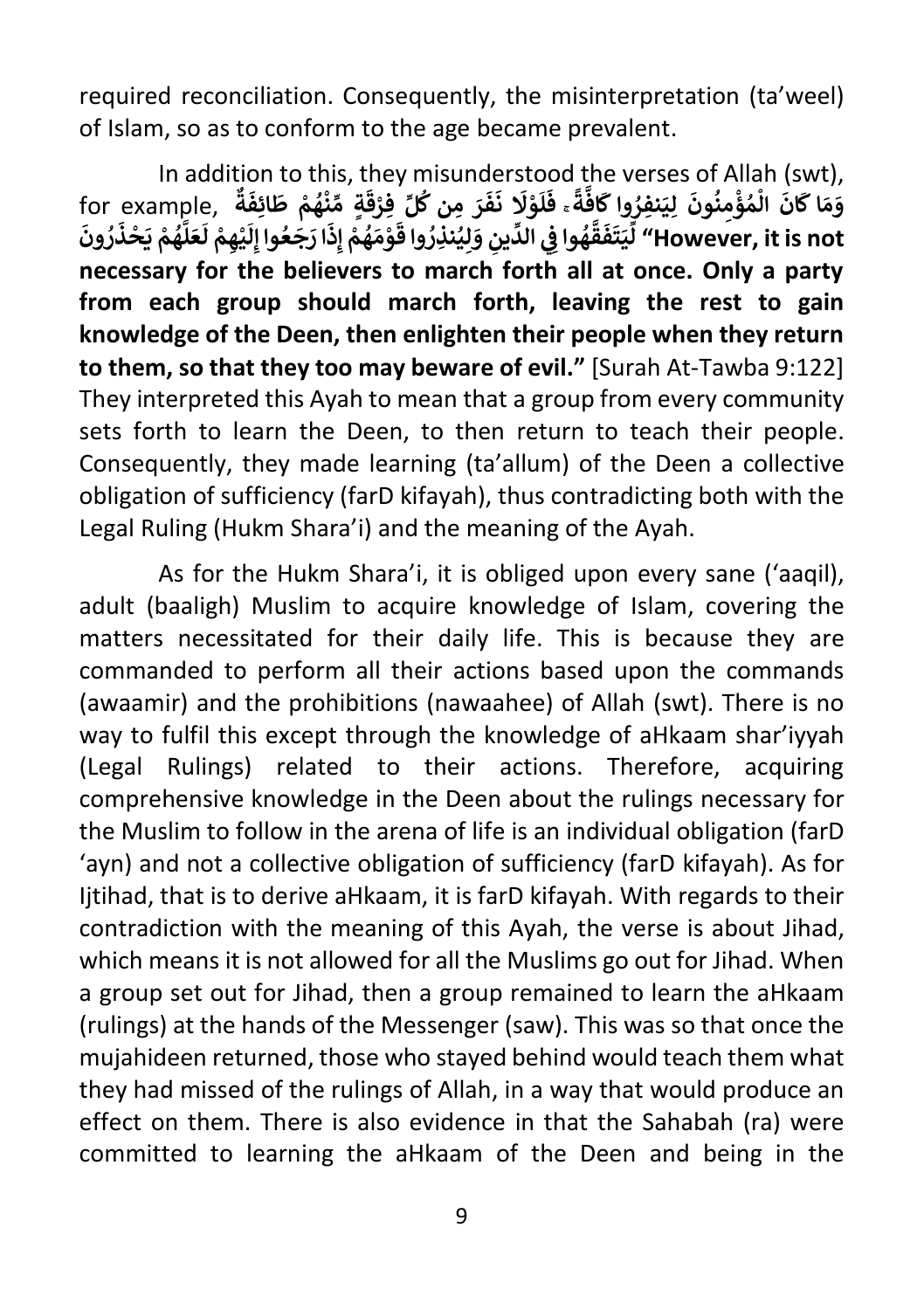company of the Messenger (saw). Some of them would set out on an expedition for Jihad, whilst some stayed behind to learn the aHkaam of the Deen. When the mujahideen returned, those who stayed behind taught them the aHkaam that they had missed.

Secondly, the malicious West hateful of Islam and the Muslims attacked the Deen of Islam, defamed it, fabricated lies against it on the one hand and denounced some of its aHkaam on the other, despite the fact that these rules are the correct solutions for the problems of life. So the position of Muslims, particularly the educated ones, was characterized by weakness in the face of this attack. Subsequently they allowed Islam to stand accused and became defensive, a matter which caused them to misinterpret the rules of Islam. For example, they interpreted Jihad as a defensive, rather than offensive war. They contradicted the reality of Jihad, for Jihad is a war against anyone who stands in the face of the Islamic Dawah whether he is an aggressor or not. In other words, it is the removal of any obstacle standing in the way of the Dawah, the call to Islam and the fight for its sake i.e. for the sake of Allah (swt). When Muslims conducted Jihad against Persia, the Byzantine Empire, Egypt, North Africa, Spain and other places, they did so because the Dawah required them to undertake Jihad to propagate Islam in these countries. So this erroneous interpretation of Jihad resulted from the weakness by allowing Islam to be accused and defending it in a way that would satisfy the accuser. Similar to this is the issue (mas'alah) of polygamy, the question of cutting the thief's hand and other issues, over which Muslims tried to respond to the disbeliever's accusations. They tried to interpret Islam in meanings that would contradict the Islamic thoughts. Accordingly, this distanced Muslims from understanding Islam, which subsequently removed it from action.

Thirdly, due to the waning authority of the Islamic State from many of the Islamic regions, their subjugation to the authority of kufr and later due to the collapse of the Islamic State and its abolition, the existence of the Islamic State in the minds of many Muslims became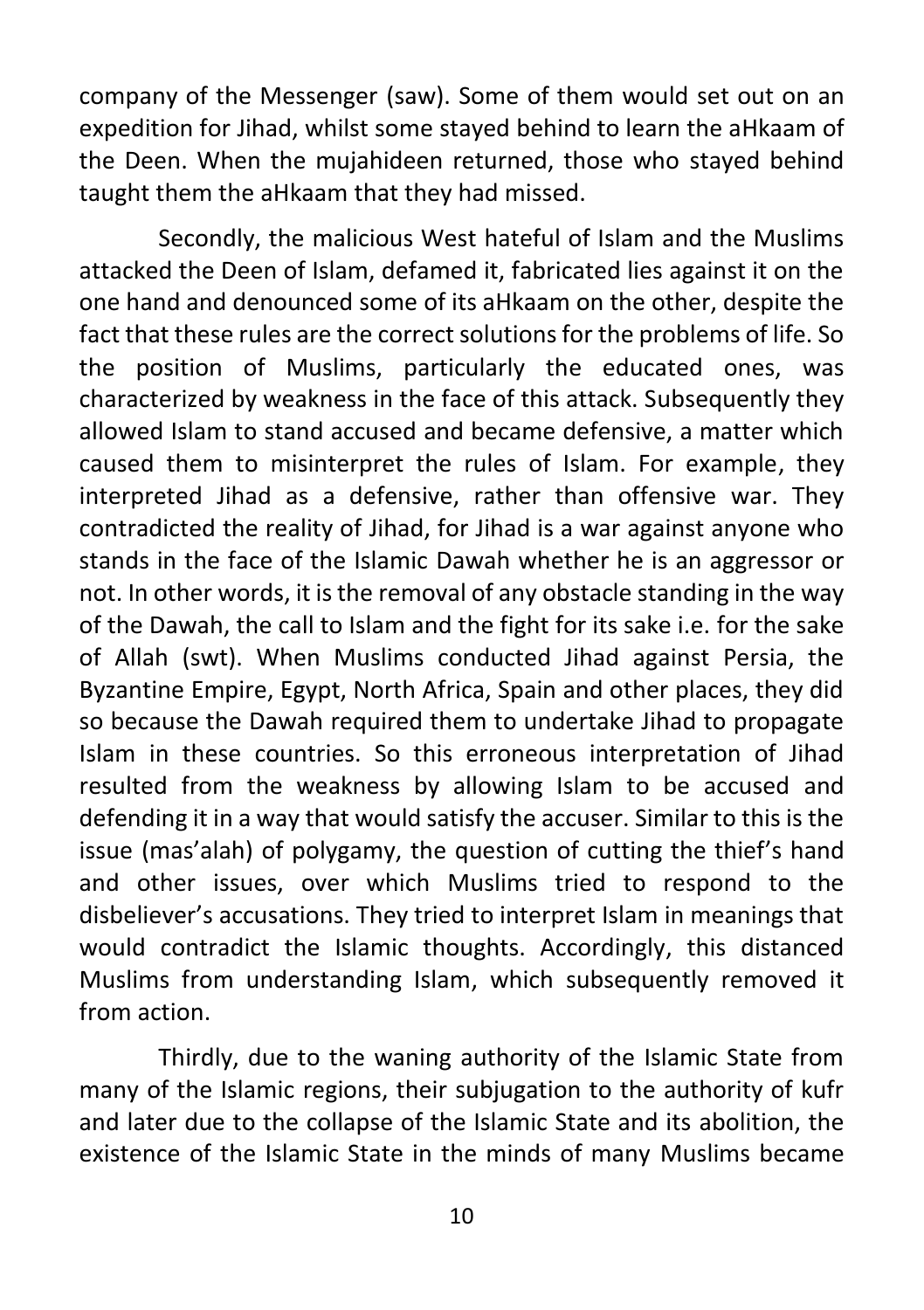ruled out (istib'aad), alongside ruling by Islam alone. Therefore, Muslims came to accept being ruled by other than all that Allah (swt) had revealed. They did not see any harm in this as long as Islam was retained nominally, even though there was no ruling by Islam. They started to call for the obligation of benefitting from other doctrines and ideologies, to enable the application of Islam in life's affairs. This resulted in abstaining from actions to restore the Islamic State and maintaining silence over the implementation of the rulings of kufr on Muslims, by their own hands.

Accordingly, all the reformist movements, established to revive Muslims and to restore the glory of Islam, failed. It was expected that such movements would fail. This was because although they were Islamic movements, due to their misunderstanding of Islam they created even more complex issues, complicated the problems and distanced the society from Islam, instead of working to implement Islam within society.

It thus became obligatory to have an Islamic movement that understands Islam as both a Thought (Fikrah) and Method (Tareeqah), maintains the link between them both and works for the resumption (isti'naaf) of the Islamic way of life, in any country (quTr) of the Islamic World. This would then become the Starting Point (nuqTat ibtidaa), from which the Islamic call arises and then becomes the Departure Point (nuqTat inTilaq) for the Dawah to Islam.

It is upon this basis that Hizb ut Tahrir was established and started to work for the resumption of the Islamic way of life in the Arab lands, which naturally results in the resumption of the Islamic way of life in the Islamic World. This is by establishing the Islamic State in one or more of its countries, as a support point (nuqTat irtikaz) for Islam. It would become a nucleus for the greater Islamic State, which resumes the Islamic way of life by the application of Islam completely in all Islamic lands and conveys the Islamic Dawah to the entire world.

After study, thinking and investigation, Hizb ut Tahrir adopted Shariah rulings (aHkaam shar'iyyah), some of which relate to the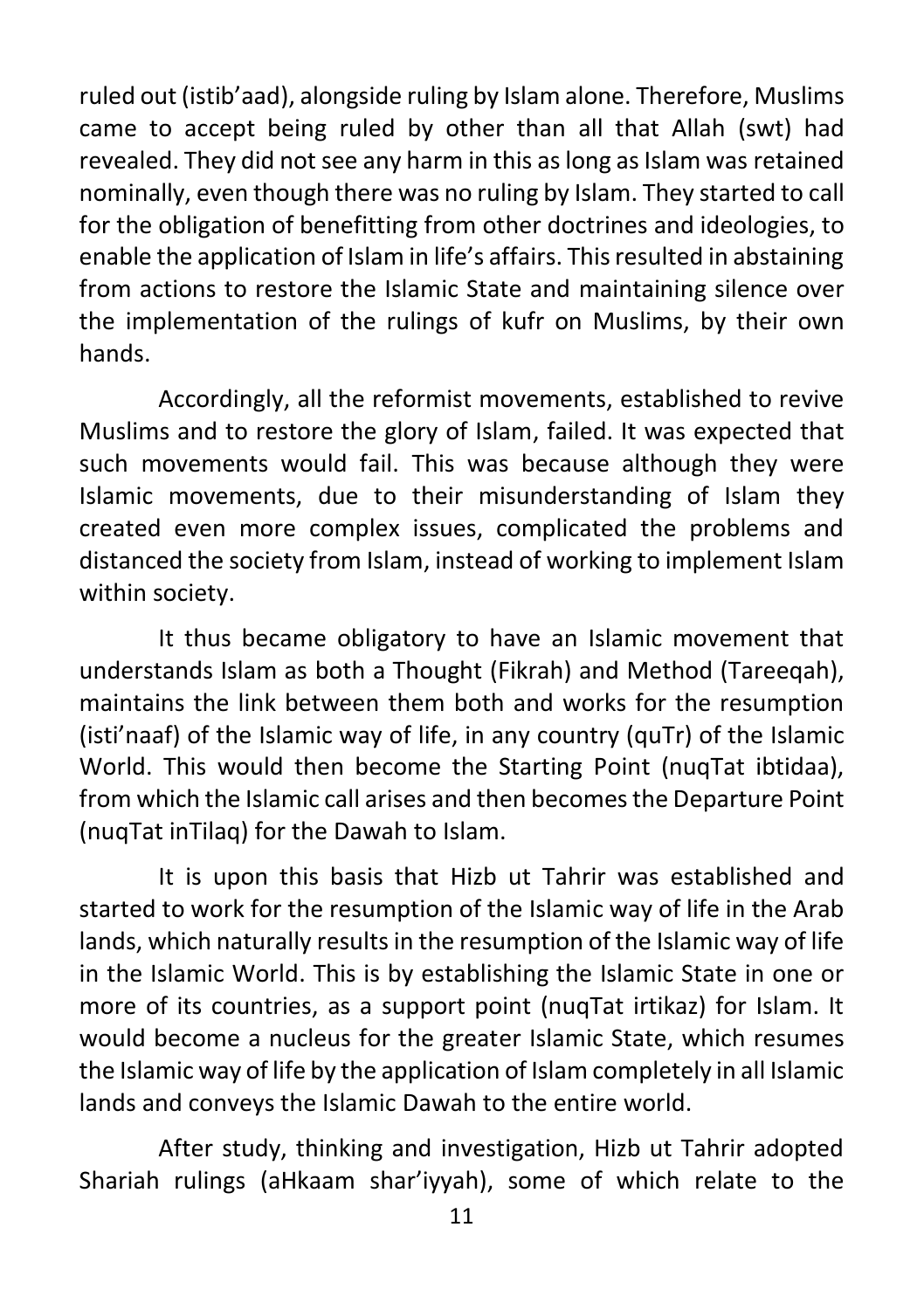treatment of individualistic problems that occur between individuals and in their relations with each other, such as the prohibition of leasing land for agriculture. Some rulings are relevant to the general opinions (araa'a) that are between Muslims collectively and other than them (non-Muslims) and in the relations of Muslims collectively with other than them, such as the permissibility of emergency treaties (mu'aahudaat idtirariyyah) and the Dawah for Islam before starting the fighting, and other similar rulings. Some are related to the thoughts (afkaar), which are Shariah rulings (aHkaam shar'iyyah) like the generalized (saa'ir) Shariah rulings, such as collective principles (qawaa'id kulliyah) and definitions (ta'aareef), for example, the principle e states, is in that which states, واجب القام (qaa'idah) which states, و (qaa'idah) which states, الما لا يتم الواجب إلاّ به فهو واجب necessary to accomplish a duty (wajib) is itself a duty (wajib)," as well as the definition (ta'reef) of Hukm Shar'i as being, جناب الشارع المتعلق بأفعال  $\div$ العباد" the speech of the Legislator related to the actions of the servants" and similar. The Hizb has adopted certain rulings from within each of these categories and has undertaken to call for them during the Dawah to Islam. These are merely Islamic opinions (aaraa'a), thoughts (afkaar) and rulings (aHkaam), none of which are non-Islamic, nor affected by anything non-Islamic. They are purely Islamic, depending only on Islamic sources and texts. When adopting, the Hizb depends on the thinking (fikr) and considers the call for Islam to be based on thinking (fikr) and that it should be delivered as an intellectual leadership (qiyaadah fikriyyah). This is because life is based on enlightened thinking (fikr mustaneer) and man then revives upon its basis. Enlightened thinking alone shows the reality of things to perceive them in a correct perception (idraak). Thinking must be deep ('ameeq) in order to be enlightened. The enlightened thought is the deep view towards things and their circumstances (aHwaal) and everything which is related to them, with derivation (istidlaal) upon this to reach sound judgments. In other words, it is a deep, enlightened view (naZarah) towards things. Consequently, it is necessary to have a deep enlightened view about man, life and the universe, as well as about human beings and their actions, so as to understand the rulings (aHkaam) related to them.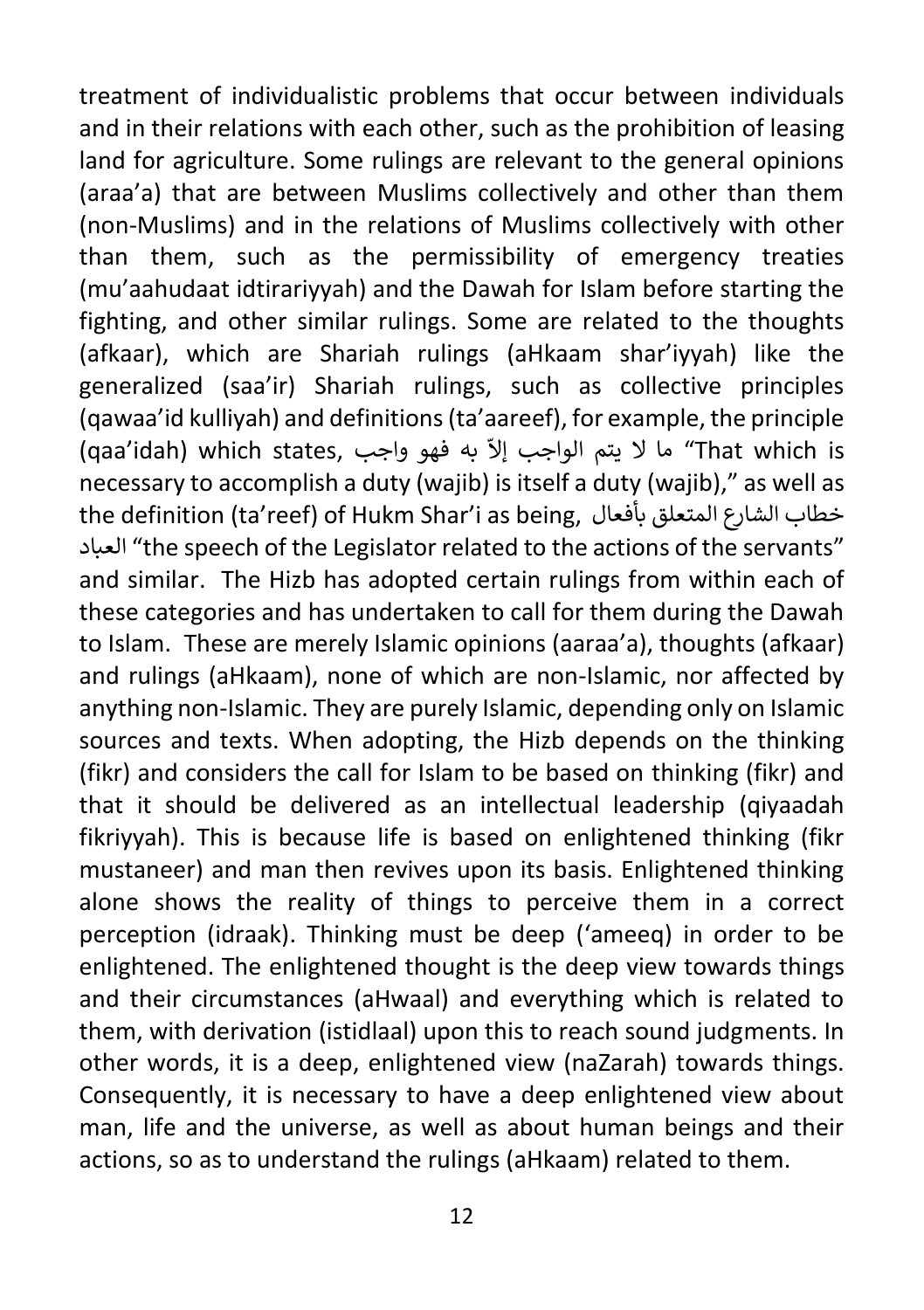The deep enlightened view (naZarah) about man, life and the universe, produces the comprehensive thought (fikrah kulliyah) about them, resolves the greatest problem ('uqdatun kubrah) of human beings, establishes the 'aqeedah for them and defines for them the goal (ghayah) of life, the goal of actions (ghaayah) which they undertake in life of this world. This is because human beings live in the universe, so unless the greatest problem about human beings, the life existent in them and the universe, which is the location of their life and existence, is solved, it is not possible for humans to know the manner in which they must behave. Hence, the 'aqeedah is the basis ('asaas) of everything.

The deep, enlightened view of man, life and the universe leads to the Islamic 'aqeedah, which explains clearly that; they are created by Creator (khaaliq), this Creator is He Alone Who organizes them, preserves them and advances them according to a specific system and that the life of this world is neither eternal (azali) nor everlasting. Hence before this life there is its Creator and its Organizer (mudabbir), and then there is the Day of Judgment after this life. Consequently, the actions of human beings in this life must advance in accordance with the commands (awaamir) and prohibitions (nawaahi) of Allah (swt) for they will be questioned about them on the Day of Judgment. Therefore, it is compulsory on humans to abide by the Law (shar'a) of Allah (swt), which the Messenger of Allah (swt), our master, Muhammad (saw) conveyed.

The deep enlightened view of man, life and the universe shows that they are material only (maadah) and not spirit (rooH), nor a composite (murakabah) of material and spirit. The meaning of material here is that which is perceived tangibly (maHsoos), whether it is known as material as it occupies a space and has a weight, or known as transferrable energy (Taaqah), visible or invisible. This is because the discussion here is not about the essence (maahiyah) of the material. Instead, it is about man, life and the universe, the tangibly perceived things, with respect to their being created by a Creator. The meaning of spirit (rooH), here, is the perception (idraak) of the relationship (Silah) with Allah (swt) and not the secret of life (sir ul Hayaah). This is because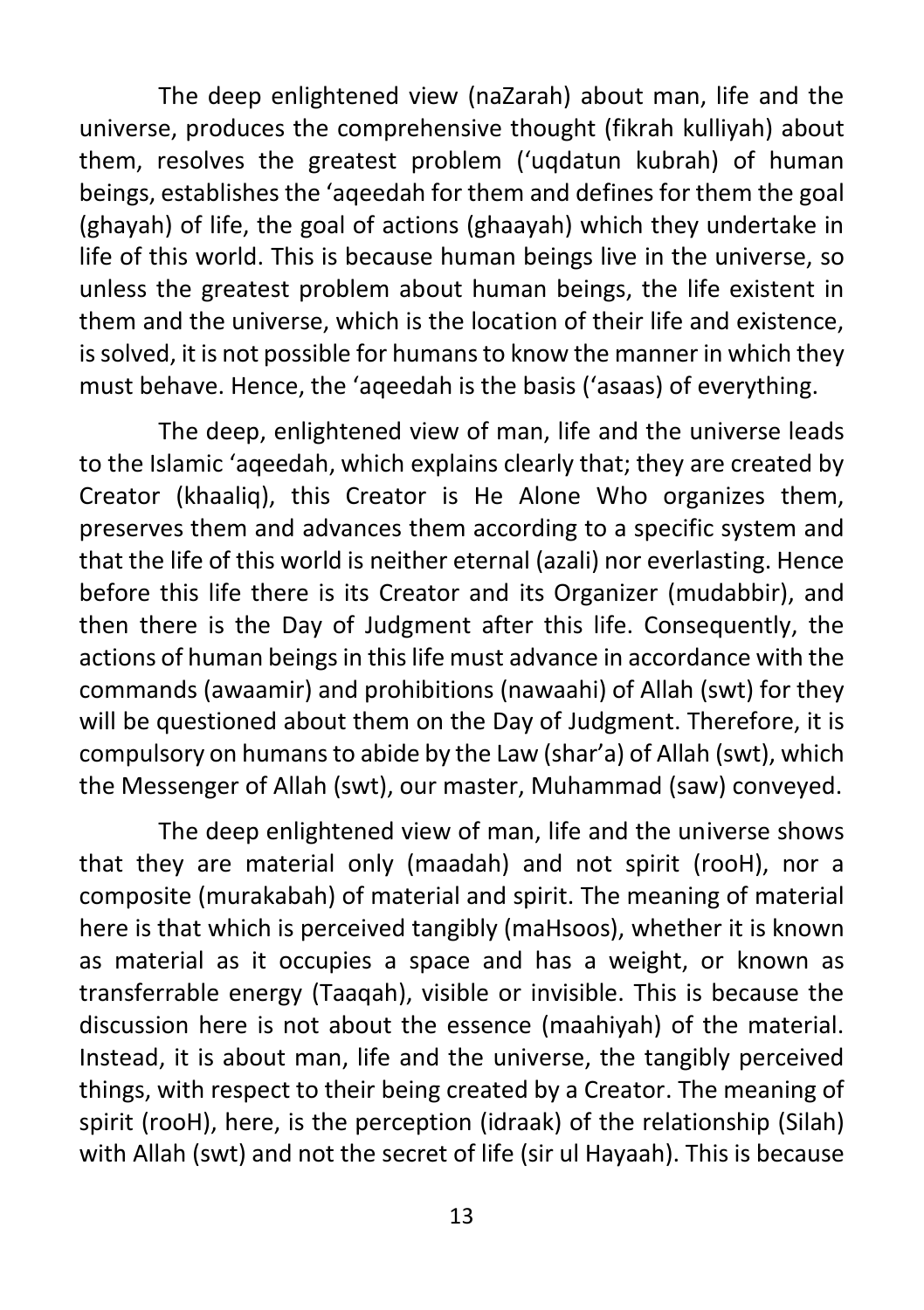the discussion is not about the spirit in the sense of the secret of life. Instead, it is about the relationship (Silah) of man, life and the universe with the Unseen, that is, with the Creator, and the perception (idraak) of this relationship. In other words, is the perception of the relationship between man, life and the universe with their Creator, a part of them or not?

The deep enlightened view of man, life and the universe, concerning the meaning of the spirit, as being the perception (idraak) of the relationship with Allah (swt), and not with regards to the spirit being the secret of life, reveals that they are material only (maadah) and not spirit (rooH), nor a composite (murakab) of material and spirit. As for being material, this means they are apparent (Zaahir) and not concealed because they are tangibly sensed. As for not being spirit, this is because the spirit is man's perception of his relationship with Allah (swt). This perception of man of his relationship with Allah (swt) is neither man, life nor the universe. Instead, spirit is other than all of them. As for not being a composite (murakab) of material and spirit, this is apparent in both the universe and the life. As for man, his perception of his relationship with Allah (swt) is not part of his composition, but an extraneous attribute, with the evidence being that the kaafir denying the existence of Allah (swt) does not perceive his relationship with Allah (swt), whilst being a living human being.

Furthermore, some people claim that the human being is a composite of material and spirit, so if the material in him dominates over the spirit, he would become evil (shareer), whilst if the spirit in him dominates over the material, he would become good (khair), such that he must make the spirit dominate over the material, in order to become good. This statement is incorrect. The human being is not a composite (murakab) of material and spirit, because the spirit discussed in this subject, according to the view of all people who believe in the existence of a God, is either the effect of the Creator, the effects of the Unseen witnessed by them or the perception that any existent thing cannot come into being save by Allah (swt) or similar meaning. i.e. the sense of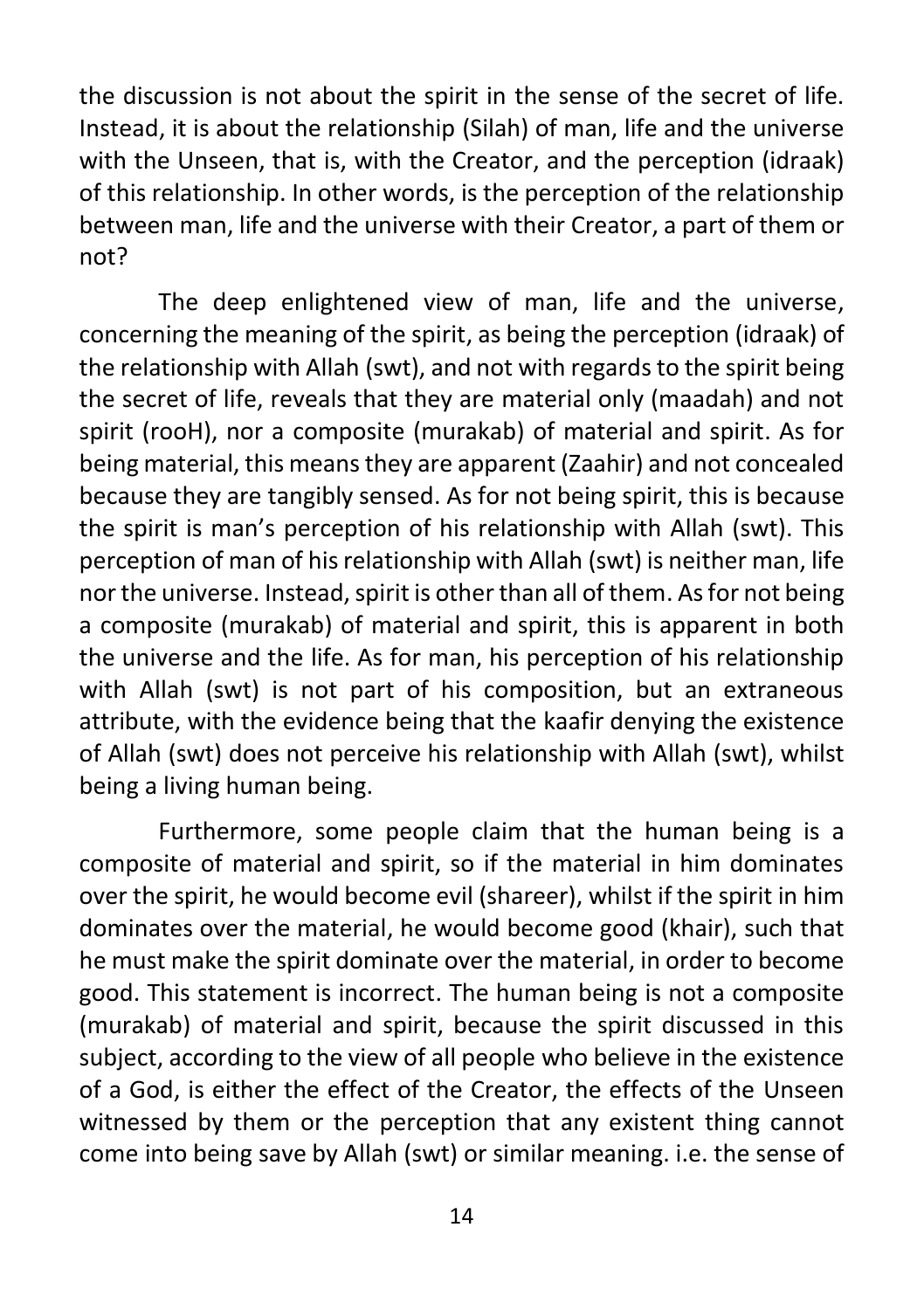spirituality or the spiritual aspect. The spirit, in the sense of spirituality or the spiritual aspect existent in man, is neither the secret of life nor resulting from it nor related to it. The spirit is certainly other than that with the evidence that an animal has the secret of life within it, yet it has no spirituality or spiritual aspect. Indeed, no-one claims that an animal is composed of material and spirit, confirming definitely that the spirit, with this meaning, is neither the secret of life nor does it result from the secret of life nor does it have any relationship with the secret of life. So, just as the animal is not a composite of material and spirit, though the secret of life is within it, similarly man is not a composite of material and spirit, even though there is the secret of life within him. This is because the spirit by which man is distinguished and which he possesses uniquely, is neither connected with the secret of life nor results from it. Instead the spirit is the perception (idraak) of the relationship (Silah) with Allah. So it cannot be said that spirit is part of the composition (tarkeeb) of man, upon the argument that the secret of life is within him.

So long as the spirit discussed in this context is the perception of the relationship with Allah (swt), with no relationship with the secret of life, the spirit cannot be part of the composition of man. This is because the perception of the relationship (Silah) is not a part of his composition. Instead it is an external attribute, with the evidence being that the kaafir denying the existence of Allah, does not perceive his relationship with Allah (swt), even though he is a living human being.

Although man, life and the universe are material and not spirit, they do have a spiritual aspect in them. The spiritual aspect is their being creations of the Creator. That is, the spiritual aspect is their relationship, in their characterization as creation, with Allah (swt) as their Creator. So, the universe is material and its being created by a Creator is the spiritual aspect, which man perceives. Similarly, man is material is material and his being created by a Creator is the spiritual aspect, which man perceives. Life is also material, whilst its being created by a Creator is the spiritual aspect, which man perceives. Thus, the spiritual aspect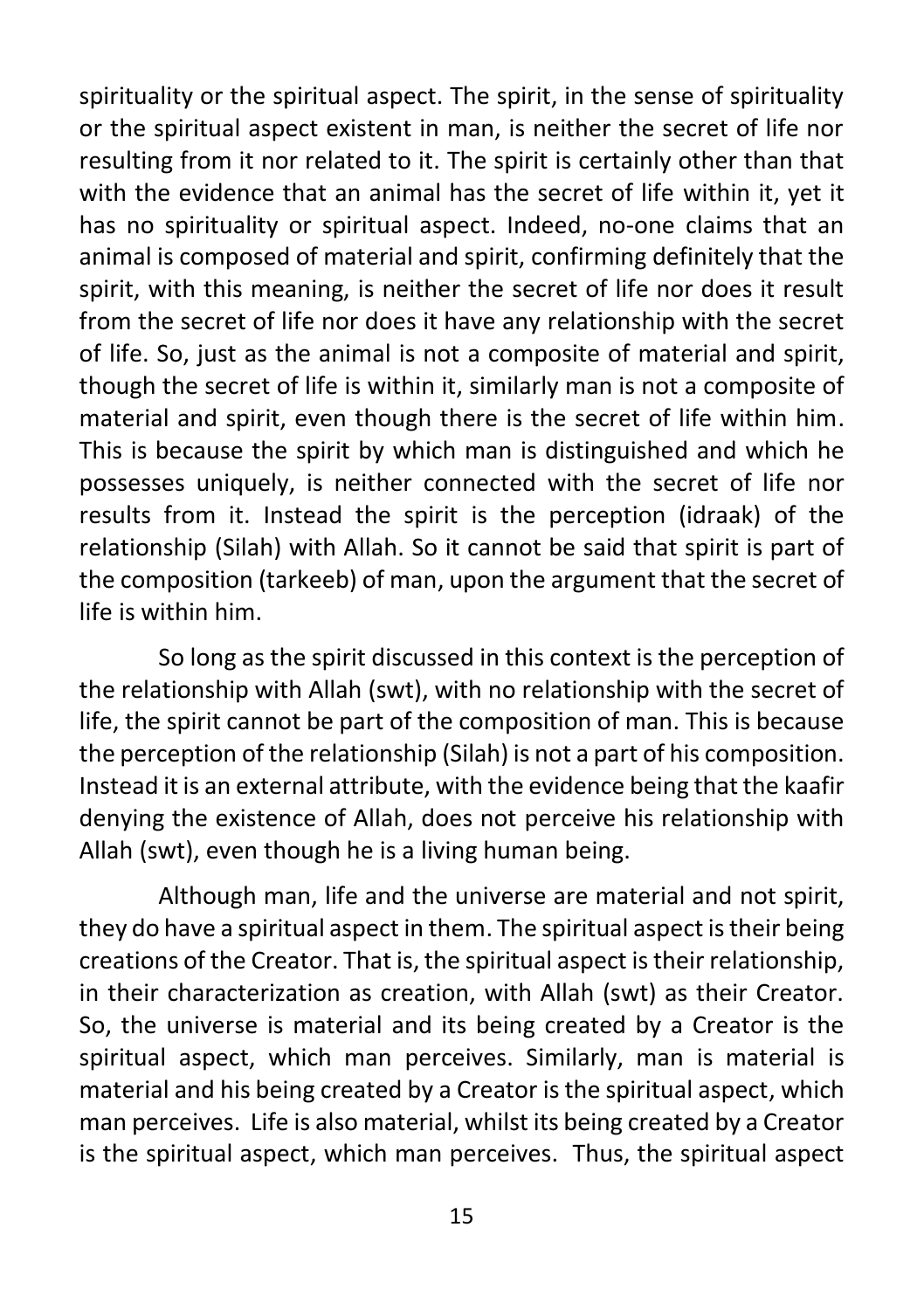does not originate from man, life and the universe in themselves, but from their being created by their Creator, Allah (swt). It is this relationship that is the spiritual aspect.

The basis of the meaning of spirit is that people who believe in the existence of a God repeatedly mention spirit, spirituality and spiritual aspect. By doing so, they refer to the effect of the Creator in a particular place, or what is witnessed of the effects of the aspect of the Unseen, or that which is perceived in the existence of an object, which could not have come into existence save by Allah (swt), amongst other meanings. These meanings which they call spirit, spirituality and the spiritual aspect, amongst other meanings, are generalized, ambiguous and not clarified. They have a reality in their intellect and a reality outside of their intellect (dhihn), which is the Unseen whose existence is perceived but whose essence (dhaat) is not, as well as the effect of this Unseen upon things. However, this reality (waaqi'a) that they sense acts upon their sensation practically, but neither can they define it nor is it crystallized for them. Due to the lack of crystallization of these meanings, their understanding of these terms were confused. This confusion led to understanding the spirit, as the secret of life. Thus, due to their sensation of the existence of spirit in man, which is the secret of life, as well as the existence of spirituality and spiritual aspect, they came to say that man is composed of spirit and material. Hence, they thought the spirit is the same as that or results from it. However, they did not turn their attention to the fact that the animal has a spirit, i.e. the secret of life, but it neither has spirituality nor the spiritual aspect.

As a consequence of the lack of clarity of these meanings, their conception of them was disturbed, so that they mixed up some of them with the soul (rooH), which is the secret of life (sir ul Hayaah). They began to consider the human-being as a composite of material (murakab) and spirit, due to their sensations of the presence of the soul within him, which is the secret of life. They regarded the existence of the soul itself, in terms of spirituality or the spiritual aspect, thinking that the latter arises from the former. However, they overlooked the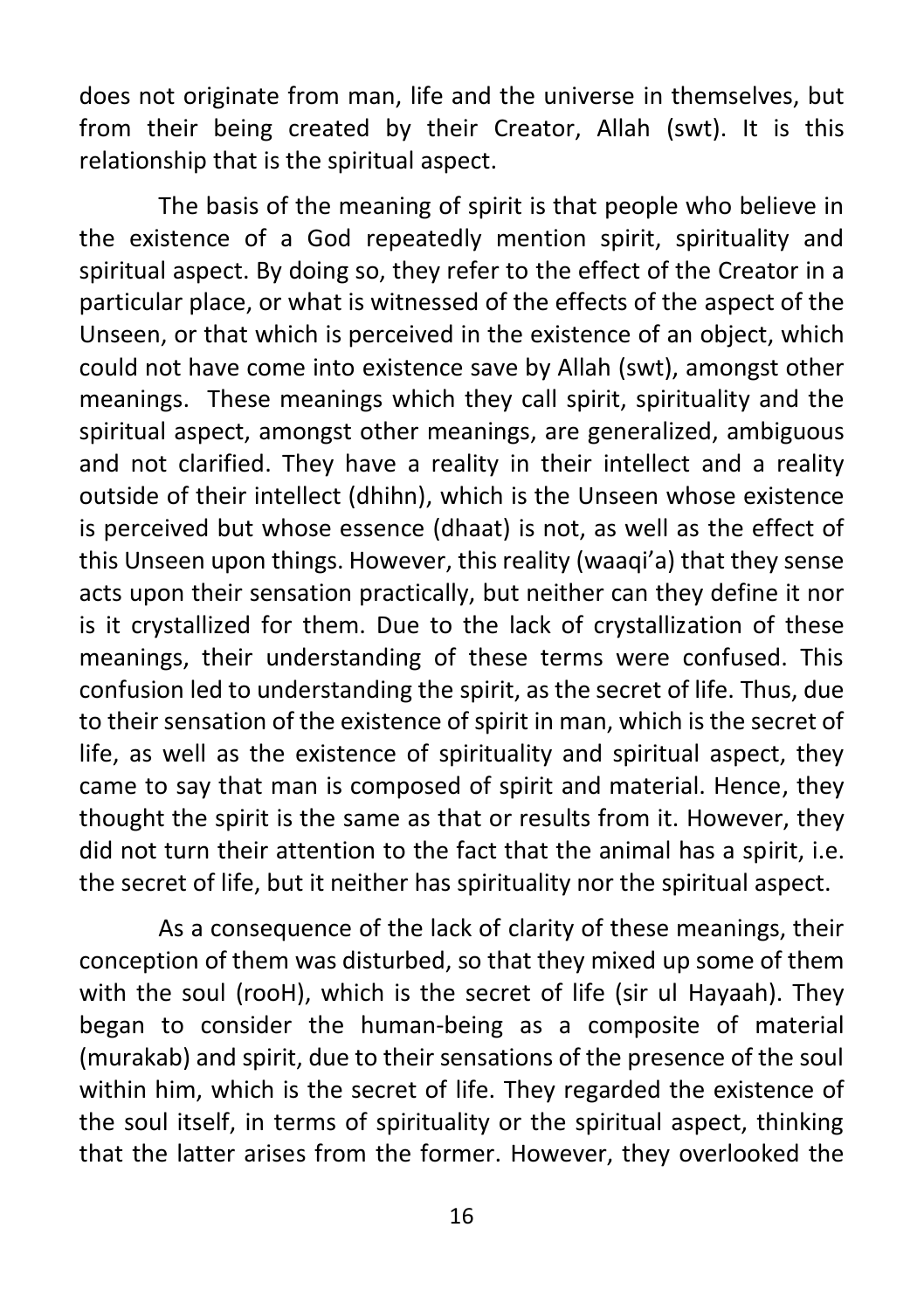fact that the animal has a soul (rooH), that is, the secret of life (sir ul Hayaah), yet it does not have spirituality or a spiritual aspect. Moreover, due to the lack of clarity, it prevailed to call what the human being feels in himself of invigoration (inti'aash), as spirituality. Thus, the individual would say about himself that he felt incredible spirituality or that a certain person has great spirituality. Also, due to the lack of clarity, it prevailed that when a person entered a place and felt delight (inshiraaH) or elation (tajillin), that place would be described as having a spiritual aspect or spirituality. So, due to the lack of clarity, it prevailed that a person would starve himself, torture and weaken his body, claiming that he wanted strengthening of his spirit. All this is a consequence of the lack of clarity of the meanings of spirit, spirituality and the spiritual aspect. A similar confusion arose in ancient times, when people tried to conceive the reality of the mind ('aql). The mind is a word which means the perception (idraak) and judgment (Hukm) upon a thing and the like. However, those of ancient times conceived perception and the like as effects of the mind not the mind itself. The mind had a reality which they sensed but they were unable to clarify reality of the mind, so it was unclear to them. As a result of this lack of clarity, their conception of intellect differed, such that their perception of its location and their conception of its reality became more confused. Some of them claimed that it was located in the heart (qalb), to others it was in the head (ra's), to others it was in the brain (dimaagh), whilst another group held different opinions. In recent times some thinkers have proceeded to clarify the meaning of the mind, defining it, but they were confused because of not perceiving its reality. Some of them said it is the reflection of the brain on material, whilst others claimed it is the reflection of material on the brain, until a correct definition was understood, which is that the mind is the conveying (naql) of the reality to the brain, via the senses, together with previous information that interprets this reality. With this definition, the mind is correctly perceived. Likewise, it is necessary that some thinkers proceed to clarify the meaning of spirit, spirituality and the spiritual aspect, along with all that falls under the meaning, in order that the intellect (dhihn) perceives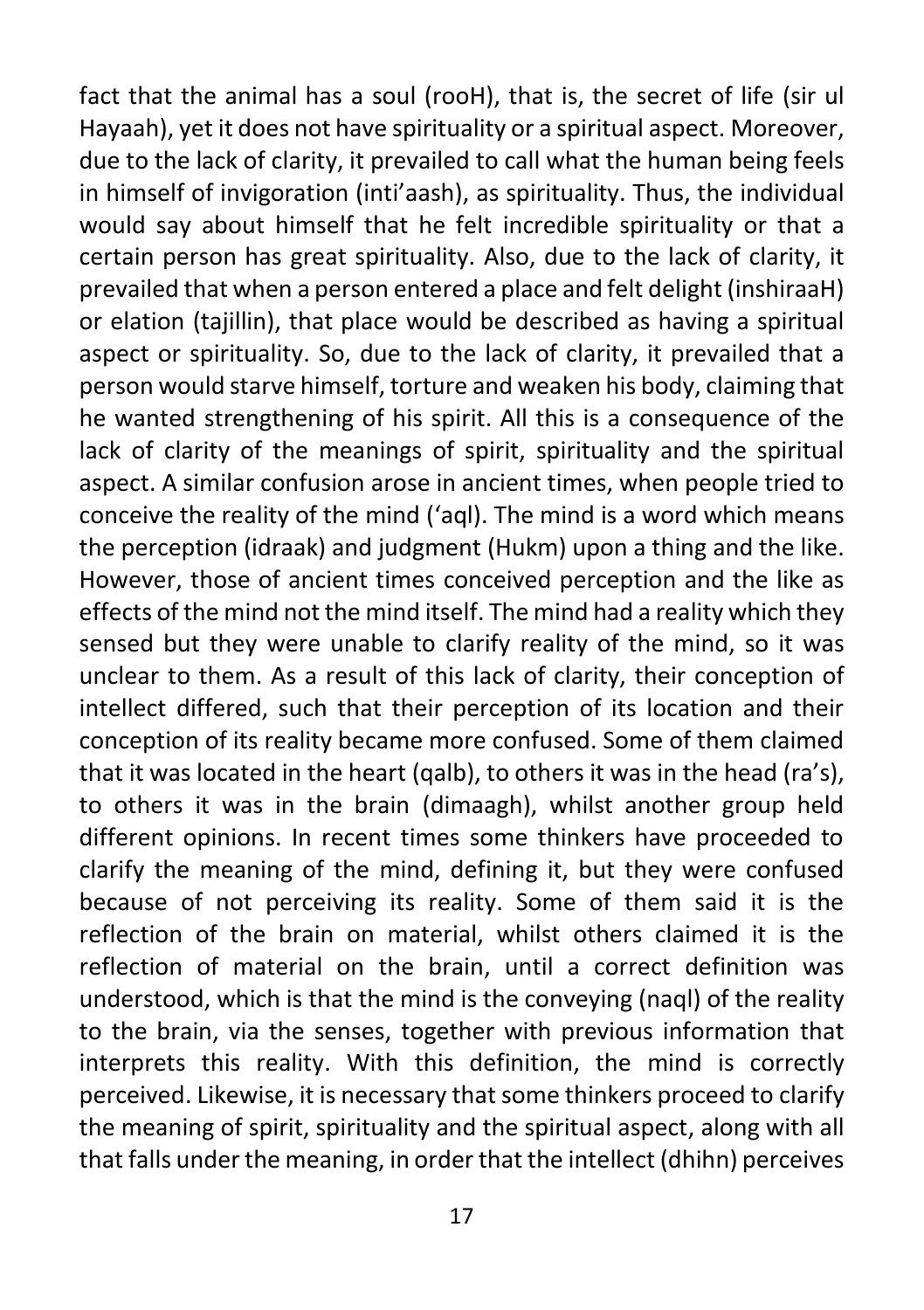them and their reality. This is because there is a reality for spirit, spirituality and the spiritual aspect. It is need witnessed and sensed by the human being that there are material things that the human being both senses and touches, such as a loaf of bread, whilst there are others that he may sense, but cannot touch, such as doctor's consultation. There are ideations that man senses but does not touch, such as pride and praise, as well as spiritual matters that man senses but does not touch, such as the fear (khasheeyah) of Allah (swt) and submission to Him (swt), during times of calamity. These are three meanings that have a reality that the human being can sense, with each distinguished from others. Accordingly, the spirit or the spiritual aspect or spirituality have a specific reality, felt by the senses. It is then necessary to define this reality and clarify for the people, just as the mind was defined and clarified.

Scrutiny of the reality of the spirit, spirituality and the spiritual aspect reveals that they are not present in the atheist, who denies the existence of Allah (swt), whilst being present in those who believe in the existence of a God. This means that they are related to the belief in Allah (swt). Whenever Iman exists, they exist, whilst being absent when it is absent. Iman in the existence of Allah (swt) means the decisive conviction (at-tasDeeq ul-jaazim) that created things are certainly created by a Creator. Thus, the subject of discussion is regarding things in terms of their being created by a Creator. The affirmation (iqraar) that they are created by a Creator is belief (Iman), whilst the denial (inkaar) that they are created by a Creator is disbelief (kufr). In the case of affirmation (iqraar) and decisive conviction (at-tasDeeq ul-jaazim) the spiritual aspect comes into being. What brought it into being is the conviction. In case of no affirmation and denial (inkaar), the spiritual aspect does not come into being and what made it not come into being is the denial. Accordingly, the spiritual aspect is the fact that things are created by a Creator, i.e. it is the relationship (Silah) of things with their Creator, in respect of creation (khalq) and origination (eejaad) from nothingness ('adm). So, if the mind perceives this relationship, i.e. their being created by a Creator, then it is this perception that results in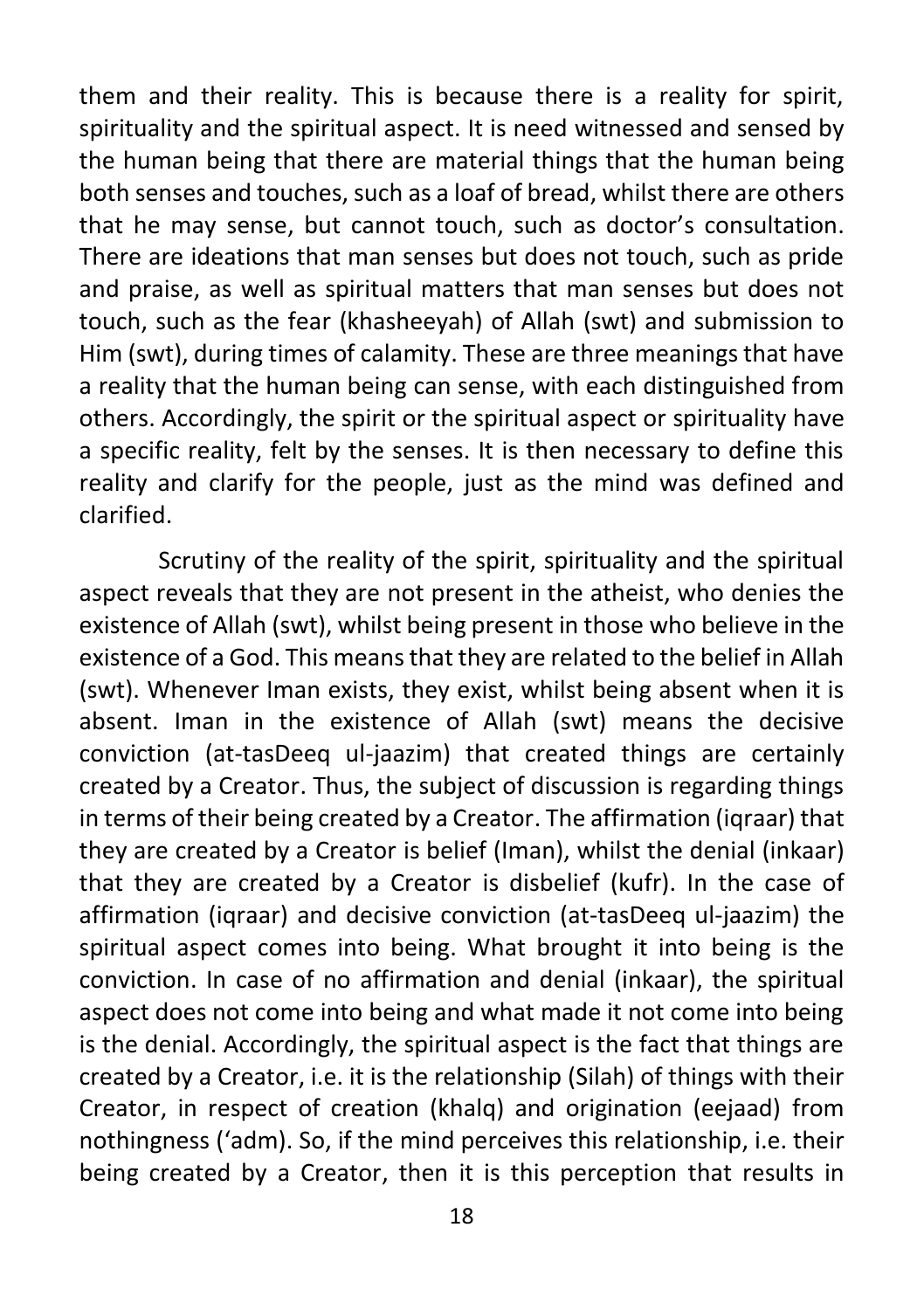feelings of the greatness of the Creator, feelings of fear (khasheeyah) of Him and feelings of sanctification (taqdees) of Him. So the spirit (rooH) is this perception (idraak) that produces such feelings regarding this relationship. Thus, the spirit (rooH) is the perception (idraak) of the relationship (Silah) with Allah (swt). Accordingly, the meaning of the spiritual aspect and that of the spirit are also clarified. They are neither terms that have linguistic denotation (madlool), referenced in the language, nor are they terminologies (muSTalaHaat), assigned meanings by a people as they wish. Instead, they are expressions that have a specific reality, regardless of the terms (alfaaz) they are given. So the discussion is about the reality of these meanings and not about the denotation (madlool) of certain linguistic terms. The reality of these meanings is that the spirit (rooH), with respect to the spiritual aspect in the human being, is the perception (idraak) of the relationship with Allah (swt). The spiritual aspect in the universe, human being and life is in their being created by a Creator. In any mention of these terms, the terms intend these meanings. This is because it is these meanings alone that have a sensed reality, upon which confirmed evidence (burhaan) can be established. Since this sensed reality is the mental (zahnee) and extrinsic reality found in human beings who have Iman in the existence of a God i.e. a Creator of all things.

As for the spirit (rooH) that is the secret of life (sir ul Hayaah), it definitely exists and is confirmed in the conclusive (qaT'ee) Qur'anic text (naS). Iman in its existence is a definitive (Hatmee) matter. However, it is not the subject of this discussion.

The term rooH (spirit) is a term of polysemy (mushtarak) like the term 'ein in Arabic that has multiple meanings, such as water-spring, eye, spy, gold and silver, amongst others. Similarly, the term rooH came with multiple meanings. It is mentioned in the Qur'an with multiple meanings. RooH is mentioned with the intention of the secret of life (sir **َ َ** ul Hayaah), **ً ِيل ل** n is memoned with the mtemtion of the secret of me (sh<br>وَيَسْأَلُونَكَ عَنِ الرُّوحِ\_قُلِ الرُّوحُ مِنْ أَهْرِ رَبِّي وَمَا أُوتِيتُم مِّنَ الْعِلْمِ إِلَّا قَا<br>... **ْ ْ ُ ُ َي ْ ُ ُ "They will ask you concerning the rooH (secret of life); say, 'the rooH (secret of life) is by the command of my Lord. And you have been given**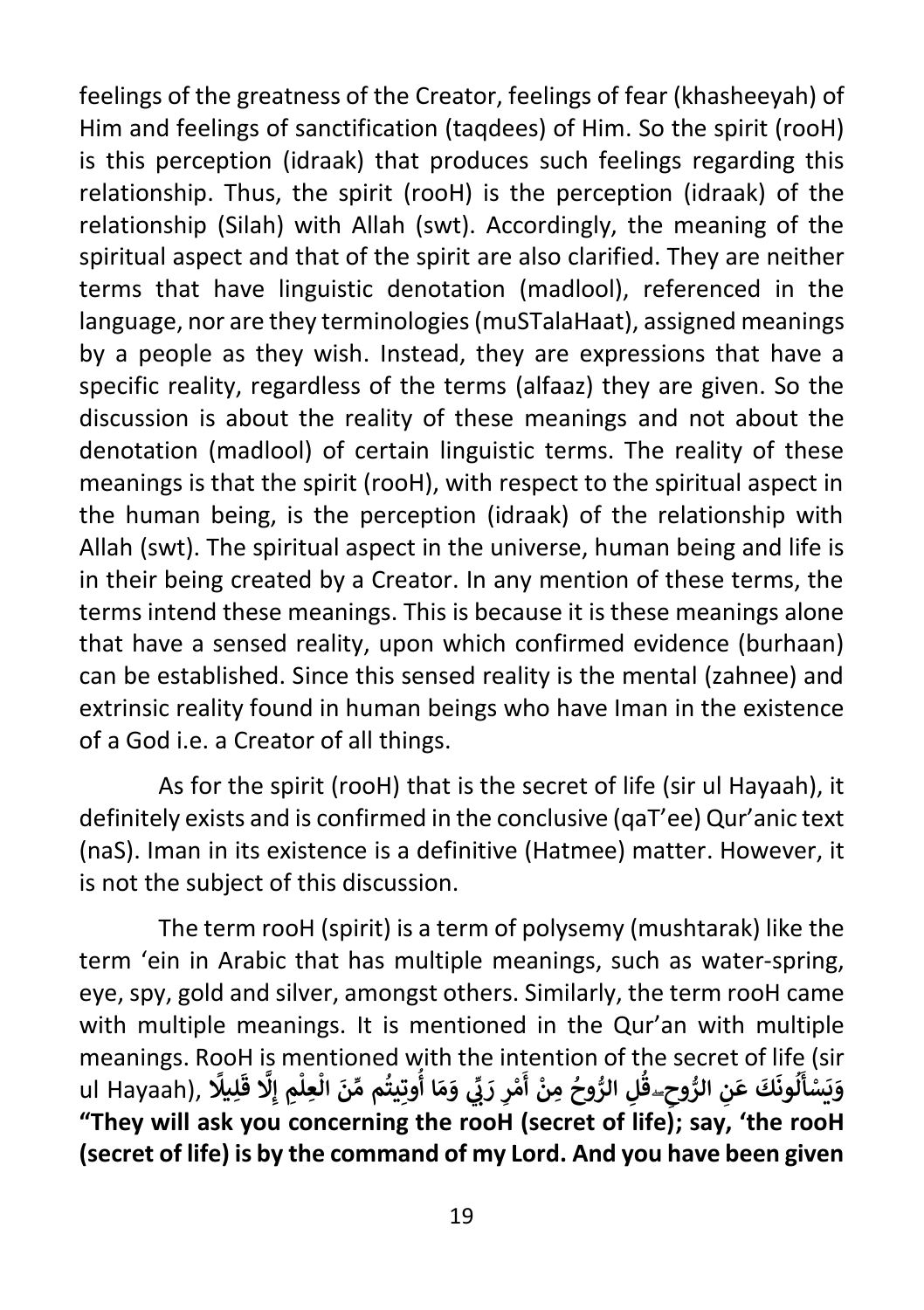**but little knowledge.'"** [TMQ Isra'a:85] It is also mentioned whilst intending Gibreel (as), **أَرَّكَ بِهِ الرُّوحُ الْأَمِينُ (193) at a a <b>i** a a a a a a a a a a a b y a a memore a<br>زَلَ بِهِ الرُّوحُ الْأَمِينُ (**193)** عَلَىٰ قَلْبِكَ لِتَكُونَ مِنَ الْمُنْذِرِينَ , intending Gibreel (as **َ** it is also memorica willscome if the form of the form of the form of the form of the form of the form of  $\vec{a}$  and  $\vec{b}$  and  $\vec{b}$  and  $\vec{b}$  and  $\vec{b}$  and  $\vec{b}$  and  $\vec{b}$  and  $\vec{b}$  and  $\vec{c}$   $\vec{c}$   $\vec{$ **ُ ْ ُ ْ َ ٰ ق َ َل َ ( ع "Which the trustworthy rooH has brought down - into your heart, that you be of those who warn."** [TMQ Ash-Shura:193-194] It is also **َ َ** mentioned intending the Shariah, **ۚ ا َ ن ِ ر م ْ أ ن ِّ ا م وح ر كَ ي ْ ًُ ْ َ** ل<sup>1</sup> أَوْحَيْنَا إِلَا **ْ ْ ٰ َ ذ َ ك َ And "و thus have We inspired to you (Mohammed) a rooH (Shariah) of Our command."** [TMQ Ash-Shura:52]. All these meanings are not intended when stating that there is a spiritual aspect within this, or this is a spiritual thing, or the detachment of the material from the spirit or similar statements. There is no relationship between these or similar statements about the spirit, with the meanings of spirit (rooH) mentioned in the Qur'an. Instead, what is meant by the spirit, in the usages explained earlier, is the meaning related to the creation of the material, i.e. in respect of things being created by a Creator who is Allah (swt), and the perception of human beings regarding the relationship of things with their Creator (swt).

The deep enlightened view of man reveal that he lives within two spheres. One of them dominates him, whilst he controls the other. With regards to the sphere that dominates him, it is the sphere in which the organizing systems of existence apply upon him. So man, life and the universe proceed according to a certain system (niZaam), which is not violated. Actions within this sphere occur upon man without his will (iraaDah). In this sphere, he is musayyar (one who does not have free will) and he is not mukhayyar (one who has a choice). So, man came to this world without his will, he will leave it without his will and he cannot deviate from the system of the universe. Therefore, man is not questioned about actions which occur from him, or upon him, within this sphere. As for the sphere which he controls, it is the sphere in which he advances within with choice, according to the system (niZaam) that he chooses, whether it is the Shariah of Allah (swt) or another. In this sphere, the actions that occur, originate from man or occur upon him according to his will (iraadah). So, he walks, eats, drinks and travels at any time he wills (shaa') and abstains from these, any time he wills. He acts by choice and he abstains from acting, by choice. Accordingly, he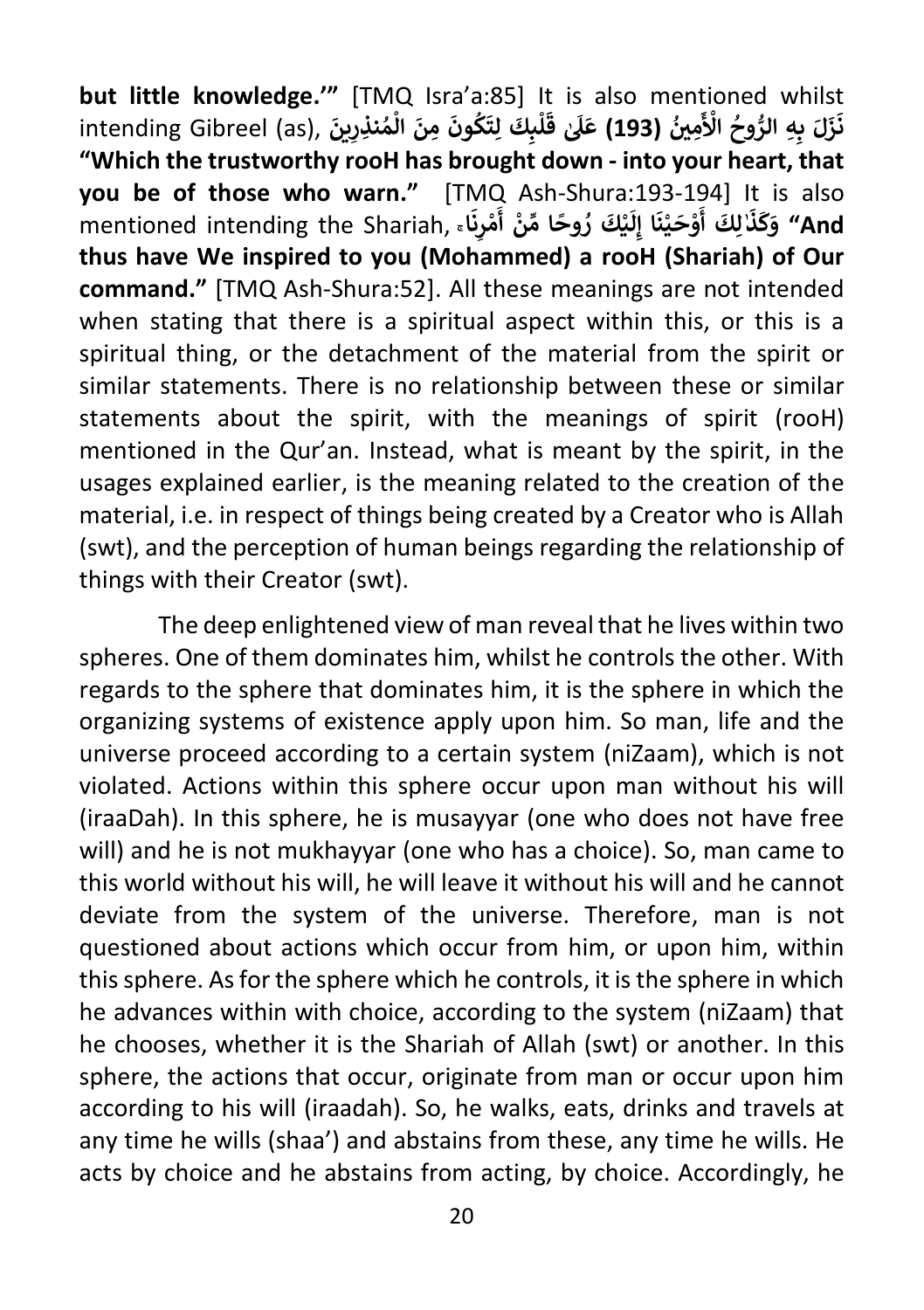will be questioned about the actions that he performs within this sphere.

The human being likes some things which occur either from him or upon him, within the sphere that he controls, as well as the sphere that dominates him, whilst also disliking some things within the two spheres. So he ties to interpret this liking (Hub) and disliking (kiraahiyyah) as khair (good) and shar (evil). He inclines to call what he likes as khair and what he dislikes as shar. Also he calls some actions as khair and other actions as shar, on the basis of the benefit (naf'ah) that he derives from them, or the harm (Darar) that he is inflicted with by them.

The reality is that the actions which occur from human beings in this sphere are not characterized as khair or shar in themselves, because they are actions alone, having no intrinsic characteristic (waSaf) of being khair or shar. Their being khair or shar is built on factors external to the nature of the actions. So, the killing of a human soul is not called khair or shar, it is called killing only. However, its being khair or shar comes from a characteristic (waSaf) external to it. Accordingly, killing a belligerent combatant (muHaarib) is khair, whilst killing a citizen or the covenanted (ma'aahid) or the protected (musta'min) is shar. So, the first killer is rewarded, whilst the second killer is punished, although they both performed exactly the same action, without differentiation. Indeed, khair and shar result both from those factors that drive human beings to undertake the action and from the goal (ghaayah) that they pursue, through undertaking their actions. So both the factors which drive human beings to act and the goal (ghaayah) which they pursue, determine the characterization of the action as khair and shar. This is whether the human beings like or dislike the action and whether they get benefit or harm from the action**.** 

Accordingly, it is obligatory to scrutinize the factors driving human beings to perform the action, as well as to scrutinize the goal (ghaayah) they pursue. It is only then that it can be understood whether the action is characterized as khair or shar. The knowledge of the driving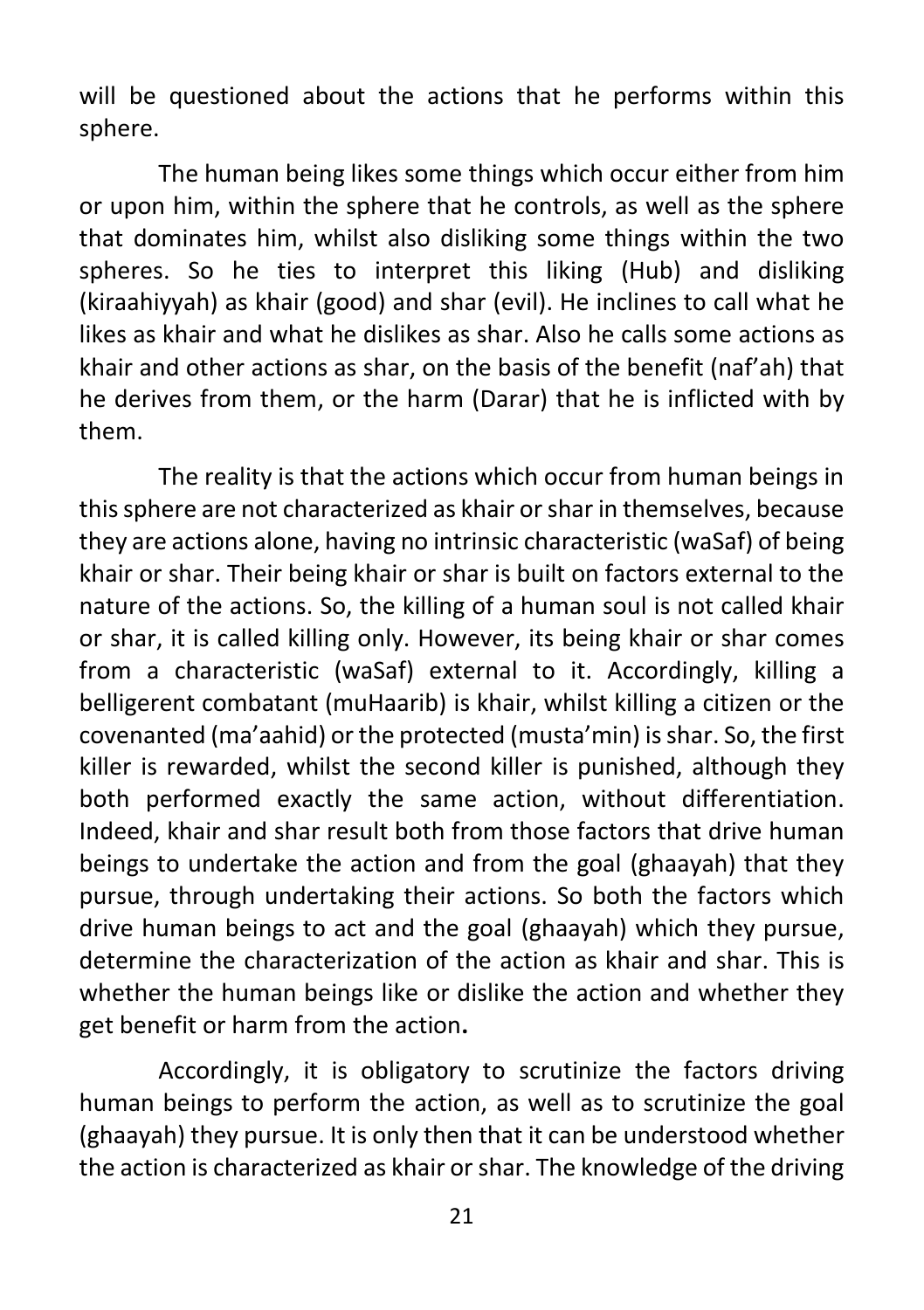factors and the goal (ghaayah) that is striven for, depends on the type of 'aqeedah in which man believes. A Muslim believes in Allah (swt) and believes that He (swt) sent our Master Muhammad (saw) with the Shariah of Islam, which clarifies the commands and prohibitions of Allah, organizing his relationship with his Creator, with himself and with others. Such a Muslim is obliged in his actions to advance according to the commands and prohibitions of Allah (swt), whilst the goal (ghayaah) which he aims for from this advance is attaining the pleasure (riDwaan) of Allah (swt). Therefore, an action is described as either angering Allah (swt) or pleasing Him (swt). If it is of that which angers Allah (swt), by contravening His commands or indulging in His prohibitions, it is shar (evil), whilst if it was of that which pleases Allah (swt), through obedience (iTaa'ah) of His commands and avoidance (ijtinaab) of His prohibitions, it is khair (good).

Hence we can say that the khair from the viewpoint of a Muslim, is all that which pleases Allah (swt), whilst the shar is all that which angers Him.

This applies to the actions which occur by man or upon him in the sphere which he controls.

As for the actions which occur from man or upon him in the sphere which dominates him, the human being describes them as khair or shar according to his liking (muHabah) and disliking (karaahiyyah), or his benefit (naf'ah) and his harm (Darar). Allah (swt) said, **َ ِق ل َ خ نسَ ان ِ َّ اْل ِن ُ ْ إ ً**د (19) إِذَا مَسَّهُ الشَّرُّ جَزُوعًا (<br>هَلُوعًا (19) إِذَا مَسَّهُ الشَّرُّ جَزُوعًا ( **ُ ُ ُ َ** ، , and ins nami (Darar), Alli<br>) إِذَا مَسَّهُ الشَّرُّ جَزُوعًا (20) وَإِذَا مَسَّهُ الْخَيْرُ مَنُوعًا **ًُ** . ......<br>ا مَسَّهُ الْخَ **ْ َ ذ ِ إ** ِ<br>"Truly man was*"* هَلُوعَا (19) إِذَا مَسَّهُ الشُّرُّ جَزُوعًا (20) وَ **created very impatient; fretful when evil befalls him and niggardly when good reaches."** [TMQ Al-Ma'arij 70: 19-21]. Allah (swt) said, **ۥ ه ُ َّ ن ِ إ َ و ٌ ِديد َ ش َ ل ِ ي ْ َ خ بِّ ٱل ِح ل" And Lo! In the love of good (wealth) he is ْ ُ enthusiastic."** [TMQ Al-Adiyat 100:8]. However, this characterization does not mean a characterization of its reality, because the human being may see something as khair (good) while it is shar (evil), whilst he may **َ** see it as shar while it is khair. Allah (swt) said, **ٌْ <sup>ي</sup> َ َ خ و ه َ ًا و ئ ي** ا<br>وُ **ْ** د.,, wini<br>كُرَهُوا شَ **ْ َ ن ت ََسٰ أ َ ع َ و َ ُ و م َ ل ع َ ي اَّلل َّ ُ ْ ۗ و م ك ْ َُ َّ ٌّ ل َ َ ش َ و ه َ ًا و ئ ي ُ ْ َ ُّوا ش ِحب ن ت ُ** سيد وهو حا<br>كُمْ<u>-</u> وَعَسَىٰ أَ **ُ َّ** ، مثيته وسو حزر , ( Swc) Suid, ( Swc) and wrine it is kitam . Allah ( Swc) 3did,<br>لَّكُمْ- وَعَسَىٰ أَن تُحِبُّوا شَيْئًا وَهُوَ شَرٌّ لَّكُمْ- وَاللَّهُ يَعْلَمُ وَأَنتُمْ لَا تَعْلَمُونَ **َ ل ع ْ َ َ ت ْ َل م نت ُ َ** But it may'' لَكُمْ<u>-</u> وَعَسَىٰ أَنْ تُحِبُّوا شَيْئًا وَهُوَ شَرٌّ لَكُمْ<sub>- </sub>وَاللَّهُ يَعْلَمُ وَأ **happen that you hate a thing which is good for you, and it may happen**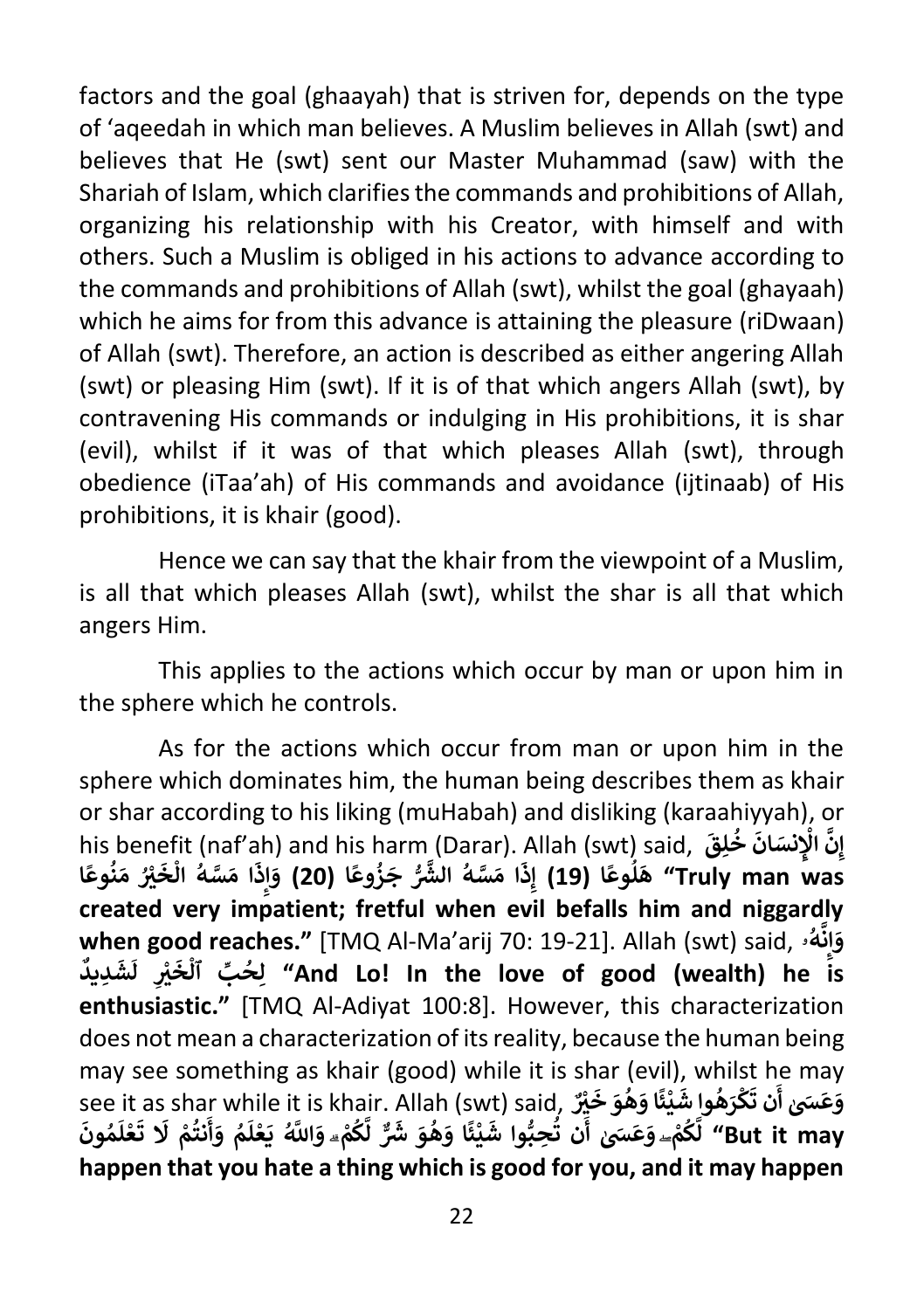**that you love a thing which is bad for you. Allah knows and you know not."** [TMQ Al-Bakara 2: 216].

The deep enlightened view of the actions of the human being reveals that they are only material, when considered detached from their associations and considerations. Being material they are not characterized with Husn (prettiness) or qubH (ugliness) in themselves. They are only characterized as such because of external associations and considerations arising from other than them. The other which determines an action as Hasan (pretty) or qabeeH (ugly) is either the mind ('aql) alone or the Islamic Law (shar'a) alone, or it is the mind ('aql) with the Islamic Law (shar'a) as its evidence, or it is the shar'a with the mind as its evidence. As for characterizing actions from the perspective of the mind alone, it is invalid (baaTil) because the mind is subject to disparity (tafaawat), difference (ikhtilaaf) and inconsistency (tanaaqaD), since the mind's standards (qiyaasaat) regarding Husn (prettiness) or qubH (ugliness) are affected by the environment in which the human being lives. Moreover, the standards become disparate and differ over the course of time. So if the standard (givaas) for Husn and qubH were left to the mind, a matter would be qabeeH for one group of people and Hasan for others. Moreover, a matter could be Hasan at one time and qabeeH at another. In its capacity of being an eternal and universal ideology, Islam clarifies that the characterization of actions as qabeeH and Hasan must be the same for all human beings, at all times. Therefore, the characterization of an action being Hasan or qabeeH must come from a power beyond the mind, so its clarification (bayyaan) must inevitably arise from the Islamic Law (shar'a). Accordingly, the characterization of the human action as qabeeH and Hasan arises from the Islamic Law (ash-shar'a). Thus, treachery (ghadr) is qabeeH and loyalty (wafaa') is Hasan, sinfulness (fisq) is qabeeH and piety (taqwaa) is Hasan, rebellion (khurooj) against the Islamic State is qabeeH and correcting its deviation, if it deviated, is a Hasan action, because Islamic law has clarified that. As for making the Islamic Law (shar'a) an evidence for what the mind evidences, it amounts to making the mind determinant over judgment regarding Husn and qubH, which we have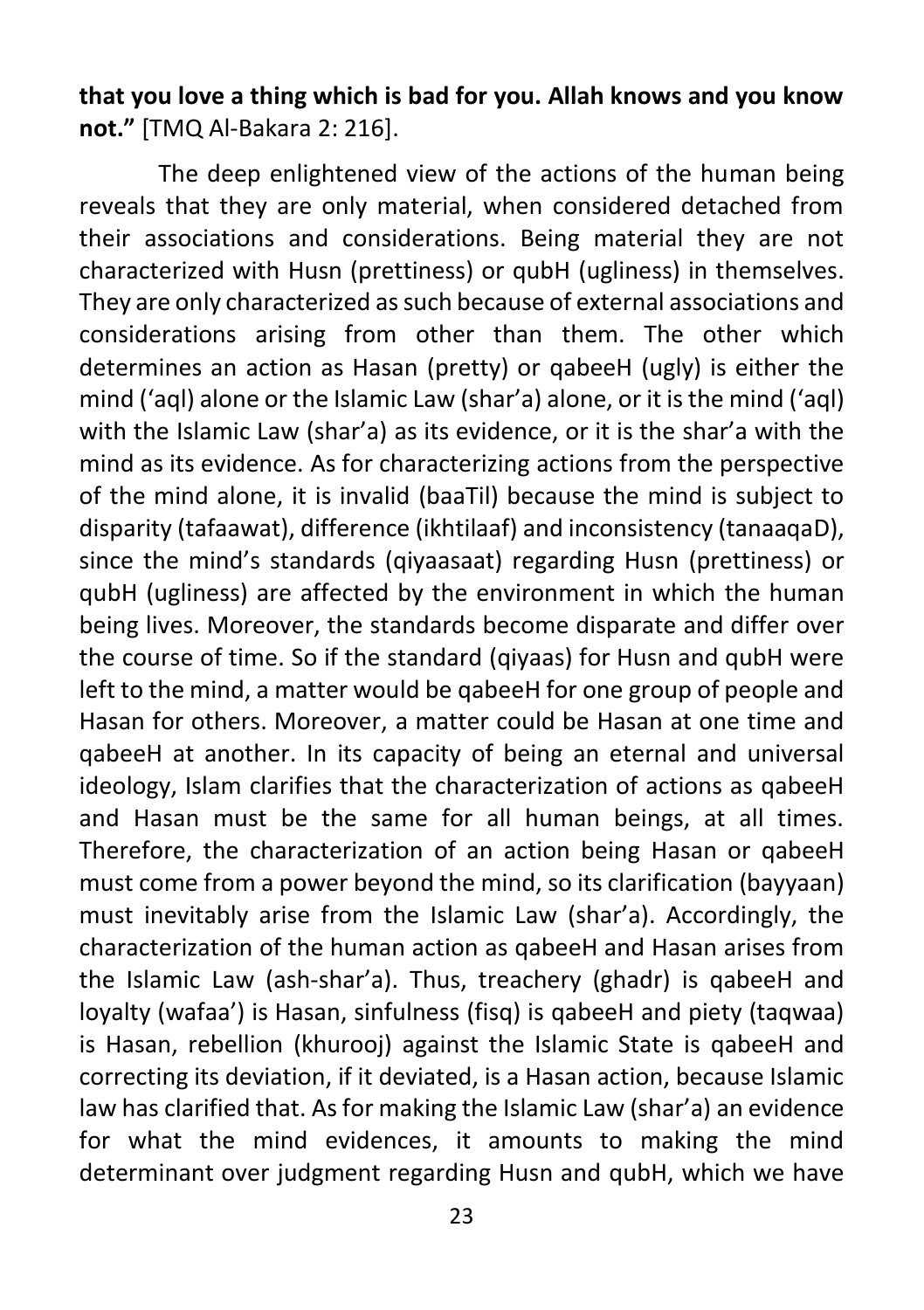established as invalid. As for making the mind ('aql) an evidence for what the Islamic law evidences, it also amounts to making the mind an evidence for the Hukm shar'i (Islamic legal ruling). However, the evidence (daleel) for the Hukm shar'i is the (divine) text (naS) and not the mind ('aql). The role of the mind is to understand the Hukm shar'i and not as an evidence (daleel) for it. Thus, Hasan (pretty) and qabeeH (ugly) are shar'i (legislated) and not 'aqlee (rationalized).

The difference, between characterizing actions as khair and shar and characterizing them as Husn and qabeeH, is that characterizing them as khair and shar is only with regards their effect, in the view of the human being, with respect to the undertaking (iqdaam) of them or the abstention (iHjaam) from them. So human beings call the actions that either harm them or they dislike, as shar. Also, they call the actions that either benefit them or they like, as khair. This is according to their effect on them, regardless of the Husn and qubH, which is not considered by them in this case. Based on this view, they undertake the action or abstain from them. This view was corrected by stating that the action is not called khair or shar on account of liking (Hub) and disliking (karaahiyyah) or benefit (naf'ah) and harm (Dar). Instead, the only standard (qiyaas) for it being khair or shar is the pleasure of Allah (saw). Thus, the scrutiny must be with regards to the miqyaas (standard of measure) of khair and shar, which people are accustomed to, not in regard to the action itself.

Characterizing actions as Husn and qubH is in terms of the judgment upon them by human beings, with regards to the punishment ('iqaab) and reward (thawaab) on them. Human beings conferred upon themselves the competency (SalaaHiyyah) of judgment upon the action as Hasan or qabeeH, by analogy (qiyaas) with things. When they found themselves capable to judge upon the bitter thing as qabeeH and upon the sweet thing as Hasan, and on the repugnant form as qabeeH and on the beautiful form as hasan, they thought that they are capable to judge on truthfulness (Sidq) as Hasan and lying (kizb) as qabeeH, and on loyalty (wadaa') as Hasan and treachery (ghadr) as qabeeH. So they conferred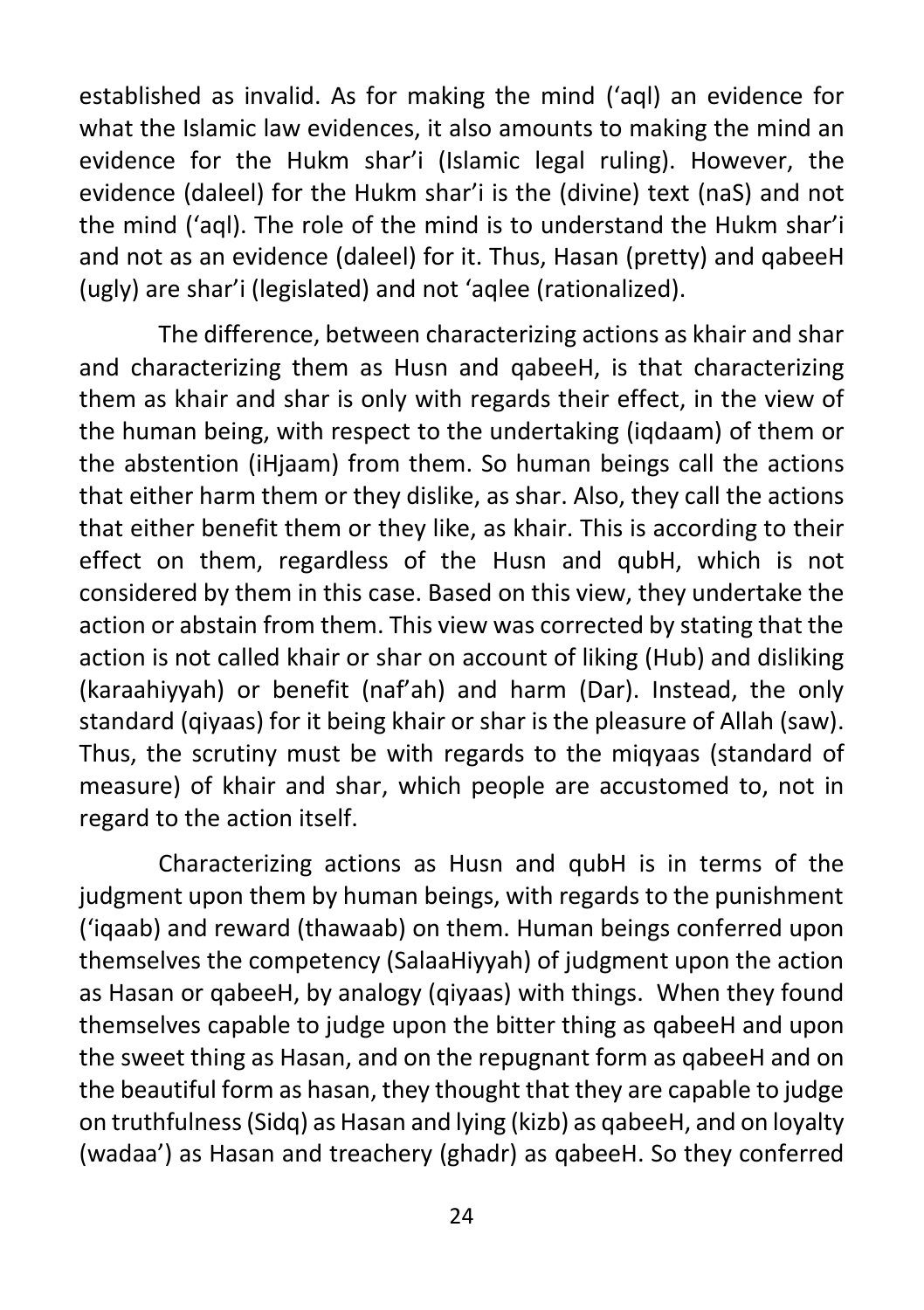upon themselves the competency of judgment upon actions as Hasan or qabeeH, regardless of the subject of khair or shar, as they are not considered by them in this case. Based on their judgment, human beings imposed punishments for the qabeeH action and bestowed rewards on the Hasan action. The correction for this judgment is that the action is not analogous to the thing. Sensation (Hiss) can perceive bitterness and sweetness, or repugnancy and beauty, in the thing, so it is possible for the mind to judge upon it. However, this is contrary to the action which does not possess that which human beings can sense, so as to judge upon it as qubH or Husn. Accordingly, it is absolutely wrong for them to judge upon an action as Husn or qubH from the action in itself. So, inevitably they must take this judgment from other than themselves, that is, from Allah (swt). The scrutiny here is with respect to the judgment (Hukm) upon the action, not in regard to its standard of measure (miqyaas). The scrutiny is also in regard to punishments and rewards on the actions, not in regard to the undertaking (iqdaam) of them or the abstention (iHjaam) from them. Therefore, there is a difference between khair and shar and between the Husn and qubH, which are two completely different subjects.

This is in regard of the characterization of actions. Concerning the aim (qaSad) of the action ('amal), it is inevitable that every performer of an action must have a aim, for the sake of which they performed the action. This aim (qaSad) is the value (qeemah) of the action. Therefore, every action must have a value (qeemah) that human beings take care to achieve, when they undertake the action, otherwise the action would be in vain. Human beings must not undertake actions in vain and without an aim (qaSad). Instead, it is inevitable that they take care in achieving the values of the actions, for whose sake the action is undertaken.

As for the value (qeemah) of the action being maadiyyah (material), such as commercial, agricultural and industrial actions and similar, what is aimed at (maqSud) by undertaking these actions is the generation of material benefits (fawaa'id) from them, which is profit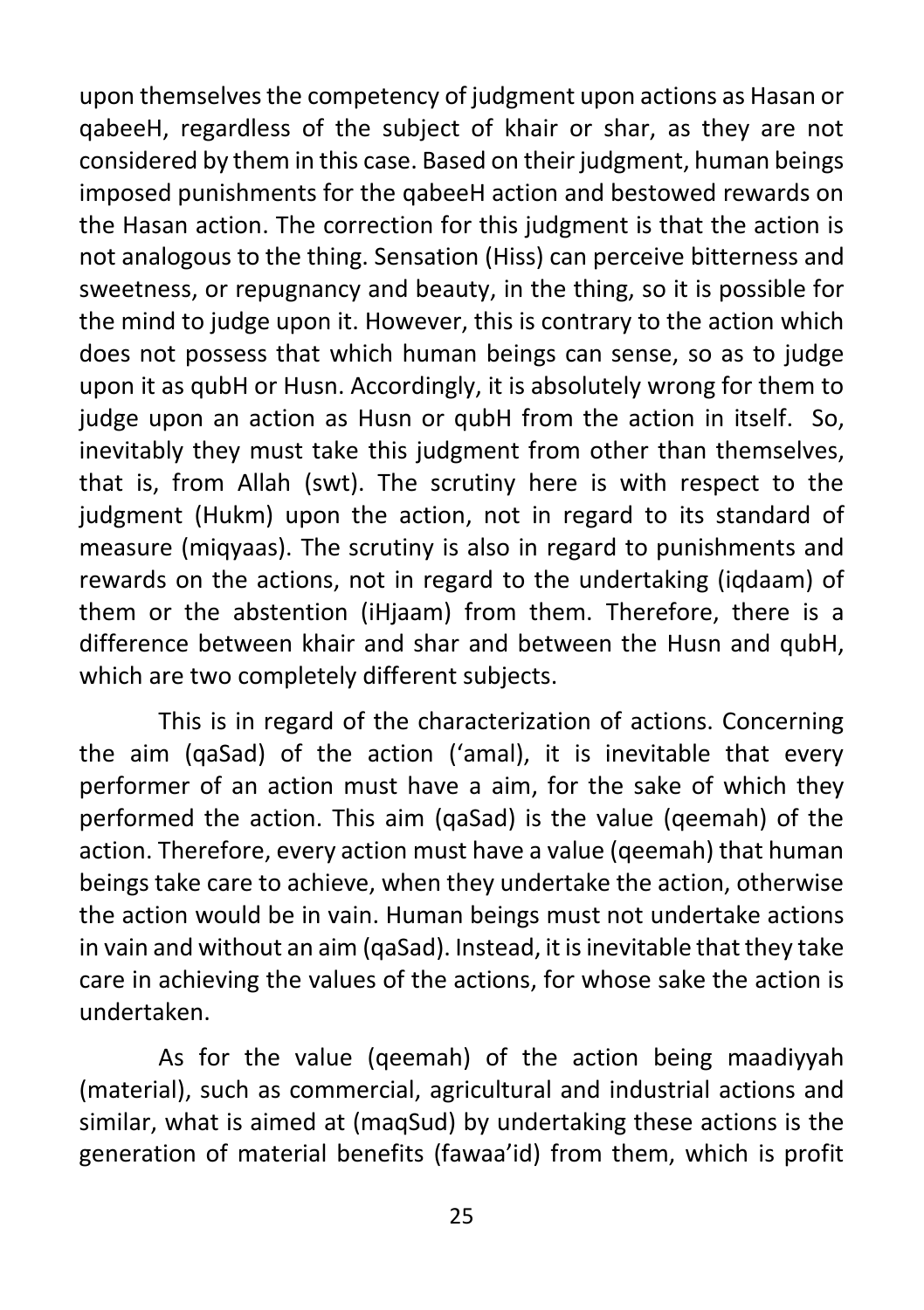(ribH), a value which has importance in life. As for the value (qeemah) of the action being insaaniyyah (humanitarian), such as saving the drowning person and aiding the distressed, what is aimed at is to save the human being, regardless of his color, race, religion or any consideration except humanitarian. As for the value of the action being khuluqiyyah (moral), such as truthfulness (Sidq), trust (amaanah), and mercy (raHmah), what is aimed at is the moral stance, regardless of the material benefits and the humanitarian consideration. This is because morality is with other than human-beings, such as kindness to animals and birds, whilst moral actions can incur material loss. However, seeking the moral value is necessary, which is through nothing else but the moral stance. As for the value of the action being roohiyyah (spiritual) such as 'ibadaat (ritual worships), what is aimed at are neither the material benefits nor humanitarian aspects nor moral matters. Instead, what is aimed at is worship ('ibaadah) alone. Therefore, it is obliged to take care in realizing its spiritual value, considered regardless of all other values.

These are the values of all actions which human beings strive to achieve when they undertake all of their actions.

The measure of human societies in their worldly life is according to these values. The evaluation is by the extent of achievement of these values in society and what their achievement secures of comfort and tranquility. Accordingly, Muslims have to exert their efforts to achieve the value that is aimed at for every action they undertake, when they perform the action and pursue it. This is so they contribute to the comfort and elevation of the society, whilst securing, simultaneously, comfort and tranquility for themselves.

These values have neither preference (mutafaaDiliyyah) nor equality (mutasaawiyyah) amongst themselves, because no qualities are found as a basis for preferring some over others or holding some as equal to others. They are only results that human beings aim for when they undertook the action. As a result, they cannot be compared on one scale, nor measured upon one criterion, because they are in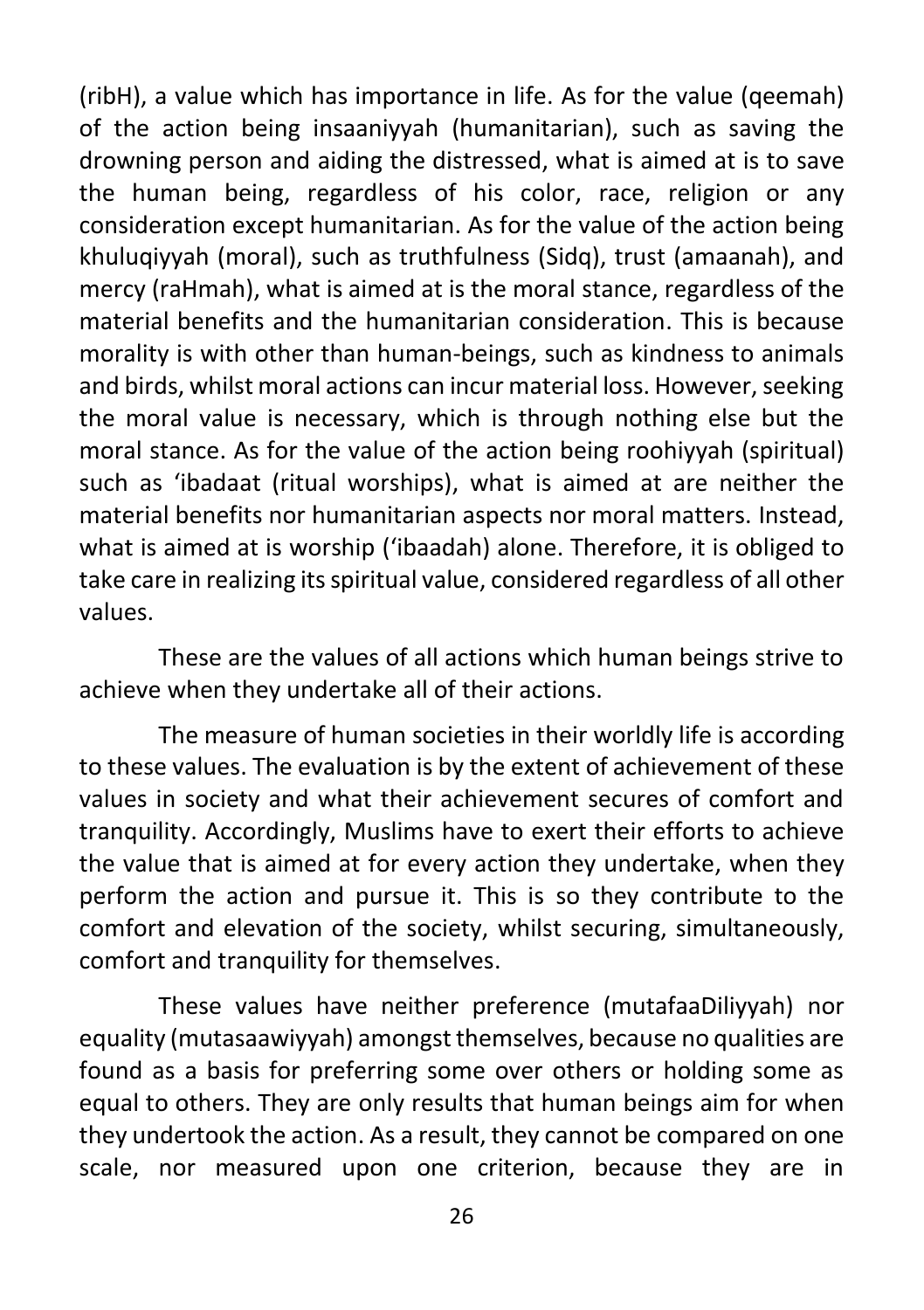disagreement, if not contradictory. However, human beings tend to have preferences within the values, choosing the most preferred of them, even though they are neither to be preferred nor made equal. However, human beings are not satisfied with that. Instead, they make preferences and equivocations between the values. This preference and equality is not built upon the value itself. Instead, it is built upon what effect these values have on them. Thereupon, human beings built the preferring and making equal amongst values upon themselves and upon what this value brings of benefit or harm for them. Accordingly, they either make themselves the miqyaas (standard of measure), or make the effect resultant from these values, the standard of measure. Thus, in reality, this preferrence is between the effects of these values upon them and not between the values in themselves. Since the predispositions within human beings differ with regard to the effects of these values, their preference between them also differs accordingly.

Individuals who are dominated by spiritual emotions, overwhelmed by the inclination (mayil) for them, neglect the material value, preferring the spiritual value over the material one. So they accordingly withdraw to 'ibaadaat (ritual worships), renouncing the material. They are idle in life because it is material, causing material regression in life. Due to them, the standard of living in the society they live in declines, due to what prevails in it of laziness (kassal) and lethargy (khamool).

Individuals who are dominated by materialistic inclinations (mayool), overwhelmed by bodily appetites, neglect the spiritual value, preferring the material value and set out to achieve it. Therefore, ideals to them proliferate. Due of them, the society they live in becomes deranged, with evil (shar) and corruption (fasaad) spreading within it.

Accordingly, it is wrong to leave the evaluation (taqdeer) of these values to human beings. Instead they must be evaluated by the Creator of them, Who is Allah (swt). Therefore, it is necessary that the Islamic Law (Shar'a) itself determines both these values for the human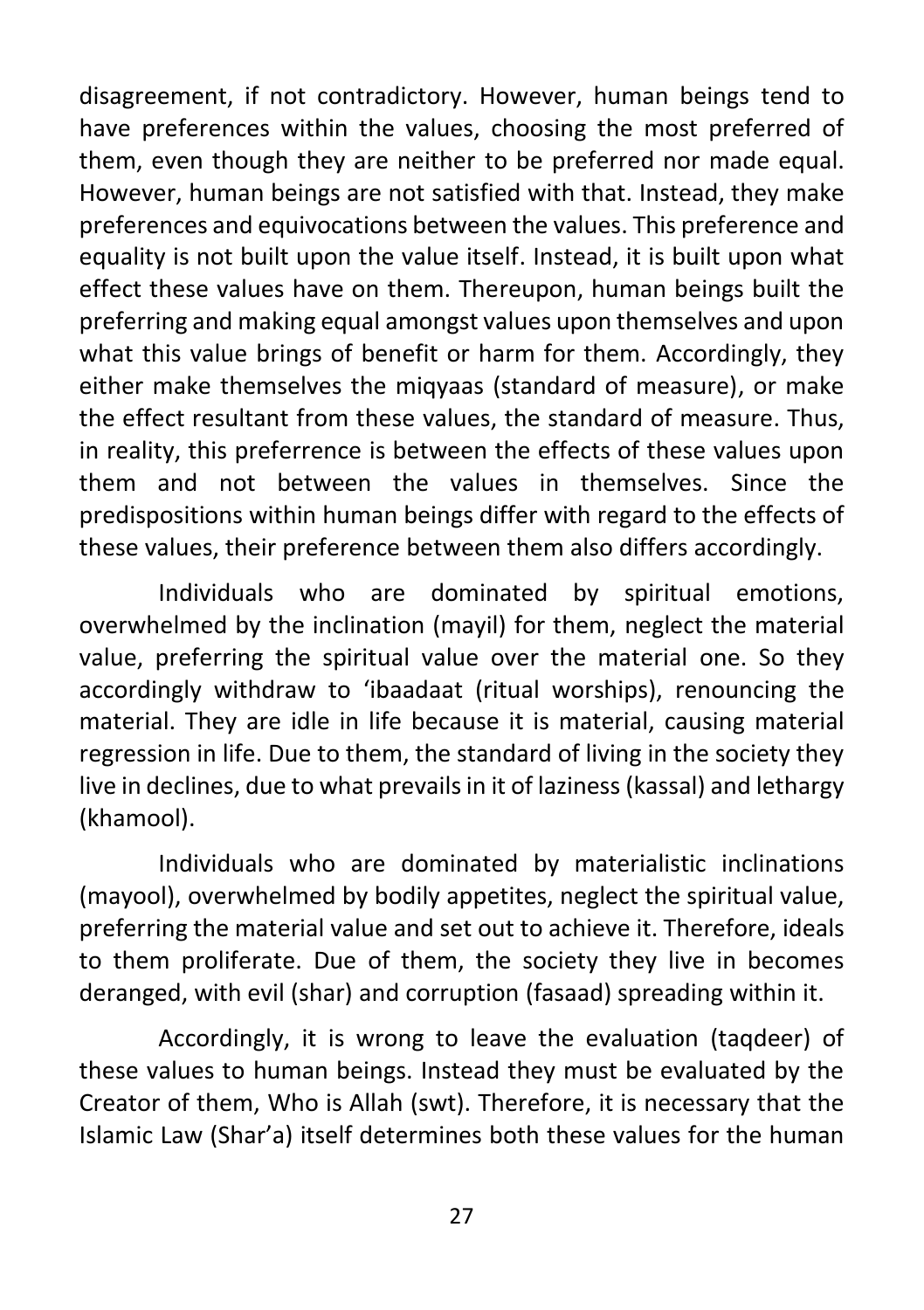being, as well as the time of their performance. So it is according to the shar'a that the human being chooses them.

The shar'a has clarified the treatments (mu'aalijaat) of life's problems through the commands (awaamir) and prohibitions (nawaahee) of Allah (swt). The shar'a has obliged man to advance in this life according to these commands and prohibitions. It has also shown the actions that achieve the spiritual valuem which are ritual worships ('ibaadaat) which are both farD (obligatory) and Sunnah (recommended). It has also clarified those characteristics (Sifaat) that achieve the moral value. The shar'a left human beings to achieve the material value that compels them to satisfy through it, their necessities (Darooraat) and basic needs (Haajaat), as well as that which is beyond their necessities and basic needs. This is in accordance with a specific system that the shar'a clarified to human beings, commanding them not to deviate from it. Human beings have only to act to achieve these values in accordance with the commands (awaamir) and prohibitions (nawaahee) of Allah (swt), evaluating the values as the Shar'a has clarified.

Accordingly, values are achieved in the society to the level that is needed for a specific society. This society is standardized by their standards of measures (maqaayees). Upon this basis, actions must be performed to achieve these values, to establish the Islamic society, in accordance with the Islamic viewpoint (wajhatu naZar) of life.

Consequent to all of this, human action is material that the human beings perform in a material manner alone, unless and until the human beings perform the action, whilst perceiving their relationship with Allah (swt), with respect to the action being Halaal (permitted) or Haraam (prohibited). It is then that the human being undertakes actions or abstains from them on this basis. The spirit (ruH) is this perception (idraak), by the human being, of his relationship with Allah (swt). It is the spirit that compels human beings to know of the shar'a (Islamic Law) of Allah (swt), to distinguish between their actions. Human beings comprehend the khair from the shar, only when they know of those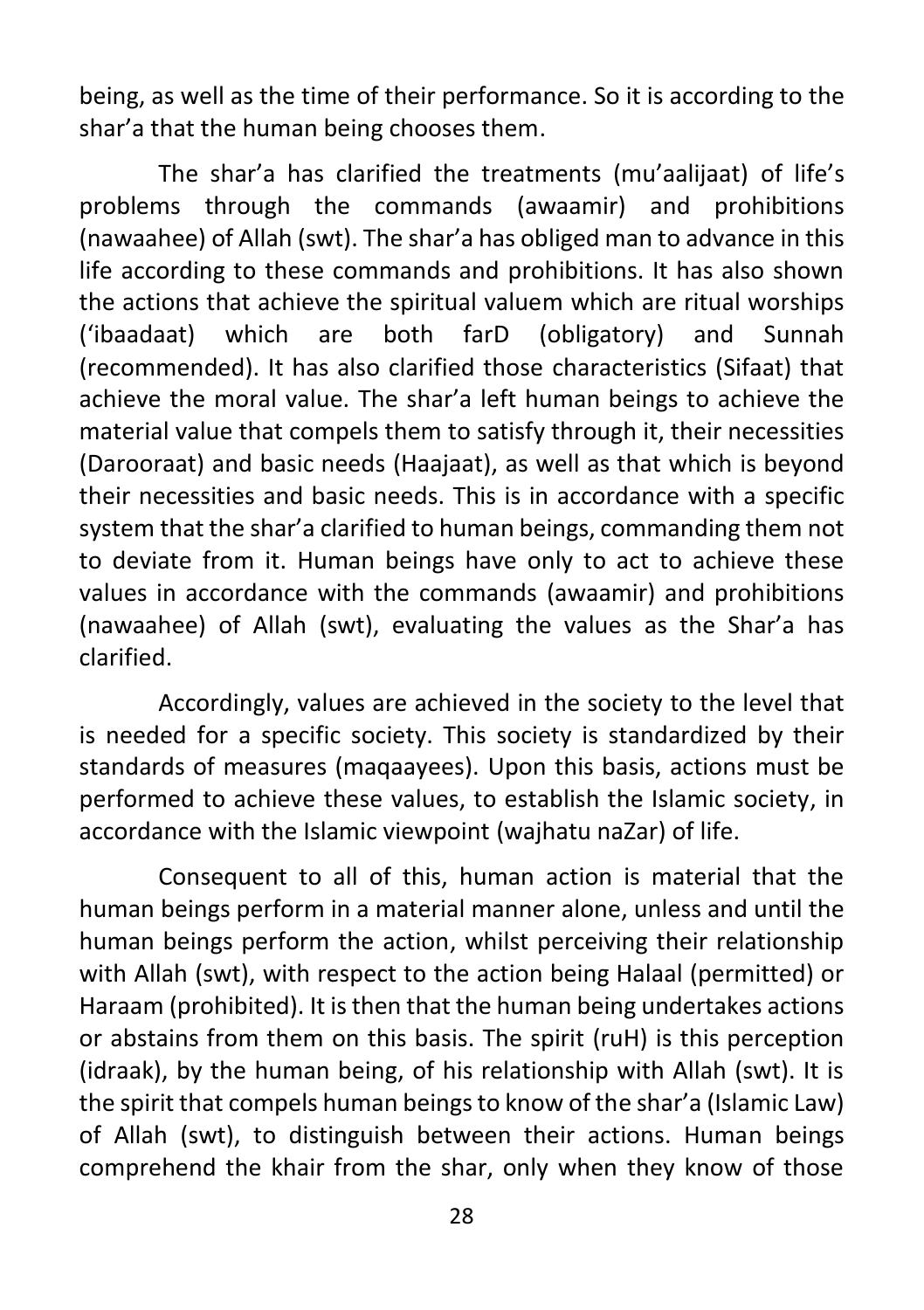actions that please Allah (swt) and those that anger Him (swt). They also distinguish the Hasan and the qabeeH when Shar'a determines for them the Hasan action and the qabeeH action. They seek the values that are necessary for the Islamic life in the Islamic society, according to what the Shar'a determines. By this alone is it possible for human beings to undertake actions, whilst perceiving their relationship with Allah (swt), engaging in the action or abstaining from it, in accordance with this perception (idraak), because they have awareness of the type of action, its characteristic (waSaf) and its value (qeemah). It is from this that the philosophy of Islam arises of the mixing of the material with the spirit, that is making the actions advance according to the commands (awaamir) and prohibitions (nawaahee) of Allah (swt). This philosophy is constant and necessary for every action, whether it is a little or a lot, minute or great. This is the conception of life, such that the Islamic 'aqeedah (creed) is the basis of life, the basis of Islam's philosophy, the basis of the systems of life, the basis of its systems, which is all the Islamic civilization (HaDaarah). Thus the Islamic HaDarah (civilization) is the collection of concepts about life from the viewpoint of Islam. This is built upon one spiritual basis, which is the 'aqeedah (creed). The conception of the 'aqeedah of life is the mixing of the material with the spirit, whilst the meaning of happiness (sa'aadah) in its view is in the pleasure (riDwaan) of Allah.

Since the 'aqeedah resolves the greatest problem (uqdatun kubra), is the basis of the actions of the human being and the center around which the viewpoint (wajhatu naZar) towards life is centered, whilst Islam's philosophy categorizes these actions, then the systems which emanate from this 'ageedah both treat the problems of human beings and organize their actions perfectly. Hence, the implementation of the systems is an essential component of the standard (miqyaas) to determine an Abode (daar) as the Abode of Kufr (daar ul-kufr) or the Abode of Islam (daar ul-Islam).

The abode in which Islam's systems are implemented and ruled by all that Allah (swt) has revealed, with its security being by the security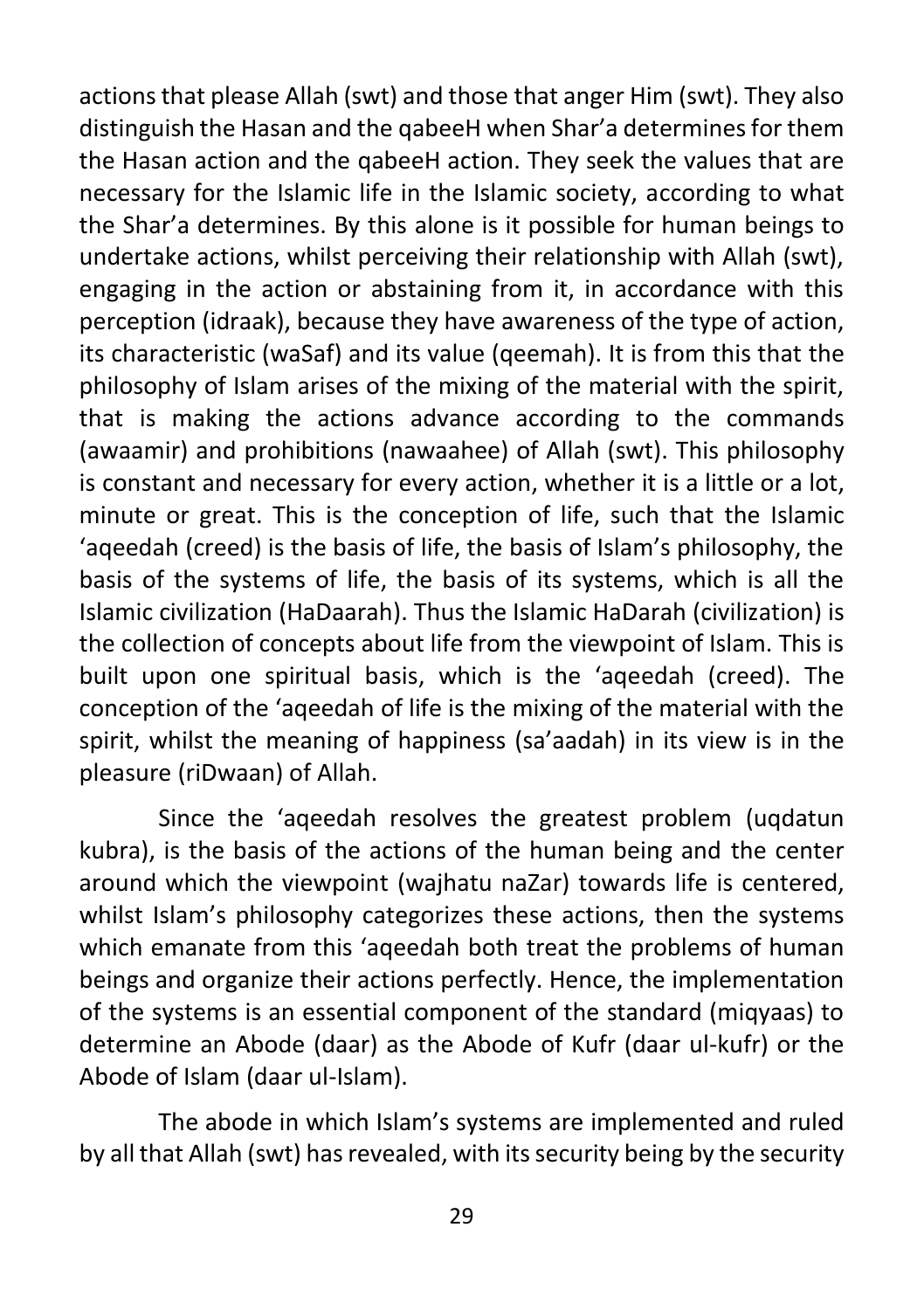(amaan) of Islam, is an Abode of Islam (daar ul-Islam), even if most of its inhabitants are non-Muslims. Thus, the Abode in which these two matters are not present is considered an Abode of Kufr (daar ul-kufr), even if most of its inhabitants are Muslims. Accordingly, after the 'aqeedah, the priority is given to the systems of Islam and their implementation in the arena of life. This is because implementation of these systems, along with the 'aqeedah, brings into being within the Islamic Ummah both the Islamic mentality ('aqliyyah) and Islamic disposition (nafsiyyah) naturally, whilst making the Muslim a distinguished and exalted personality.

The view (naZar) of Islam towards human beings is as indivisible wholes. Islam organizes their actions through aHkaam Shar'iyyah individually and consistently, regardless of how numerous and varied these actions are. These Shariah rulings (aHkaam shar'iyyah) are the Islamic systems, which treat the problems of human beings. Whenever the rulings treat their problems, it treats them considering that every problem requires a solution (Hal) i.e. considering it as a problem that requires a Hukm shar'i. Thus Islam treats all problems with a singular manner of treatment in their being characterized as a human problem, with no other characteristic (waSf). So when Islam treats an economic problem, such as financial maintenance (nafaqah), or a ruling problem, such as appointing a Khaleefah, or a social problem, such as marriage, it does not treat that problem as an economic, ruling or as a social problem. Instead, it treats the problem as a human problem, for which a solution (Hal) is to be derived i.e. in consideration of it being a mas'alah (legal issue) for which a Hukm shar'I (legal ruling) is derived. Islam has one method for treating the problems of human beings, which is understanding (fahm) the occurring problem and then derivation (istinbaaT) of the ruling of Allah (swt) for it, from the detailed shar'i evidences (adillah shar'iyyah tafSeeleeyah).

The Islamic systems are composed of aHkaam shar'iyyah related to 'ibaadaat (ritual worships), morals, foodstuffs, clothing, mu'amalat (transactions) and punishments ('uqubaat).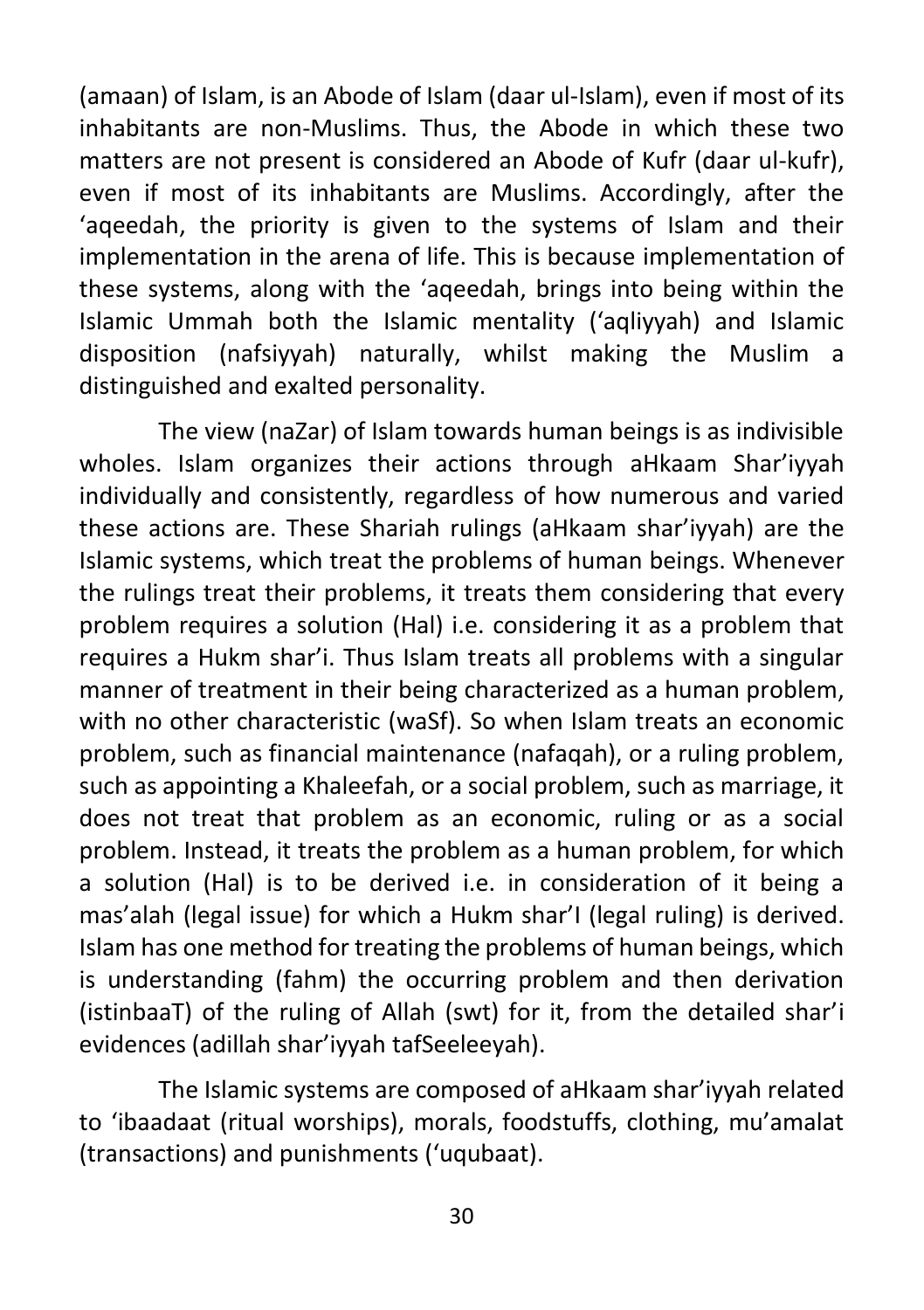The aHkaam shar'iyyah related to 'ibaadaat, morals, foodstuffs, and clothing are not reasoned by 'illah (legal reasoning). The Messenger and clothing are not reasoned<br>حُرِّمَتْ الْخَمْرَةُ لِعَيْنِهَا» ,said (saw) **ُ ْ ْ َ خ ال" « Wine (khamr) was made Haraam in ْ itself."** As for the aHkaam shar'iyyah related to transactions (mu'amalaat) and punishments ('uqoobaat), they are reasoned by an 'illah (legal reasoning). This is because the Hukm shar'i in these are built upon an 'illah, which is the causative (baa'ith) for legislating (tashree'a) of the ruling (Hukm). Many have become used to reasoning all the aHkaam according to utilitarianism (nafa'iyyah), influenced by the Western intellectual leadership Western ideology and Western civilization (HaDaarah), which made utilitarianism (nafa'iyyah) the basis (asaas) for all actions. This contradicts the Islamic intellectual leadership that makes the spirit (rooH) the basis for all actions. Islam makes the mixing of the spirit with the material the regulator of all actions. The aHkaam shari'yyah related to 'ibaadaat (ritual worships), morals, foodstuffs and clothing are absolutely not reasoned by 'illah, since there is no 'illah for these rulings. They are only to be taken as they are stated in the text (naS) and are not adopted upon an 'illah absolutely. So, Salaah, Siyaam (fasting), Hajj, zakaah, the method of Salaah and the number of its rak'at, the rites of Hajj and the niSaabs of zakaah and the like, must be taken as tawqeef (informed by Allah (swt)) as they are mentioned. They are submitted to wholeheartedly regardless of 'illah. Moreover, no 'illah is solicited for them. Similarly, there is no 'illah solicited for the prohibition (taHreem) of the maytah (carrion meat) and the meat of khinzeer (pig) amongst others. Moreover, seeking an 'illah for the prohibition is both wrong and dangerous, because if an 'illah was solicited for the rulings of these matters as a prerequisite, when the 'illah ceased, the ruling (Hukm) too would cease. This is because the 'illah (reason) alternates with the ma'lool (reasoned), in both existence (wujood) and non-existence ('adm). If we were to assume the 'illah for the wuduu' (ablution) is cleanliness, the 'illah for Salaah is physical exercise and the 'illah for Sawm (fasting) is health and so on, as a prerequisite, then in the case of the non-existence of the 'illah, the Hukm does not come into existence, even though the matter is not like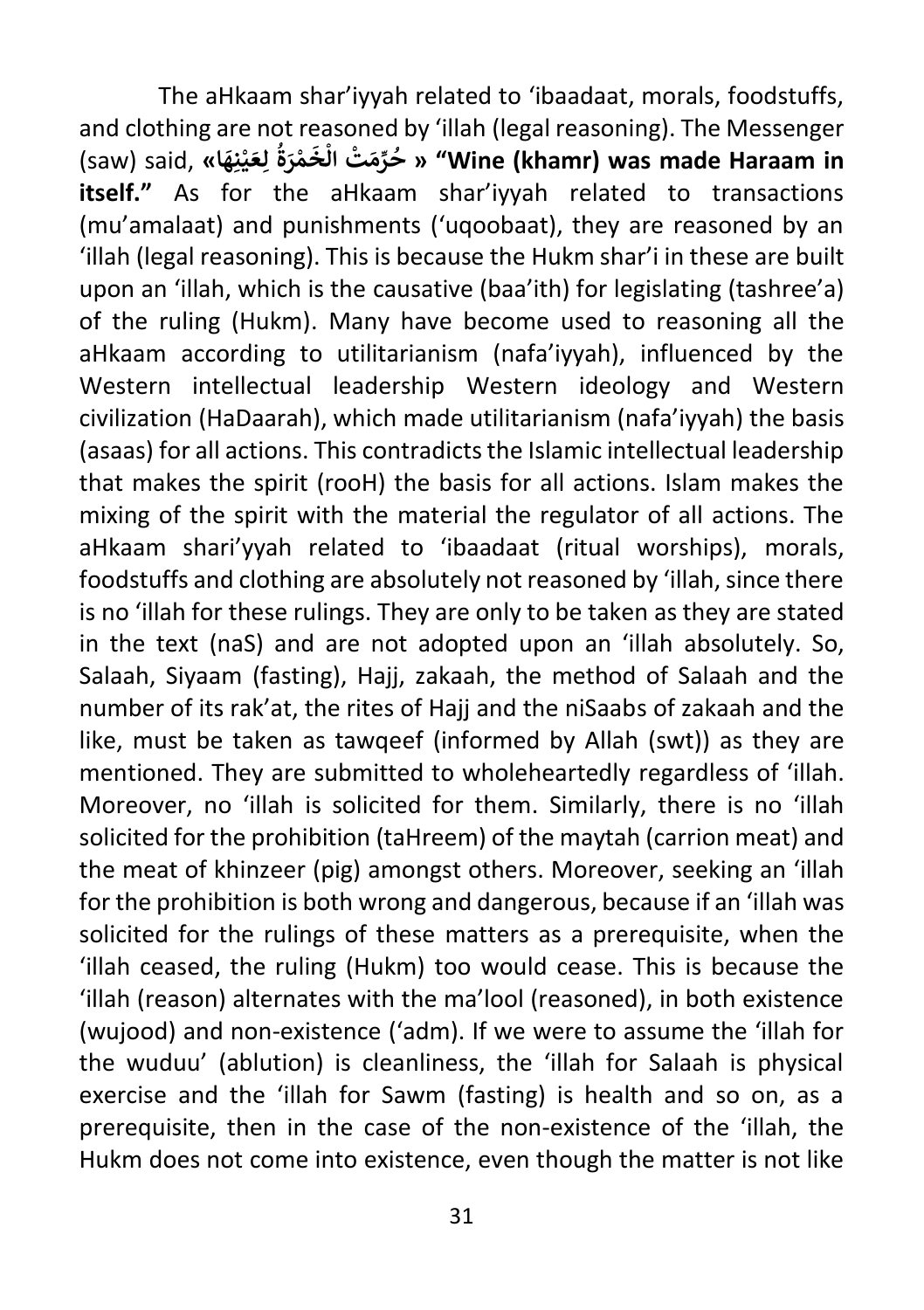that. Therefore, soliciting (iltimaas) an 'illah imperils both the ruling and its performance. Thus, it is obligatory to take rulings of 'ibaadaat as they are, without soliciting an 'illah for them. As for the Hikmah (wisdom), Allah (swt) Alone is the One Who knows it, whilst our intellect ('aql) is unable to perceive the reality of the Essence of Allah (swt), so we do not perceive His Hikmah (wisdom). As for what is mentioned in the texts of wisdoms, such as the Saying of Allah (swt), **ِ ر َ ك ن م ال ِاء و ْ ُ ْ ََ ش ح ْ َ** س س س عبد<br>**نْهَى عَنِ الْفَ ْ ْ** ان د.<br>إِ**نَّ الصَّلاةَ تَ**<br>. **إ "Lo! Salaah preserves from faHshaa'i (lewdness) and munkar (evil)."**  [TMQ al-'Ankabut 29:45], the Saying of Allah (swt), **ْ م ه** -<br>وُ الا لِيَشْهَدُوا مَنَافِعَ لَـ<br>In' لِيَشْهَدُوا مَنَافِعَ لَـ **ُْ order that they may witness the benefits (provided) for them."** [TMQ al-Hajj 22:28] and His (swt) Saying, **َئكِ ٰ َ ول أ ُ َ ِ ف َ اَّلل َّ ه ج َ و َ ون يد ِ ر ٍاة ت َ ك َ ْ ز ِ من م ت ي ْ ُُ ْ** ا<br>• **ْ َ َ**.<br>وَمَا آتَ **َ ون ِعف ض م ُ ال م ه" However, whatever Zakaah you give, seeking the ُ ْ ُ ْ ُ pleasure of Allah, it is they whose reward will be multiplied."** [TMQ ar-Rum 30:39], amongst other wisdoms stated in the texts, they are indeed restricted to the text, to be taken as they are, without making any Qiyaas (Legislative Analogy) upon them. If the text (naS) does not state a Hikmah, there is no soliciting of a Hikmah within it, just as there is no soliciting of an 'illah within it.

This is in respect to 'ibaadaat. As for morals (akhlaaq), they are a value (qeemah) for which rulings have clarified virtues (faDaa'il) and noble traits (mukaarim), as well as elucidating their opposites (aDdaad). They result as consequences of 'ibaadaat and from what is obliged to observe in transactions (mu'amalaat). This is because, in its legislation (tashree'a), Islam aims at advancing human beings along the path of perfection, until they reach the highest level that they can. So the human being strives to be characterized by the highest of characteristics, as well as maintaining characterization by them. The good moral (khulq) is a value (qeemah) which one pays attention to achieve, when being characterized by it, as it is designated within the virtues (faDaa`il), stipulated by the Shariah. Its value is paid attention to when undertaking these virtues, whilst being characterized by them. Morals (akhlaaq) are a part of the Islamic Shariah, and a section of the commands (awaamir) and prohibitions (nawaahee) of Allah (swt), which must be realized within the person of the Muslim, to complete his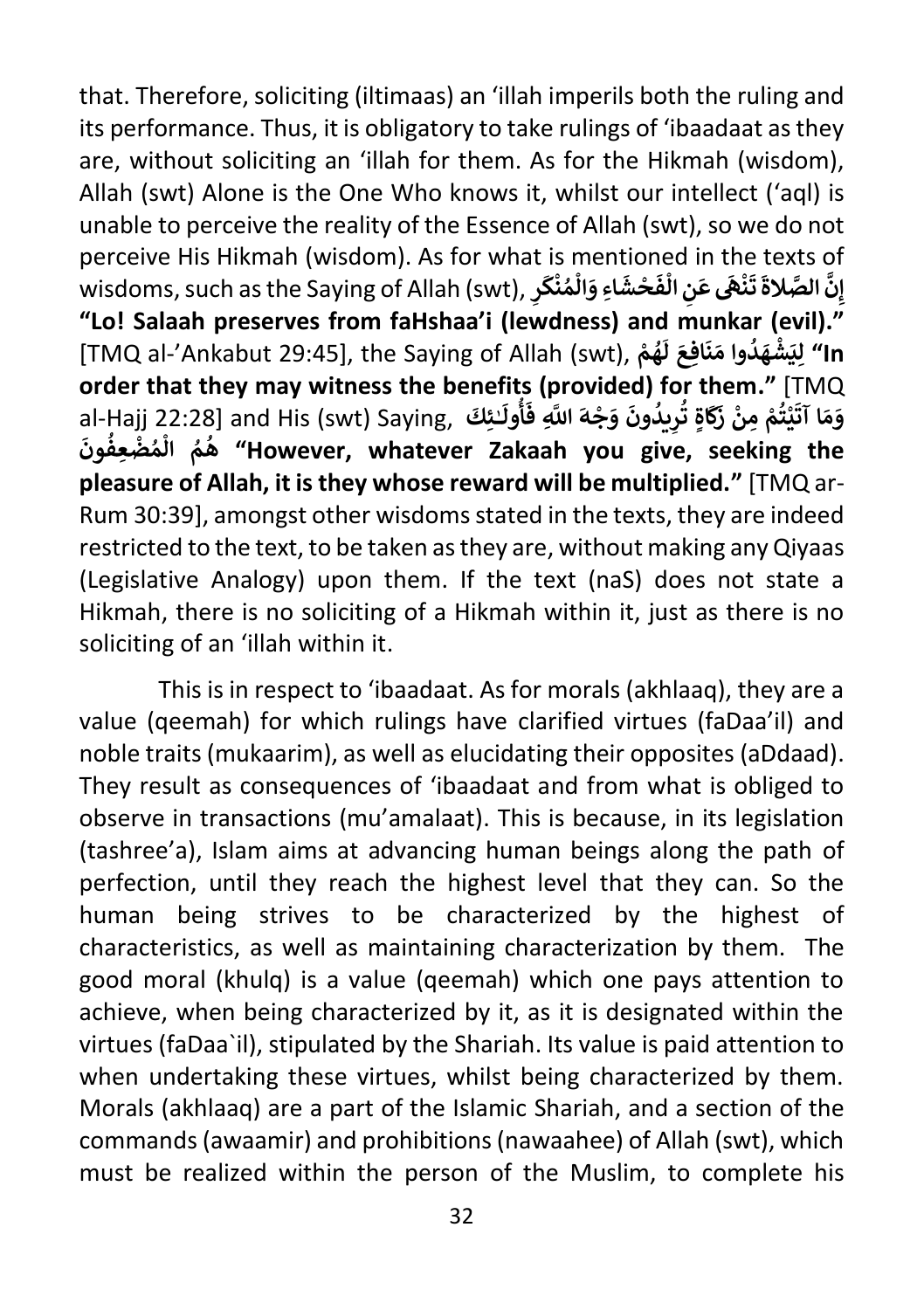observance of Islam and perfect his undertaking of the commands (awaamir) and prohibitions (nawaahee) of Allah (swt).

The Muslim is neither characterized by moral attributes (Sifaat) for their own sake, nor for whatever is of benefit (naf'ah) within them. Instead, the Muslim is characterized with them because Allah (swt) commanded characterization with them and for nothing else. So a Muslim is neither characterized with truthfulness (Sidq) for the sake of truthfulness itself, nor for whatever is of benefit within it. It is only because shar'a ordered for characterization with truthfulness.

As for not being characterized by the moral for the stake of the moral, it reverts to the characterization of actions. The action that human beings undertake for its own sake is qabeeH, but they may think that it is Hasan and so they undertake it. The attribute by which human beings become characterized for its own sake is qabeeH, but they may think that it is a Hasan attribute and so they become characterized by it. Thus error occurs through the human being aquiring morals for the sake of morals. So unless Islam determines the praiseworthy and deplorable attributes, which the Muslim undertakes according to this clarification, it is not possible for the characterization of the Muslim with these attributes to occur, in accordance with aHkaam shar'iyyah. Accordingly, it is neither allowed for a Muslim to be characterized with honesty (Sidq) for the sake of honesty. It is not allowed for a Muslim to be merciful to the weak for the sake of mercy (rahmah) itself. It is not allowed for a Muslim to be characterized by morals for the sake of morals. Instead the Muslim is only characterized by morals because Allah (swt) ordered that to be so. It is so because these morals are reliant upon the Islamic 'aqeedah alone and this is the essential element within them. This is what ensures the settling of the moral in the soul and its preservation, purifying the soul from any blemish and distancing it from penetration by causes of corruption. Accordingly, the protection of the moral is by confining it to what was mentioned about it in the divine text (naS), restricting it upon the spiritual basis and building upon the Islamic 'aqeedah.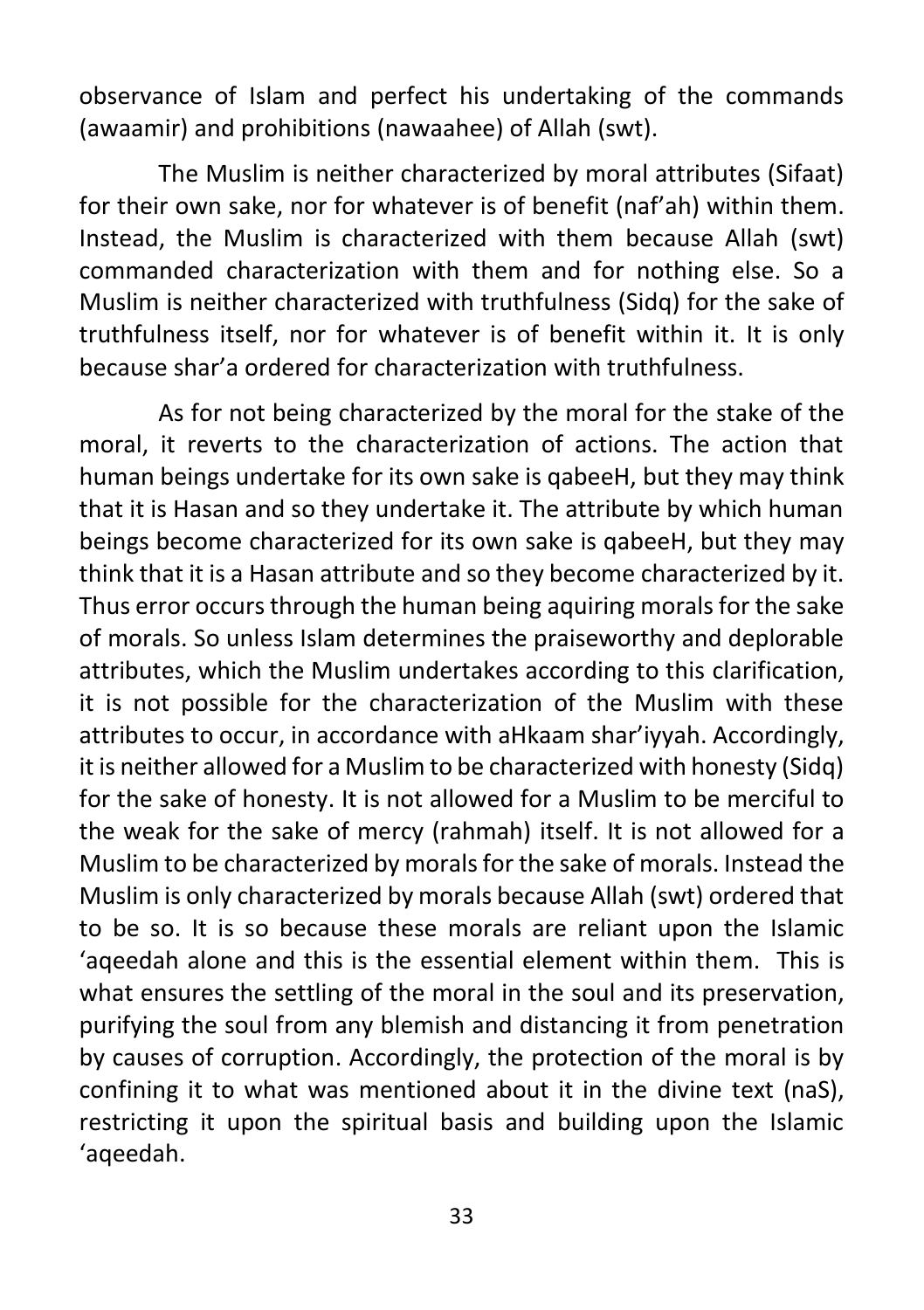As for not being characterized by the moral for the sake of what is within it of benefit (naf'ah), it reverts to the moral not aiming at benefit. It is not allowed for the benefit to be the aim, lest it corrupts the moral and lest it makes the moral revolve around the benefit, wherever the benefit revolves to. Morals are attributes which the human being must be characterized with consistently (Taw'an) and willingly (ikhtiyaaran), through the motive (daaf'i) of taqwa (piety) in Allah (swt). The Muslim does not undertake moral actions because they benefit or harm in life. Instead the Muslim undertakes them in response to the commands (awaamir) and prohibitions (nawaahee) of Allah (saw). This is that which makes characterization with the moral continuous and steadfast. The moral does not revolve wherever the benefit revolves.

Morals that are built on the exchange of utility (manfa'ah) make their possessor a moralizing hypocrite. What you see is not what you get, because the moral for them is built on utility (manfa'ah). So the morals revolve within their souls, wherever the benefit revolves to. This is because the human being makes rulings that have had an 'illah solicited, revolve around their solicited 'illah. They believe neither in the existence of the rulings nor in their performance, if they see that their 'illah ceased to exist.

Accordingly, the morals are without an 'illah and it is not allowed to solicit an 'illah. Instead they are taken as they are stated in the shar'a without regard for any 'illah, through the soliciting of 'illah. The solicitation of an illah (ta'leel) for morals must be viewed as both an error and danger, so as not to invalidate the characterization with morals, with the cessation of their 'illah.

Thus, it is clarified that the aim of the 'ibaadaat is the spiritual value alone, whilst the aim of acquiring akhlaaq is the moral value alone. It is obligatory to restrict them to these aimed values, to the exclusion of all else. It is not allowed to elucidate what is in the 'ibaadaat and ikhlaaq of advantages and benefits, because such an clarification imperils them, causing hypocrisy in those who make 'ibaadaat and those who acquire morals. It will also lead to the discarding of the 'ibaadaat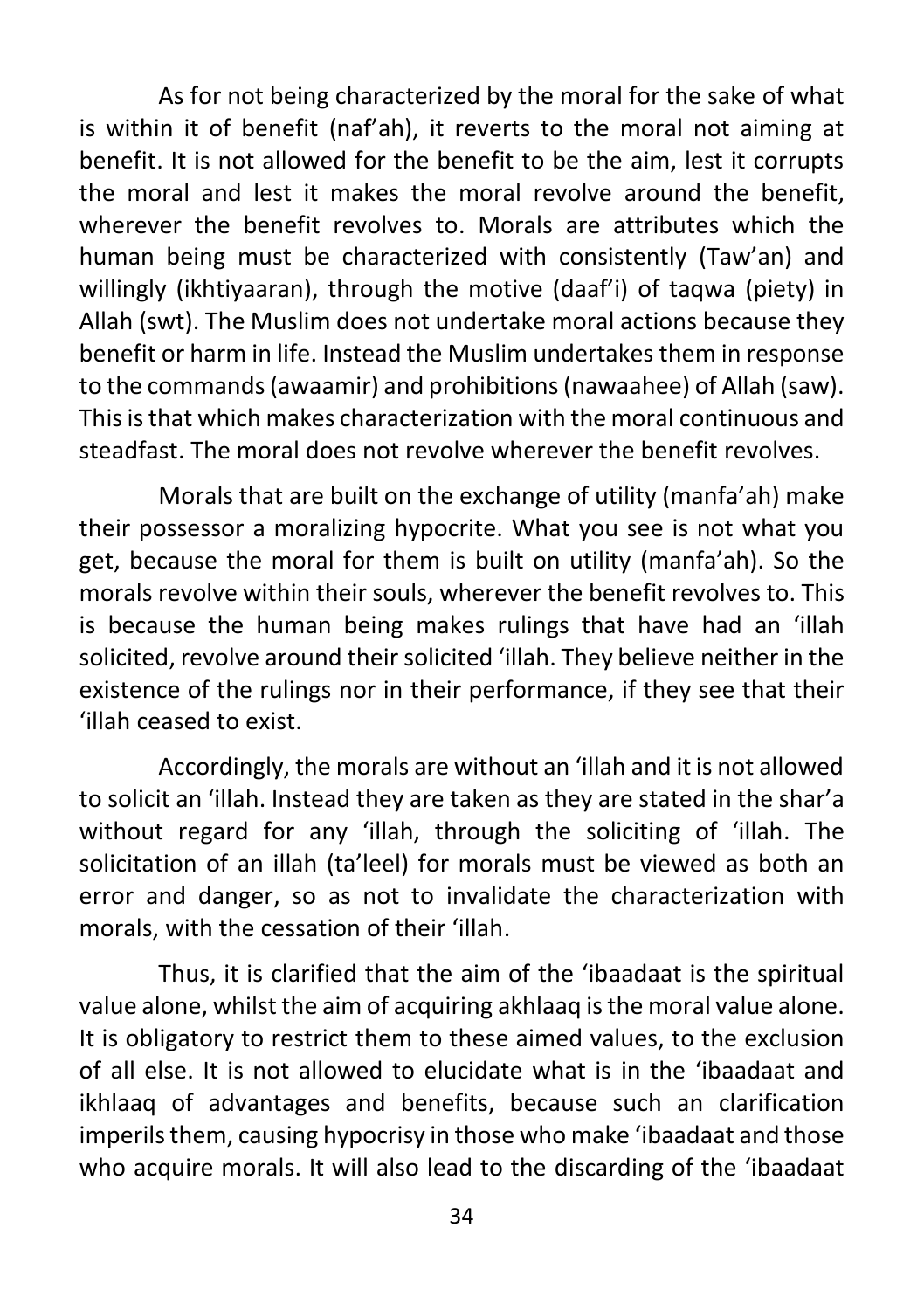and akhlaaq when their interests are not realized and their benefits do not occur.

With regards to the aHkaam shara'iyyah related to the actions of human beings with other human beings, some of the texts that came as evidence for them mention an 'illah, such as the Saying of Allah (swt) granting the spoils of Bani Nadhir to the Muhajireen and not the Ansar, where Allah (swt) says, **م ِاء ِ منك َ ِني غ ْ ُ ْ َ ْ َ اْل ي ْ َ ب ً ة َ ُ ول د َ ون ك َ ي ُ َ ْ َل َ ك" that it does not ي become a commodity between the rich among you"** [TMQ Al-Hashr:7], whilst some other texts do not include an 'illah such as the Saying of Allah (swt), الْكَبَيْرَ وَحَرَّمَ الرَّبَيْعَ وَحَرَّمَ الرَّبَابُ) Allah (swt), النَّبِيعَ وَحَرَّمَ الرَّبَ **ْ ْ أ forbidden riba (interest)"** [Al-Baqara:275]. So, whatever text mentions of aHkaam that are reasoned with an 'illah, they are reasoned and Qiyaas (Legislative Analogy) is made upon them, whereas whatever text mentions rulings that are without a reasoned 'illah, an 'illah is absolutely not solicited and consequently there is no Qiyaas (Legislative Analogy) made upon them. The considered 'illah is the shar'i 'illah alone, that is evidenced by the shar'i text from the Qur'an and the Sunnah, because they both are the shar'i texts (nuSooS) alone. Accordingly, the 'illah, upon which is built the reasoned Hukm shar'i, is the shar'i 'illah and not a rational ('aqlee) 'illah. In other words, the 'illah must be mentioned in the text either explicitly (SaraaHah) or by evidencing (dalaalah) or by derivation (istanbaaT) or by Qiyaas (Legislative Analogy). This 'illah revolves with the ma'lool (reasoned) both in presence and absence, so the aHkaam revolve with their 'illah, wherever it revolves. So, we find a thing is prohibited in a situation due to the existence of a shar'i 'illah, yet, if this 'illah disappears that very thing becomes permissible. So, the Hukm shar'i revolves with the 'illah in existence and in absence. When the 'illah exists, the reasoned Hukm exists, whilst when the 'illah does not exist, the Hukm does not exist.

The absence of the Hukm due to the absence (intifaa') of its 'illah does not at all mean that the Hukm has changed. Instead the Hukm shar'i of the issue (mas'alah) remains, as it is without any hange. It is only that the Hukm ceases in effect due to the cessation (zawaal) of the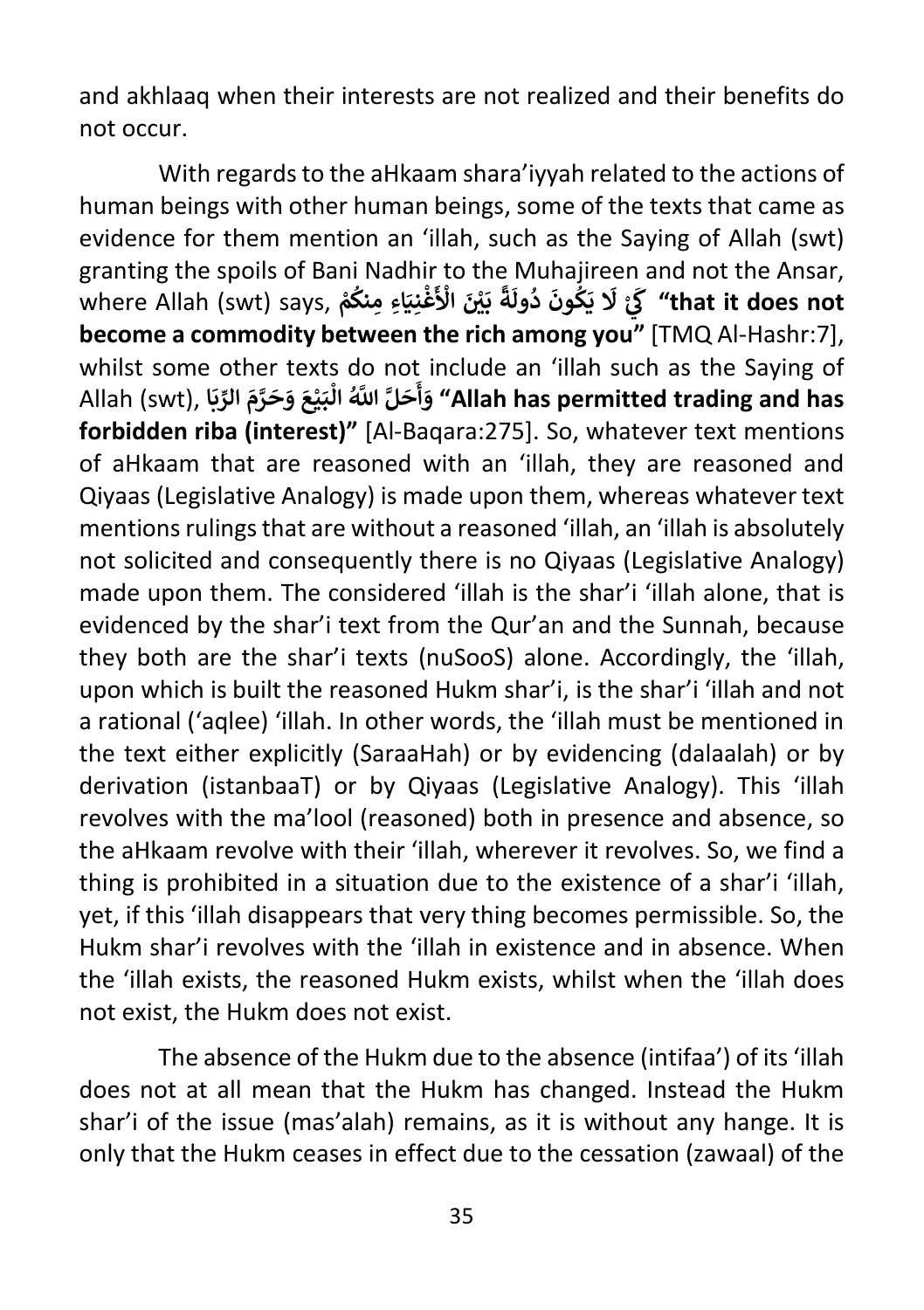'illah, whilst the Hukm returns in effect upon the return (rujoo') of its 'illah.

The revolving of the existence of the Hukm (shar'i ruling) with the existence and absence of the 'illah does not at all mean that the aHkaam change according to the change of the time and place. This is asserted with the claim that bringing about (jalb) of interests (maSaaliH) and warding off (dar') of corruption (mafaasid) is the 'illah of the aHkaam shar'iyyah as a whole, so as these change with time and place, so must the Hukm change with them. However, it is not so because the bringing about (jalb) of interests (maSaaliH) and warding off (dar') of corruption (mafaasid) are not the 'illah for aHkaam shar'iyyah at all, since there is no text that evidences bringing about interests and warding off corruption as the 'illah for aHkaam shar'iyyah. There is also no text that evidences that they are an 'illah for any specific Hukm either. Consequently, they cannot be taken as a shar'i 'illah.

The shar'i 'illah is that which is evidenced by a shar'i naS (text) and must be restricted to it, whilst remaining within its evidencing (dalaalah). The shar'i text has not evidenced 'illah upon either bringing about interest or warding off corruption. The shar'i 'illah is that which the shar'i text has brought, not the bringing about interest or warding off corruption. That which the text brings is neither evidenced by the time and the place nor evidenced by the action in itself. It is only evidenced by the shar'i text in clarification (bayyaan) of the 'illah of the Hukm. This text never changes. So, time and place have no value here, just as there is no value to bringing about interest and preventing corruption.

Consequently, aHkaam shara'iyaah do not change with the changing of time and place. Instead the Hukm shar'i is as it is and does not change, no matter how times and places may differ.

As for the change of convention ('urf) and custom ('aadah) of people, this must not have an effect in changing the Hukm, because 'urf is neither an 'illah of the Hukm shar'i nor a source for it. Whether the 'urf is conflicting (mukhaalif) or not conflicting with the shar'a (Islamic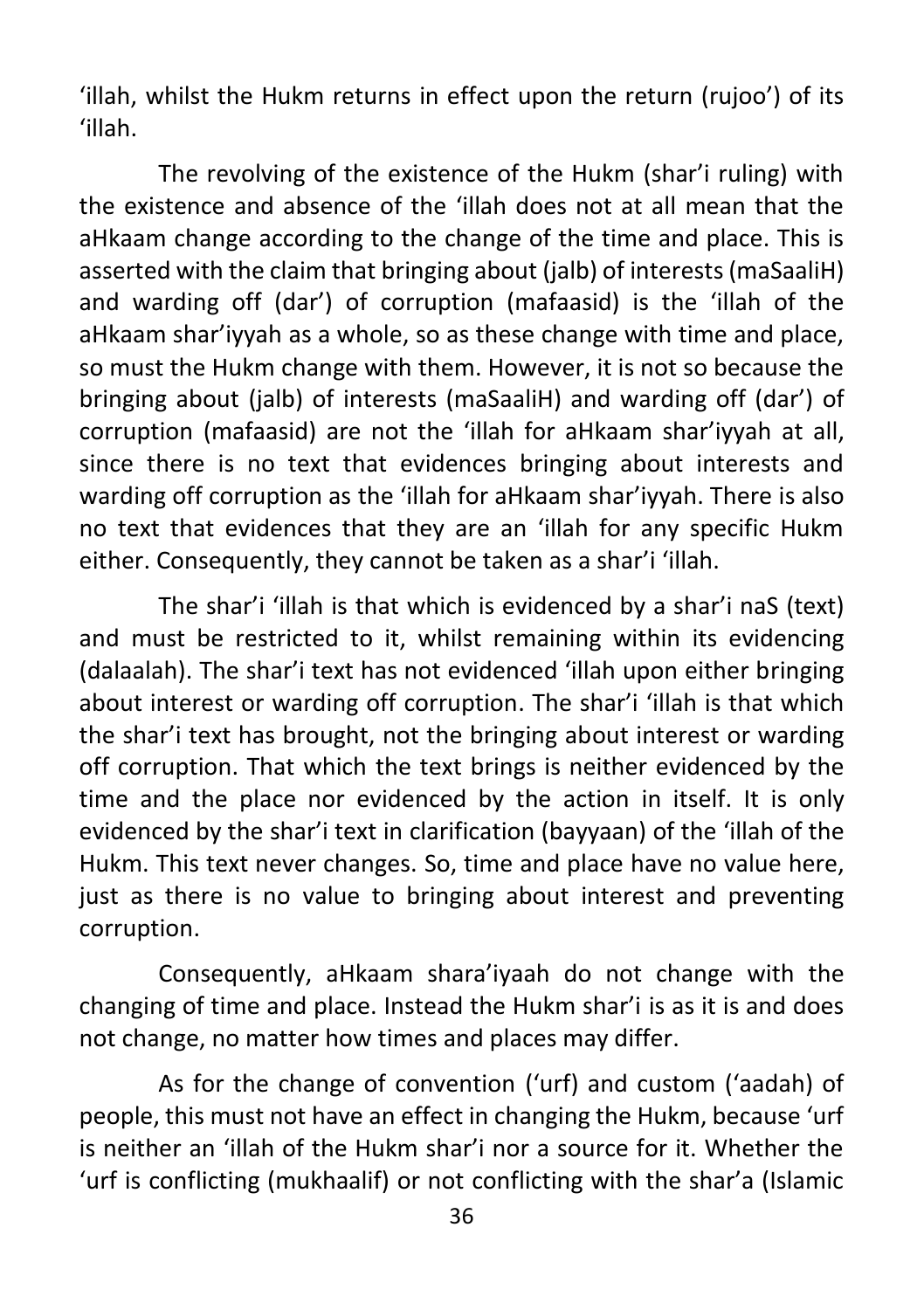Law), the shar'a has come to abrogate and change the 'urf, if it conflicts with the shar'a. This is because the function of the shar'a is to change the corrupted conventions and customs, because they are what cause the corruption of society. Hence, they are neither taken as a source for the Hukm shar'i nor as an 'illah for it, whilst the Hukm does not change for their sake. If the 'urf were not conflicting with shar'a, then the Hukm is affirmed by its evidence (daleel) and its shar'i 'illah and not by this 'urf, even if it does not conflict the shar'a. Thereupon the custom cannot hold sway over the shar'a. Instead, the shar'a holds sway over the conventions and customs. The aHkaam shar'iyyah have evidence (daleel), which is the text (nuS) and shar'i 'illah for them, whilst both the convention and custom are in no way part of that.

As for the suitability of the Islamic Shariah for every time and place, it results from the fact that the Islamic Shariah treats the problems of the human being, at all times and places through its rulings (aHkaam). The Shariah is capable of treatment of all the problems of the human being, no matter their novelty and diversity. This is because when the Shariah treats the problems of the human beings, it treats them in their being characterized as human beings, not by any other characterization (waSaf).

In all times and places, human beings remain the same with respect to their instincts and organic needs, without ever changing. Hence, the rulings (aHkaam) of their treatments (mu'aalijaat) do not change. What does change for human beings are the living standards and these do not affect their viewpoint about life. As for the innovation in varying demands of the human beings, this emerges as a result of human endeavor to satisfy instincts and organic needs. The capacious Shariah came for the treatment of such new and numerous demands, regardless of their types and regardless of how their patterns change. This was one of the causes that led to the growth of Fiqh (jurisprudence). However, this capaciousness of Shariah does not mean that it is flexible, such that it is congruent (munTabiq) to everything, even that which openly contradicts it. It also does not mean that Shariah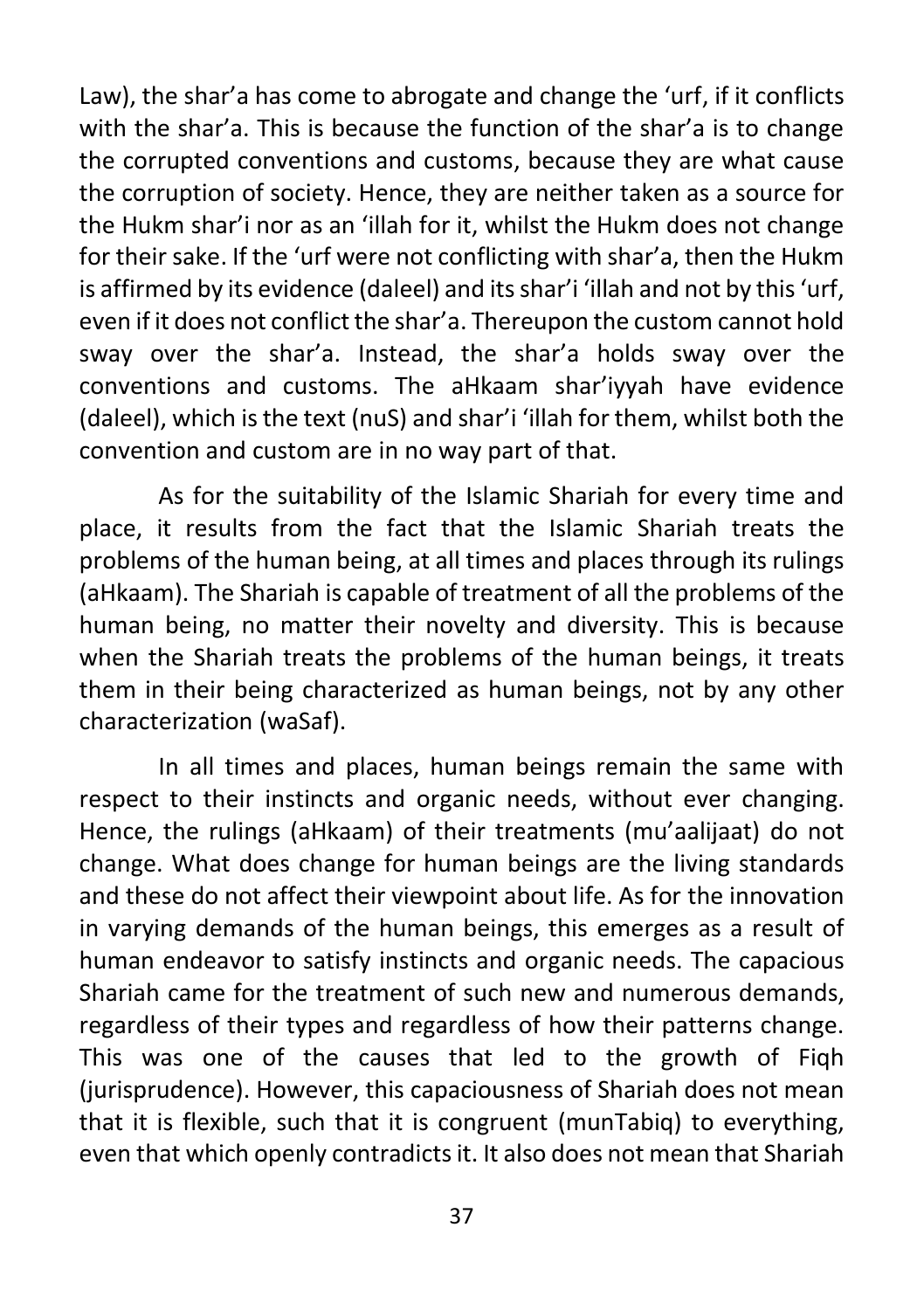evolves, whereby it changes with the times. Instead, it means that the texts have the capacity for the derivation (istanbaaT) of numerous rulings (aHkaam) from them. It also means that the rulings have the capacity for applicability (inTibaaq) upon many issues. So for example, Allah (swt) says, **َّ ن ه َ ور ج َّ أ ن وه آت ْ ف م ك ُ ُ ُ ُ ُ َُ َ َ ل ن ع ْ َ ض ر ْ َ ْ أ ِن إ َ ف" Then if they give suckle for you (your children) give them their due payment."** [TMQ Surah At-Talaaq 65: 6]. From this verse a Hukm shara'i is derived, that the divorced woman (muTalaaqah) deserves a compensation for suckling (ridaa') of the baby. Another Hukm Shar'ai is derived from it, that the hired person is entitled to a wage, if he or she has carried out their work, whether they are a private or common employee. This rule applies to numerous areas, such as the government employee, the laborer in the factory, the farmer on the farm and the like. So every one of them is entitled to their wage, if they have completed their work, this is because they are private employees. The same applies to the carpenter who makes the cupboard, the tailor who sews the dress, the shoemaker who makes the shoe and the like, every one of them are entitled to their wage, if they have carried out their work, because they are common employees. Since the hiring (ijaarah) is a contract between an employer (mustajeer) and an employee (ajeer), the ruler (Haakim) is excluded, because he is not hired by the Ummah. Instead, he executes the aHkaam shara'iyyah i.e. implements Islam. Accordingly, the Khaleefah is not entitled to a wage (ijrah) for his performance of his work, since he was given the Bay'ah (pledge) to implement the Islamic Law and to convey the Islamic Dawah, so he is not employed by the Ummah. Similarly, his mu'awins (assistants), members of the executive body, and the walis (governors) are not entitled to a wage for the performance of their work, since their work is ruling and so they are not employees. Accordingly, they do not take a wage (ijrah). Instead, an amount is determined for them to cover their needs, due to their distraction from undertaking their private affairs.

This capaciousness (itisaa') of the texts for derivation (istinbaaT) of many rulings and the capaciousness of the ruling for application (inTibaaq) upon many issues (masaa'il) is what makes the Islamic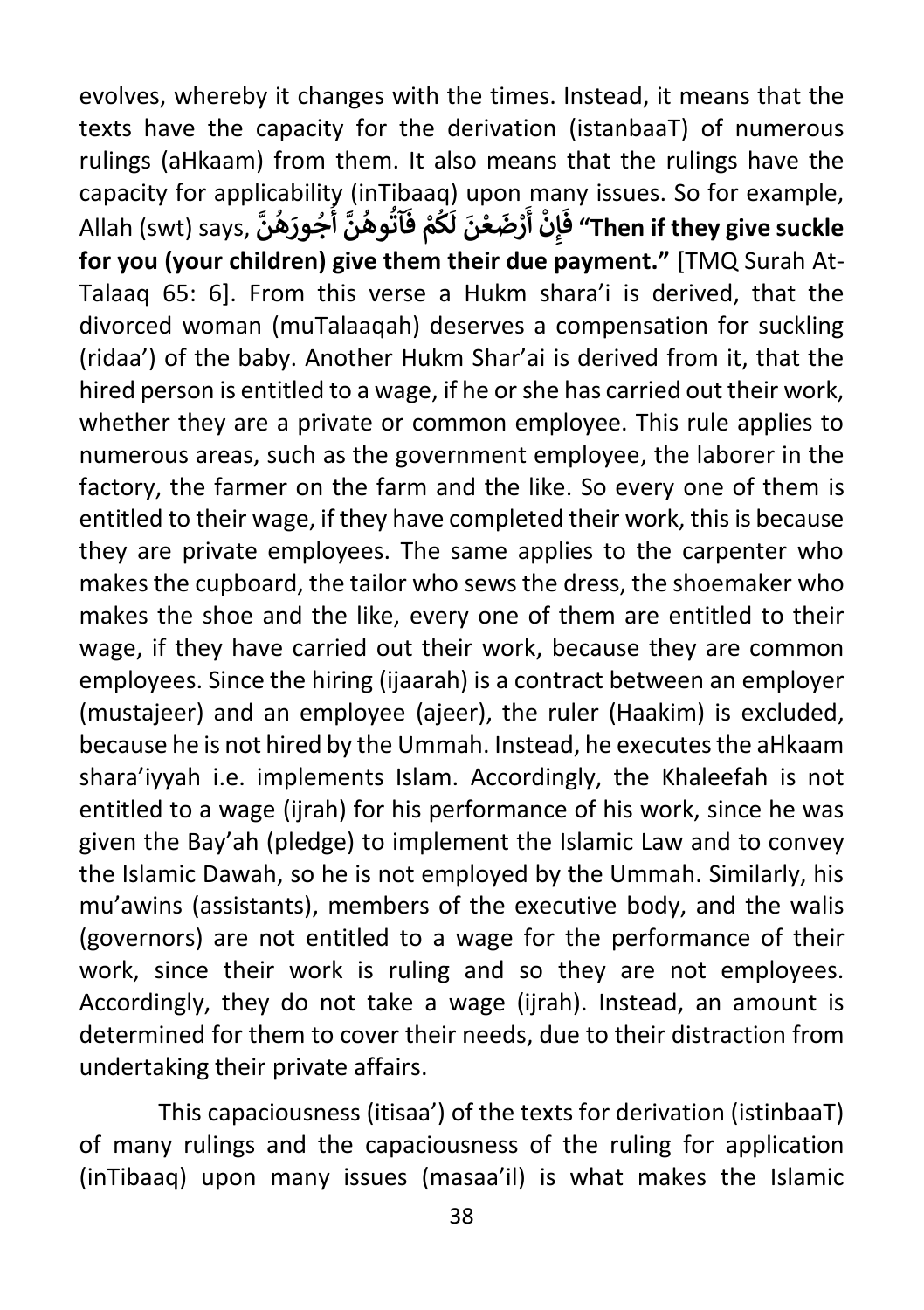Shariah suitable for the treatment of all the problems of life, in all times and in all places, as well as all peoples and generations. This is neither flexibility nor evolution.

The daleel of the Hukm shar'i from the text (naS), either Qur'an or Sunnah, is for the treatment of the existing problem, because the Legislator (Shaar'a) intended following the meaning, not confining to the literal alone. Therefore, during derivation (istinbaaT) of the aHkaam shar'iyyah, attention must be paid to the meaning of the 'illah i.e. to observe the legislative aspect in the text when deducing the rule.

The daleel either includes an 'illah for the Hukm, or the 'illah is taken from another daleel (Evidence) or from a collection of Evidences. Although the Hukm is derived from the daleel, complying with the wajh (sense) of the 'illah found within it, it is not confined to the illustrative example (Soorah) mentioned in the text, that was brought at the time to treat the problem that arose. An example is the saying of Allah (swt), **َ ْ** to treat the problem that<br>يْلٍ تُرْهِبُونَ بِهِ عَدُوَّ اللَّهِ وَعَدُوَّكُمْ **ُ ُ ُ ْ ُ ْ َ** diose: An example is the sayin<br>هُم مَّا اسْتَطَعْتُم مِّن قُوَّةٍ وَمِن رِّبَاطِ الْخَ **ْ ُ ِّ**ا<br>• **ْ َُّ َ ُّ وا ل ِعد َ Prepare "و أ for them all you can of (armed) force and of the tethering of horses, that thereby you terrorize the enemy of Allah and your enemy."** [TMQ Surah Al-Anfaal 8: 60]. So, the Hukm concerns the preparation of force. The problem that arose was of treating the preparation of force, which includes the tethering of horses. The wajh (sense) of the 'illah from the Hukm is terrorizing the enemy. So, when we derive from this daleel, the Hukm of preparation today, we comply with the wajh (sense) of the 'illah for the Hukm. Thus, we prepare whatever results in terrorizing the enemy, without confining ourselves to what was used to treat the problem at that time i.e. the tethering of horses that the text mentioned.

This is how it is done in every daleel from which a Hukm (ruling) is derived, because what is meant is the securing (taHqeeq) of the 'illah of the Hukm. Accordingly, the Islamic Law (Shar'a) requires that the rulings (aHkaam) related to the people in transactions (mu'amalat) are built upon their 'illah, as well as that the aspect of legislation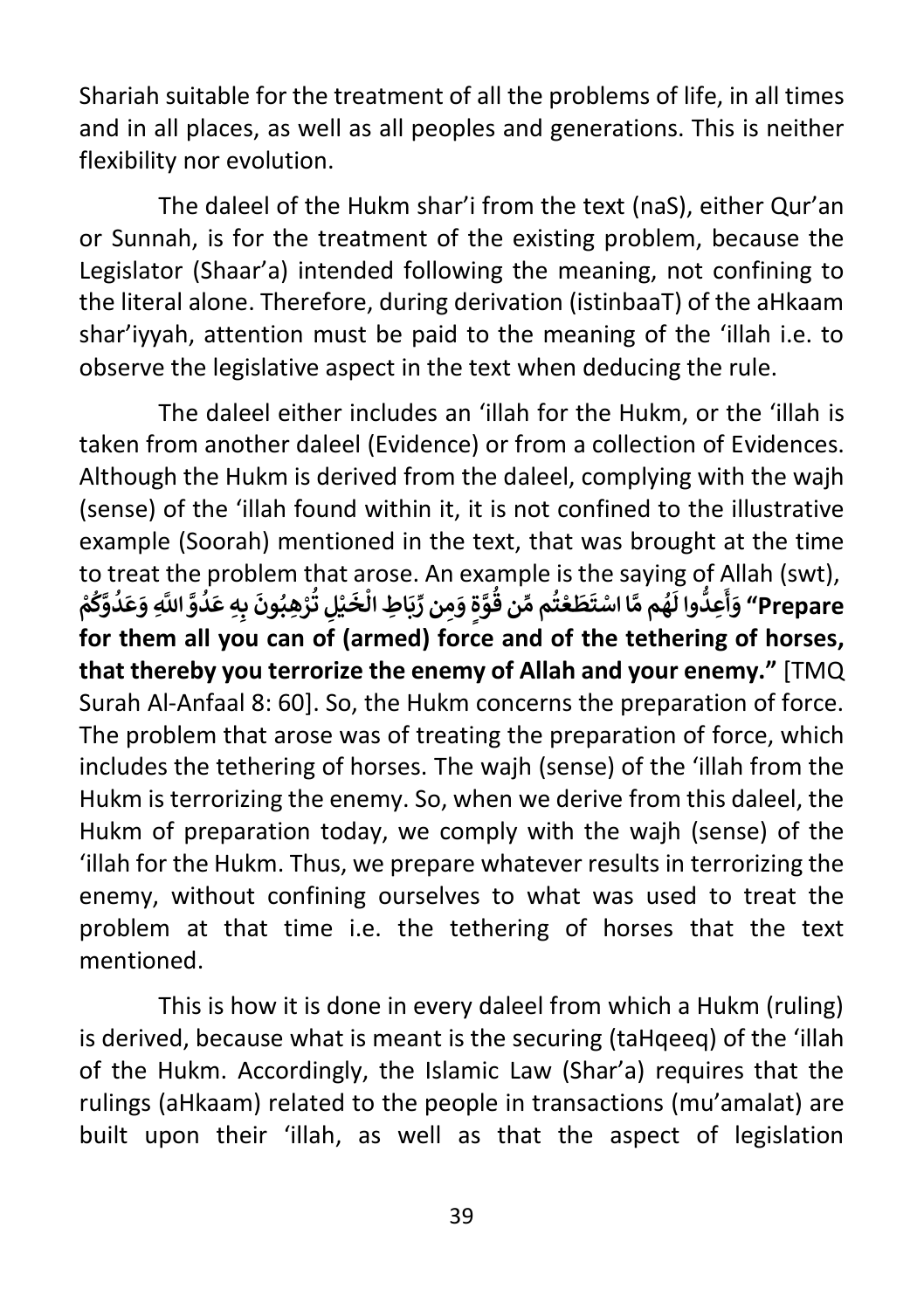(tashree'iyyah) is complied with when rulings are derived from the texts and not the illustrative example (Soorah) mentioned in the texts.

Just as the text of the Qur'an and Sunnah is Legal Evidence for the Hukm Shar'ai, the Ijma'a (Unanimous Consensus) of the Sahabah (Companions) and the Qiyaas (Legislative Analogy) are considered Legal Evidences (adillah). Accordingly, the collective evidences (adillah ijmaaliyyah) for the Legal Rulings are the Qur'an, the Sunnah, Ijma'a as-Sahaba and Qiyaas.

As for the madhhab (opinion) of a Companion (ra) in issues (masaa'il) of Ijtihad, it is not a Legal Evidence, because the Companion (ra) is from the People of Ijtihaad and so is subject to error. In addition, the Companions (ra) differed in opinion over issues, in which one held an opinion (madhhab), differing from the madhhab of the other. If the madhhab of the Companion was taken as a Huijah (assertion), it would imply that the assertions of Allah (swt) are differing and contradictory. Consequently, the madhhab of the Companion (ra) is not considered a Legal Evidence. It is allowed to take the madhab of the Companion (ra) just like the other considered opinions (madhaahib). As for all that the Companions unanimously agreed upon of Legal Rulings, they are not opinion for them but are lima'a.

As for the Shar'a of the earlier nations (Shar'a min qablina), it is neither considered a Shar'a for us, nor is it considered to be a source of legislation. Although the Islamic 'aqeedah mandates for us to believe in all the Prophets and Messengers (as), and in the Books revealed to them, the meaning of the belief in them is only belief in their Prophethood and their Messages and in the Books revealed to them. It does not mean to follow them. After the Prophethood of Muhammad (saw) all peoples are ordered to give up their Deen and to embrace Islam, since no Deen other than Islam is accepted. Allah (swt) said, **َّ ِن إ ُ م َ ل ِ سْ ِ اْل َ اَّلل َّ ِ عند َ ين ِّ الد" Lo! The Deen with Allah is Islam."** [TMQ Surah Aal-**ْ** i-Imran 3:19] Allah (swt) also says, **َ و ه َ و ه ِ من َ ل َ ب ق ن ي ُ ُ ْ ْ ُ َ ل َ ًا ف ِ ِ دين م َ ل ِ سْ <sup>ي</sup> َْ اْل َ ْ غ ِ غ َ ت ب َ ن ي م َ و ْ ََ ين ِ اشِ َ خ َ ال ِ ِ من ة َ ِخر اْل ِي ف" And whosoever seeks a Deen other than Islam it ْ ْ will not be accepted from him."** [TMQ Surah Aal-i-Imran 3:85]. This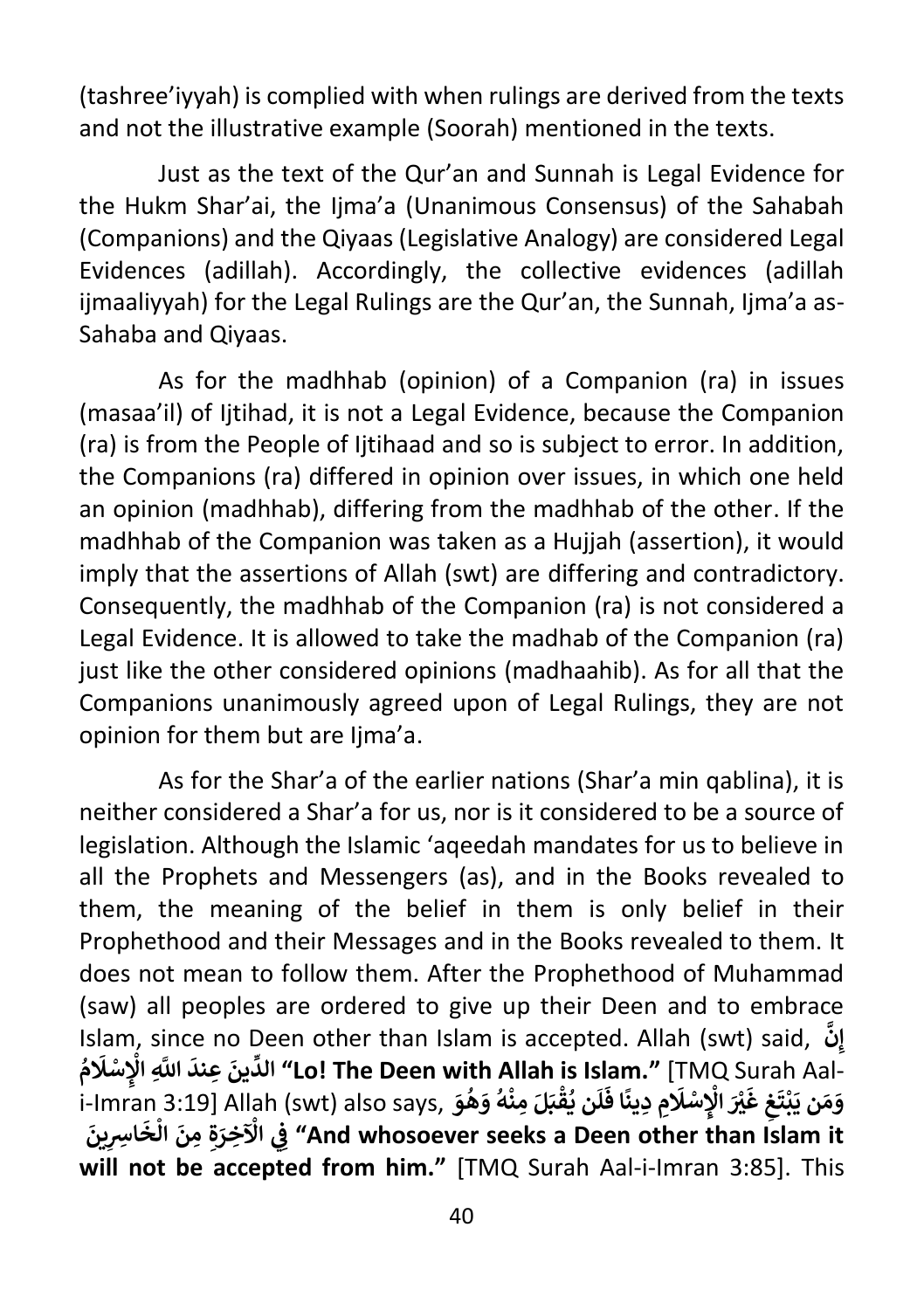ayah is explicit (SareeH) in meaning. From this ayah the following ayan is explicit (sareen) in meaning. Hom this ayan the following<br>principle (qaa'idah) was derived, سلامع من قبلنا ليس شرعاً لنا أن "The Shar'a of those before us is not a Shar'a for us." Another evidence for this principle is the fact that the Companions (ra) had a Unanimous Consensus (Ijmaa') that the Shariah of Muhammad (saw) abrogates all the previous Shariah (divine laws). Also Allah (swt) says, **َ ابَ ِكت كَ ال ي ْ ْ َ ل ِ َا إ ن ل َ نز ْ َ َ و أ ِه ي ْ َ** ابِ وَمُهَيْمِنًا عَلَ<br>ابِ وَمُهَيْمِنًا عَلَ **ْ ُ** aman (annic tan)<br>هَا بَيْنَ يَدَيْهِ مِنَ الْكِتَ **ْ ْ َِّ ا ل ً** قَالِمِيْتِ بِمَّاسِ (And unto you have We<sup>لِ</sup> بِالْحَقِّ مُصَدِّقًا **ُ ْ revealed the Book with the truth, confirming whatever Book was before and dominating over it."** [TMQ Surah Al-Maida 5:48] i.e. to have dominance and supremacy over it. The supremacy of the Qur'an over the previous Books means the abrogation (nasakh) of the previous Shariahs i.e. the Qur'an confirms and abrogates the previous Shariahs. It was narrated that when the Messenger (saw) saw 'Umar Ibn Al-Khattab (ra) reading from a page of the Torah, he (saw) became angry المجمد السلام المسلمي المسلمين المسلمين المسلمين المسلمين المسلمين المسلمين and said, تجمل الله على المسلمين<br><mark>"Didn't I ألم آت بها بيضاء نقية؟ ولو أدركني أخي موسى لما وسعه إلاّ اتباعي الله على الله</mark> **ي bring it pure and clean? Had my brother Musa been present now he would have no choice but to follow me."** Many of the rituals of Hajj such as Tawaf around the Ka'abah, touching and kissing the black stone and running between Safa and Marwah were performed at the time of Jahiliyyah. However, when we perform them as 'ibaadah, we don't perform them considering them as rituals of a previous Shariah. Instead, we perform them as part of the Islamic Shariah, since Islam brought them as new aHkaam shara'iyyah, and not as part of a previous Shariah. Similarly, we do not at all perform nor abide by what previous Deens prescribed. Instead, we only follow what Islam brought us. The Christians and the Jews are addressed with the Islamic Shariah and ordered to leave theirs, because Islam abrogated them. If this is the obligation on the followers of the Jewish Shariah, the Jews and the Christians, then how can a Muslim be ordered to take the previous Shariahs as his Shariah? With regards to the saying of Allah (swt), **ا َّ i** his Shariah? With regards to the saying of Allah (swt), إِنَّا  $\frac{1}{2}$ **إ** , ز.<br>کی نُوحِ<br>معموم **ُ** .. ده د.....<br>مَا أَوْحَيْنَا إِلَىٰ **ْ ْ ََ كَ ك ي ْ َ ل ِ َا إ ن ي َ ح و أ" We revealed to you as we revealed to Noah." ْ ْ** [TMQ Surah An-Nisaa 4:163]. What is meant by this is that He (swt) revealed to Muhammad (saw) the same way as He (swt) revealed to the other Prophets (as). Allah (swt) said, **ا ً وح ِِه ن َ ََّّصٰ ب ا و م ِ ين ِّ َ الد ن ِّ م م ك ُ َ**ر<br>م **َ َ ل ع َ َش َ "He**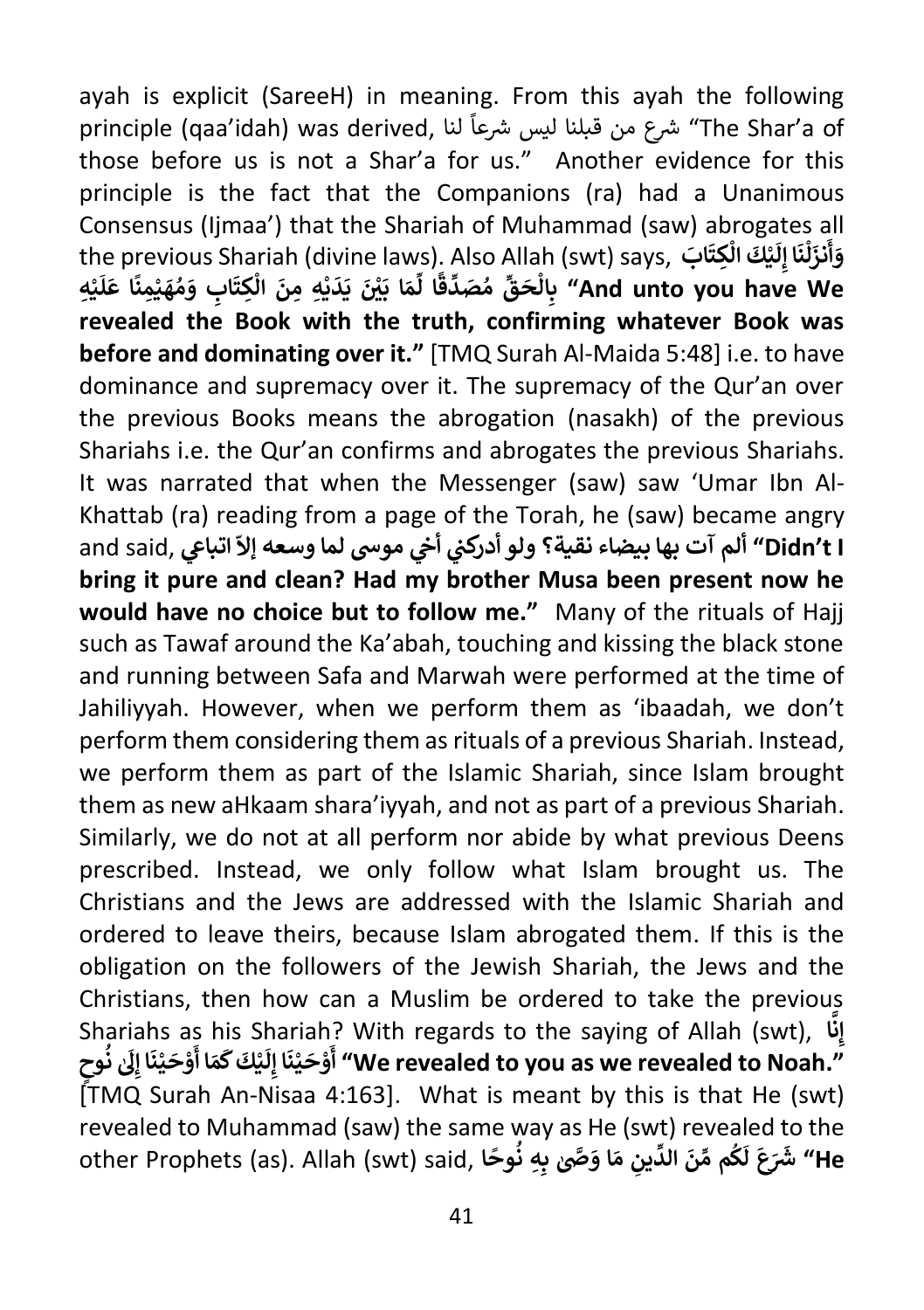**has ordained for you that Deen which He commanded unto Noah."**  [TMQ Surah Ash-Shura 42:13] This means that He ordained the origin of tawHeed, which He ordained for Noah. In the Ayah, **ْ ِع ب َّ ِن ات َ كَ أ ي ْ َ ل ِ َا إ ن ي َ ح و ْ ْ َ َّ أ م ث ُ ا ً ِنيف َ َ ح ِ اهيم َ ر ب ِ إ ْ َ ة َّ ملِ" Then we revealed to you to follow the faith (millah) of Ibrahim."** [TMQ Surah An-Nahl 16:123]. This means to follow the origin of tawHid, because millah means the origin of tawHeed. The understanding of all these verses, and the like of them, is that the Messenger (saw) is not an innovator among the Messengers (as). Instead, he (saw) was sent as a Messenger like them and that the origin of tawHeed is the Deen common to all the Prophets and Messengers (as). Every Messenger had been sent with a specific Deen; Allah (saw) **says, فَعِنْهَاجًا َْ ً** رکانا دی استعمال کردی (For each we have appointed a Shariah کِلگاً جَعَلْنَا مِنکُمْ شِرْعَةً **ْ ُ ْ ُ and an open way."** [TMQ Surah Al-Maidah 5:48]

Accordingly, the shar'a (Law) of previous nations is neither a shar'a for us, nor is it considered one of the legislative sources from which the rulings (aHkaam) are derived.

Deriving aHkaam is performed by mujtahids, because knowing the Hukm of Allah (saw) on a specific issue cannot be reached except by Ijtihad. There must be Ijtihad. The 'ulema of usool have stated that Ijtihad is a fard kifayah (collective obligation) on Muslims and that no generation can be without a mujtahid. If all Muslims agree to leave Ijtihad they would be sinful, this is because the only way of deriving the divine rulings (aHkaam) is by Ijtihad. If any generation was without a mujtahid who is able to derive AHkaam, this would result in the abandoning of the Shariah and lead to the elimination of the Shariah rulings, a matter which is expressly forbidden. Nevertheless, Ijtihad has conditions which have been elaborated by the 'ulema of usool. It requires broad knowledge, a correct understanding of the texts, a sufficient knowledge of Arabic linguistics and it needs knowledge of the Shariah matters and an understanding of their evidences (adillah).

Extracting aHkaam without careful study and careful examination is not called istinbaat (derivation of ruling). Likewise, the mere presence of a benefit in a certain Hukm, followed by misconstruing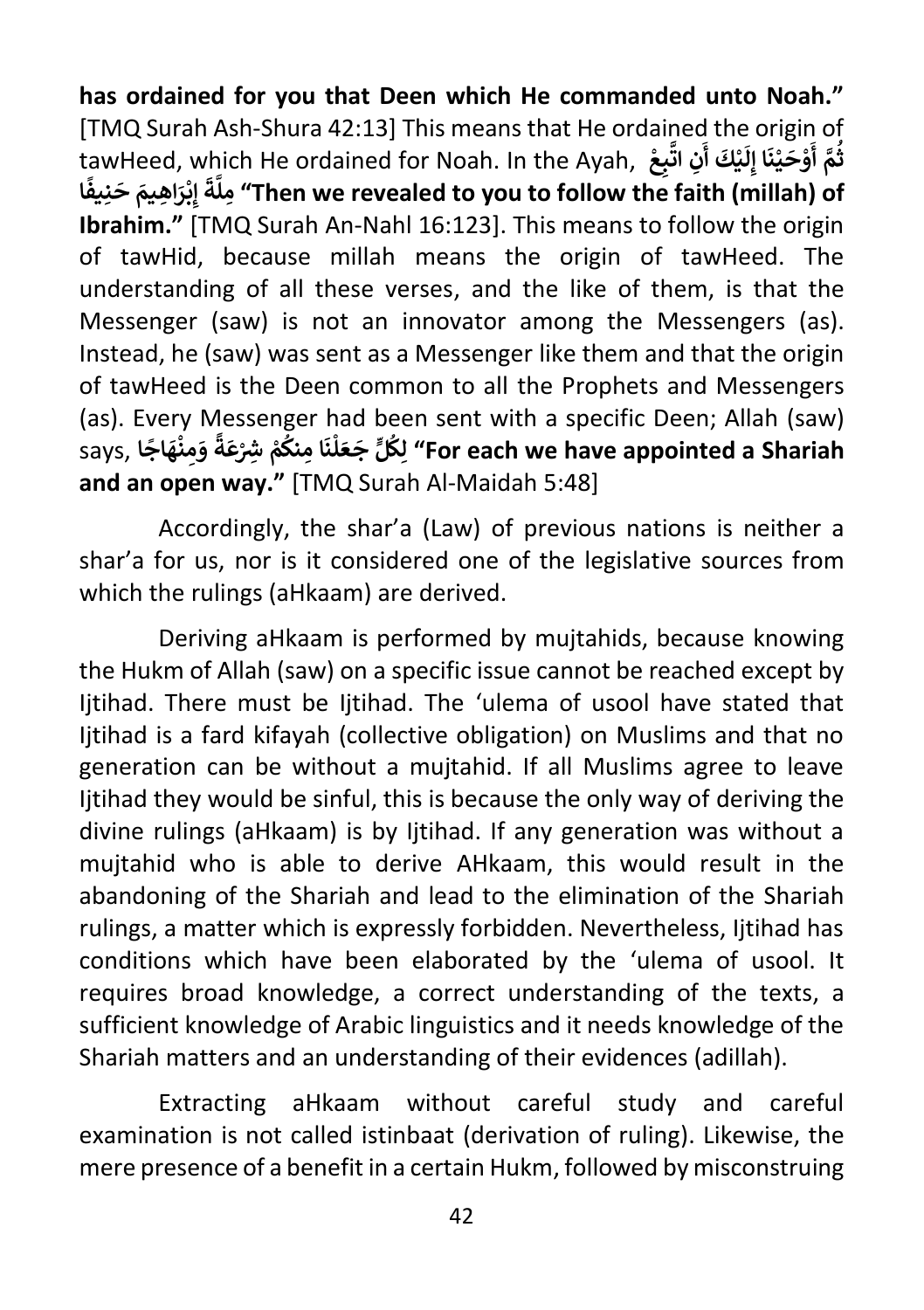the texts and misinterpreting them to derive that ruling, is not called Ijtihad. Instead, it is an insult to the Deen of Allah (swt) and whoever commits that deserves the punishment of Allah (swt).

It is true that the door of Ijtihad is open but it is open for the 'ulema not for the ignorant. Mujtahids are of three types. Mujtahid mutlaq and mujtahid madhab are two types that have specific prerequisites. As for the third type, it is the mujtahid who performs Ijtihad in a single issue (mujtahid mas'alah). Such a mujtahid should be capable of understanding the text and to pursue the issue, its daleel and the daleel of other mujtahids, concerning the issue. This type of Ijtihad is necessary for every Muslim who needs to know the aHkaam of Allah (saw), since Shariah has originally mandated that Muslims derive the Hukm from the evidence by themselves, i.e. to be a mujtahid in the issues of the Deen necessary to them.

However, after recording the madhabs of the mujtahids and the principles of Ijtihad and the aHkaam were derived, the notion of Ijtihad became weak amongst individuals and the number of mujtahids decreased. Taqleed (blind imitation) became prevalent amongst the Muslims and Ijtihad amongst them became unusual, until the concept of taqleed prevailed to such an extent that some people started to call for the closing of the door to Ijtihad and to speak of taqleed as obligatory. Accordingly, the overwhelming majority of Muslims, if not all of them, became muqallideen (blind imitators).

The muqallid is of two types; muttabi'a (pursuer) and 'aammi (layman). The difference between the muttabi'a and the 'aammi is that the muttabi'a (pursuer) takes the rule derived by a mujtahid after they pursue and are convinced of the daleel, which the mujtahid depended upon. They do not follow the opinion unless they are aware of the daleel through pursuance. The 'aammi is the one who follows the mujtahid in the Shariah rule without looking for the daleel. The muttabi'a has a better level than the 'aammi and most of the earlier generations were of the muttabi'a level, for they were greatly concerned with learning the daleel. When the age of decline came and it became difficult for the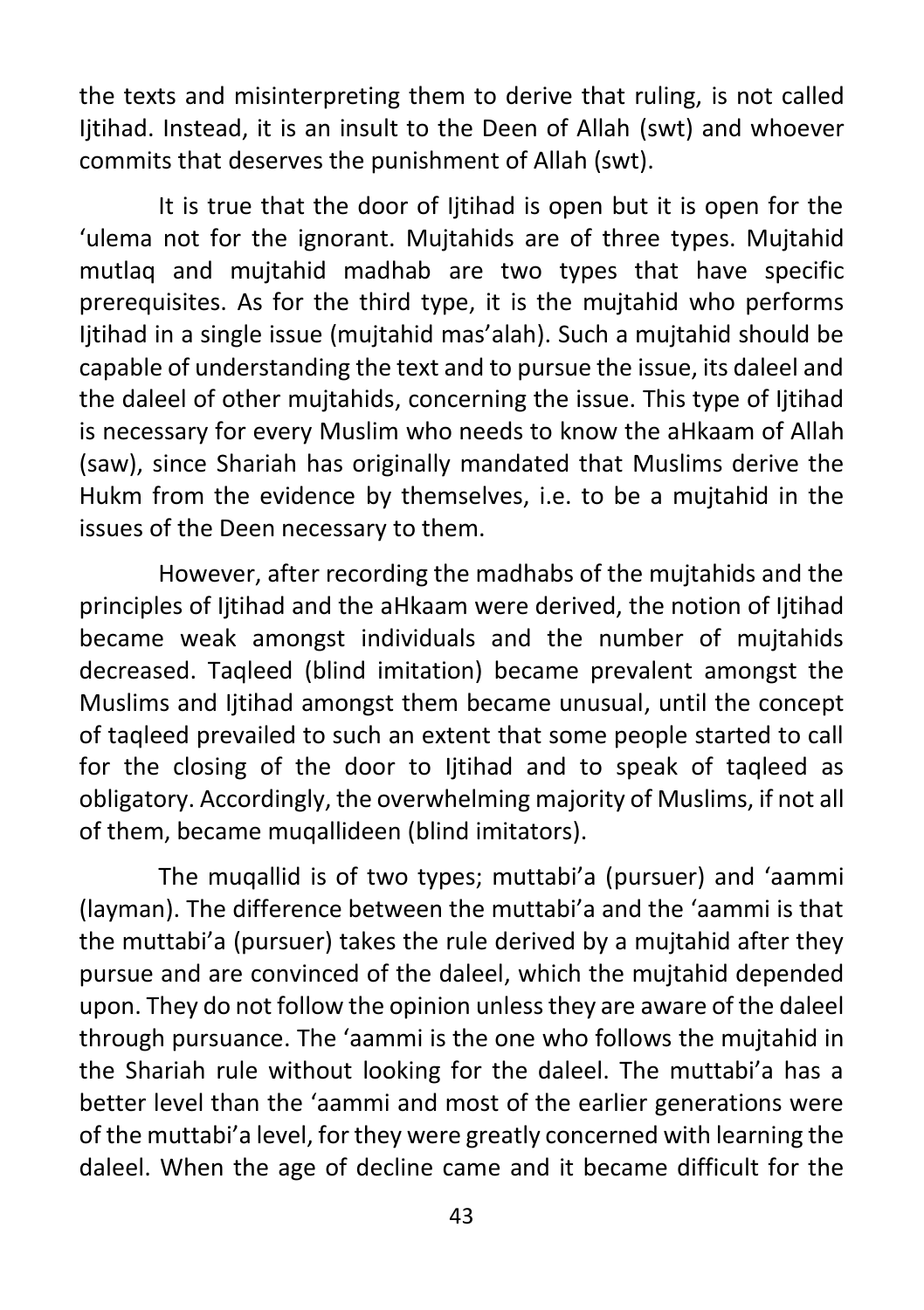people to follow the mujtahids, they began to follow the 'ulema and mujtahids in the rulings concerning them, without seeking the daleel. What encouraged this situation was the silence and consent of the 'ulema that a person could be 'ammi, even if he was an educated person. The 'ulema were silent about this because taqleed is permissible, whether the muqallid is a muttabi'a or 'ammi. However, the Muslim must originally be able to take the aHkaam from its daleel, although they are allowed to imitate. Thus they are allowed to be muttabi'a, i.e. they know the ruling, know its daleel and become convinced of it. This makes the Muslim qualified for Ijtihad, even in a single issue, a matter which is necessary for us in our current age. However, issuing a fatwa (legal pronouncement) is not considered Ijtihad in an issue, because it does not belong to the category of Ijtihad. It is of the lowest level of writings in figh (jurisprudence). This is because after the age of the mujtahids, their students and the students of their students followed them. They turned to elaborating on the opinions of the madhab, laying down its 'usool and consolidating its opinions. That age was considered to be the golden age of fiqh in which the master references of fiqh books in the various madhabs were written. These books are considered the backbone in the issues of figh. This era continued until the Seventh Century CE, after which the decline of fiqh followed. In these ages commentary (sharH) and annotation (taHsheeyah) began, most lacking originality, istinbaat (deduction of rules) and Ijtihad even on just a single issue. Then there came an age in which the decline was even deeper, wherein the 'ulema followed the way of listing the issues and the rulings, without making reference to their different aspects and details. They called these publications fatawa (legal pronouncements). It is incorrect to make these fatawa as a reference in fiqh and it is incorrect to take them as a reference for the aHkaam Shariah as well, because they do not follow the method of Ijtihad in deriving the rulings (aHkaam).

It is not permitted to refer to reference works written along the lines of the codification of Western law books as a reference for Shariah rules. This is because these books are a form of imitation of Western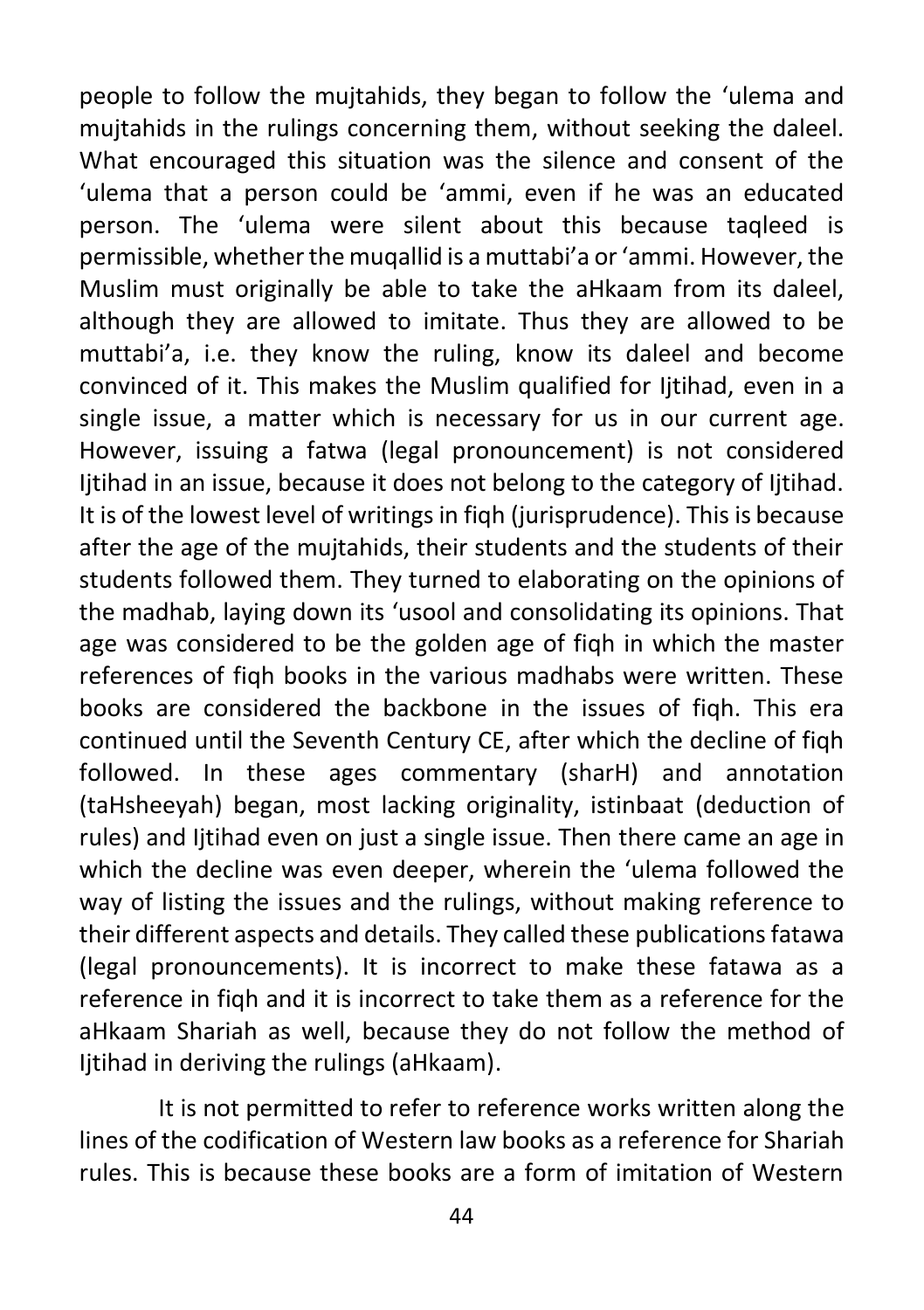laws and such codification weakens the fiqh. This form is dominated by taking fiqh issues without any daleel or with a weak daleel. It is also dominated by the notion of adapting to the age and twisted interpretations, to comply with the Western viewpoint in solving the problems. This is in addition to the lack of the legislative aspect and the absence of Ijtihad in these books. So they are not suitable for application or as a reference. Their existence was a disaster for fiqh and legislation, because it was an attempt at imitation that weakened the people's perception of Islamic fiqh. This is in spite of the vast amount of Islamic fiqh and it being the richest jurisprudence of all nations. This fiqh is indispensable for the judges and rulers, but codifying it in a form which imitates the canonical format has reduced and disgraced it. It made the Shariah judges, when they confined themselves to the knowledge of these canons, ignorant in fiqh. In addition, these books lack the appropriate legal wording, because they are a host of juristic texts of some fuqahaa (jurists) that have been introduced under numerical listings. No attempt has even been made to generate general principles, that could then themselves be taken as the subject of the articles, under which different issues would fall. Instead the issues themselves were arranged as separate articles and this is incompatible even with the canonical format. Even when some of the articles came in the form of principles, they were not stated in a comprehensive manner. Instead, they were no more than definitions from the fiqh books and almost all articles followed this style. Consequently, it is not permissible to take those canons as a reference, because of their erroneous style, superficial information, and remoteness from the recognized Shariah rulings, which are based on the detailed evidences (adillah tafSeeliyyah).

In order to put together a constitution and cannons that can be comprehended and followed by the judges and rulers, the following method in legislation should be followed:

1. Human problems have to be studied, so a general constitution is written addressing them in the form of general comprehensive principles (qawwa'id kuliyyah) or comprehensive Shariah rulings. These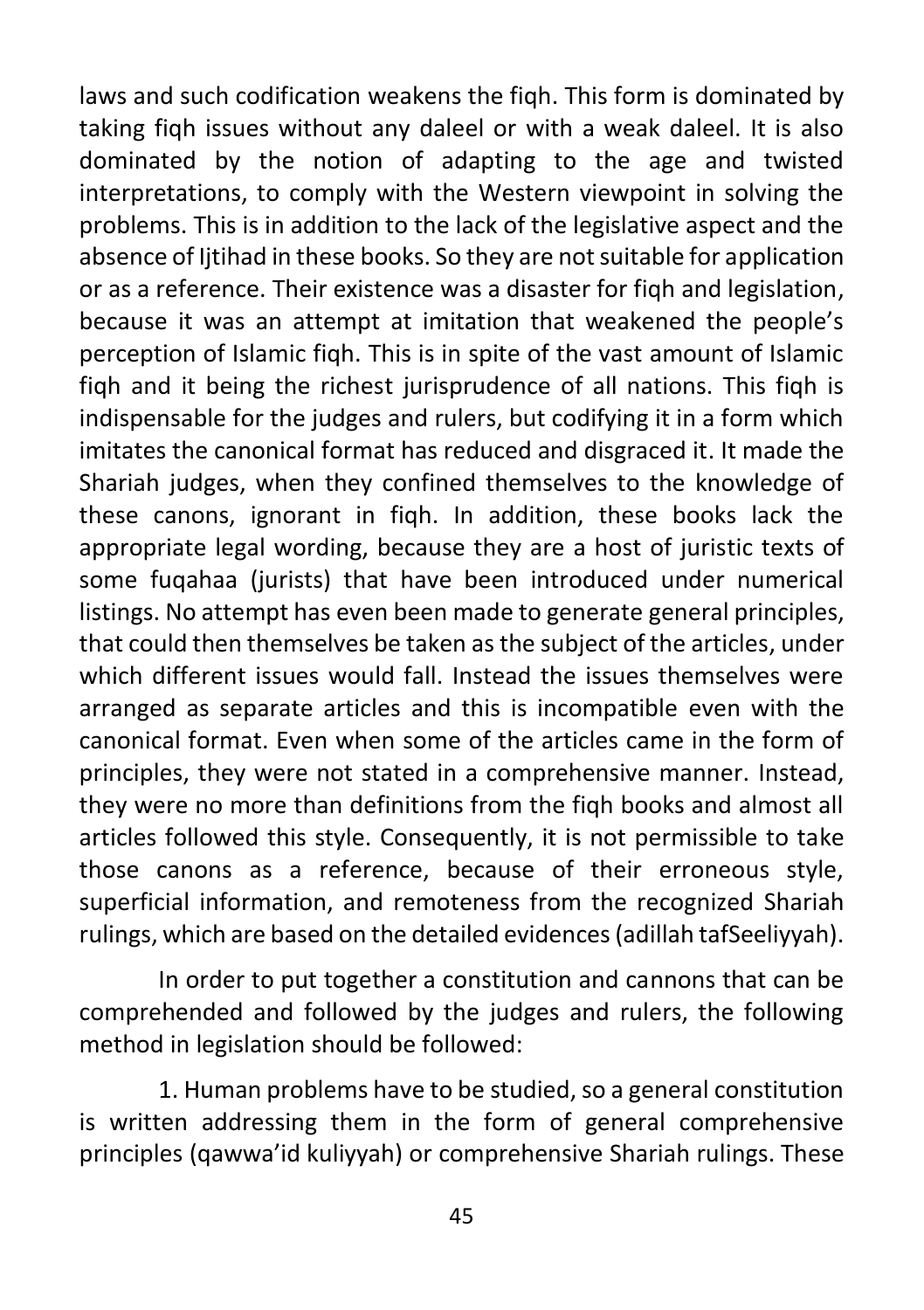principles and rulings have to be derived from Islamic fiqh, on condition that they are either taken from one of the mujtahids, mentioning their daleel and being convinced of the daleel or from the Qur'an, the Sunnah, Ijma'a as-Sahaba or Qiyaas, but only through a correct Ijtihad, even if it is litihad on a single issue (masalah). In the introduction for each article, the madhab from which it is taken together with its daleel, or the daleel from which it was deduced, must be mentioned. Neither the influence of the bad situation of the Muslims nor the situation of the other nations or the non-Islamic systems can be taken into consideration, when framing such a constitution.

2. AHkaam Shara'eeyah must be put down as draft canons for the penal code ('uqubaat), rights (Huqooq) and testimonial evidences (bayyinaat). This should be according to the aforementioned criteria, be compatible with the constitution, with reference to the madhab and the daleel on the condition that its legal composition is with general principles, so to serve as a reference for the judges and the rulers.

3. The Shariah texts, the Islamic fiqh and the usool of fiqh must be the reference point when interpreting the constitution and the laws by the judges and rulers, in order to facilitate the means to deep understanding.

The judge is not permitted to issue verdicts contradictory to  $\frac{1}{2}$ what the state has adopted because, ً ً وباطنا مرُ اإلمام نافذ ظاهرا أ" The decree of the Imam is to be executed overtly and covertly."

In cases where the state has not adopted rules, the judge will issue the verdict based on the Hukm shar'aee he views as applicable to the case, whether this opinion is of one from the mujtahids or an opinion derived by his own Ijtihad.

4. During the derivation (istinbaat) of the rulings and when adopting them, it is necessary to understand the reality of the issue and the jurisprudence (fiqh) related to it and what is necessary to treat the reality from the Shariah evidence. It is this that is the understanding of the ruling (Hukm) of Allah (swt) that He (swt) ruled by on this reality.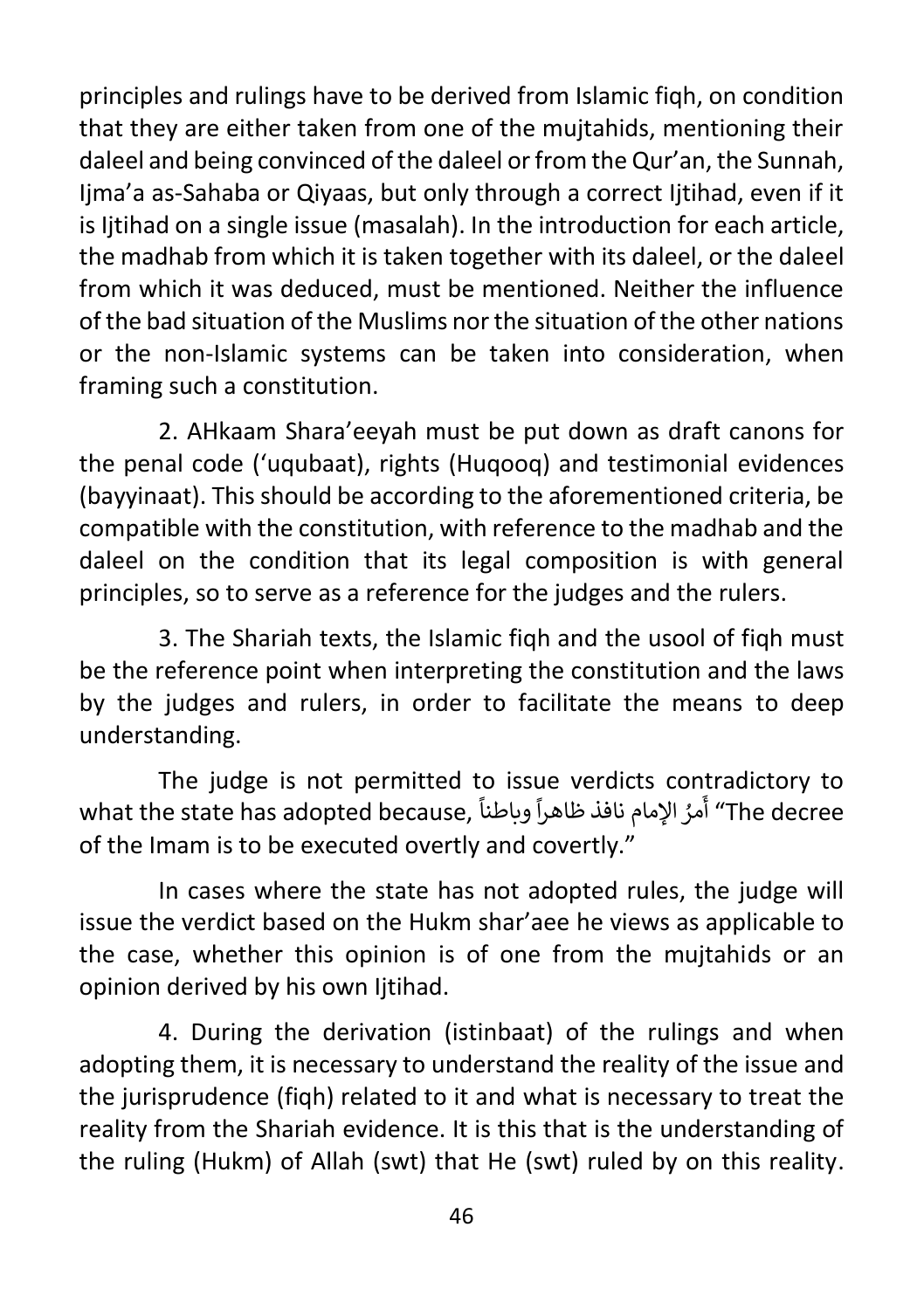Then the Hukm is applied on the reality. In other words, it is to know the reality and the jurisprudence relevant to it in order to known of the ruling of Allah (swt).

The state implements the Islamic Shariah upon all those who hold citizenship, whether Muslim or otherwise. With regards to non-Muslims they must be left to practice their own belief and worships. They are treated in the matters of foodstuffs and clothes according to their religion, within the framework of public order. The matters of family affairs amongst themselves, such as marriage and divorce, will be settled according to their religions. As for the rest of the Islamic Shariah, such as matters of transactions (mu'amalat), penal code, ruling and economic systems, they are implemented upon all citizens, both Muslims and non-Muslims alike. With regards to Muslims, the state implements the entire Islamic Shariah upon them, whether in the area of worship, morals, transactions, penal code and so on. The duty of the state is to implement Islam completely and to consider its implementation upon non-Muslims as a Dawah for them towards Islam. This is because the Shariah is universal for mankind. The state implements it in every country under its authority in order to convey the Dawah to its people. The secret of success behind the Islamic conquests is to deliver the Dawah to Islam to the non-Muslims.

Islam has an 'aqeedah from which a system (niZaam) emanates. This system consists of the Shariah rules derived from the detailed evidences. Islam has also demonstrated in its system how its rulings are to be implemented, via Shariah rulings. The Shariah ruling which demonstrate the manner of implementation are the method (Tareegah), whilst all rulings beyond that are parts of the thought (Fikrah). Accordingly, Islam is a Fikrah (Thought) and Tareeqah (Method). Thus, the 'aqeedah and the Shariah rulings which solve man's problems constitute the Fikrah, whilst the Shariah rulings which demonstrate the manner of implementing these solutions, protecting the 'aqeedag and the way to carry the Dawah are the Tareeqah. Islam's Tareeqah is of the same nature as its Fikrah and it is a part of Islam. It is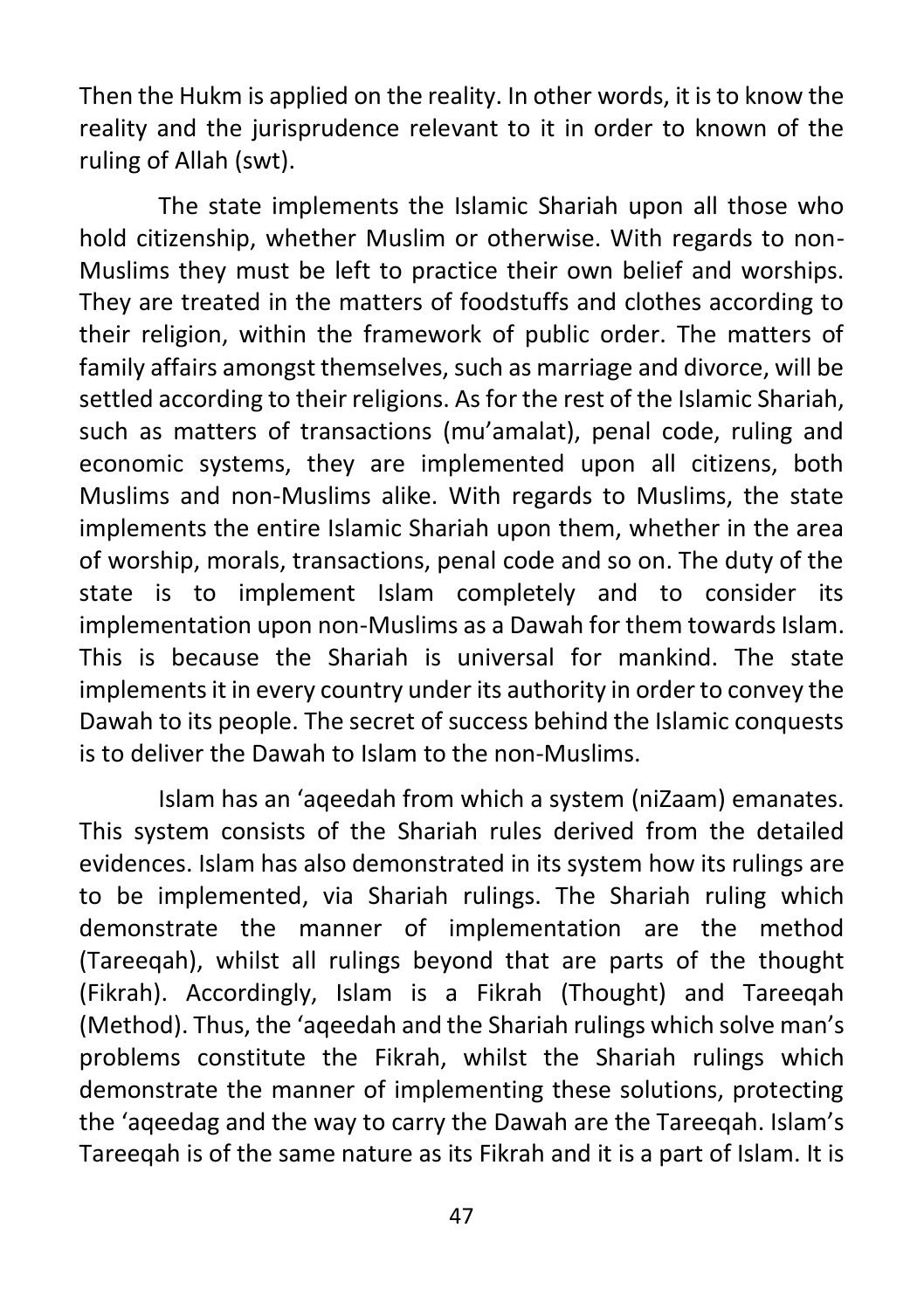not allowed to confine the Dawah to Islam to only demonstrating its Fikrah. Instead, the Dawah must also include the Tareeqah as well. Therefore, the mabda'a (ideology) is a combination of the Fikrah and Tareeqah. The belief in the Tareeqah is as important as the belief in the Fikrah. It is necessary that the Tareeqah and the Fikrah be an indivisible whole, linked together tightly such that nothing but the Islamic Tareeqah is used in the implementation of the Islamic Fikrah. Both of them form Islam by which it is governed and towards which the Dawah is conveyed. Since the Tareeqah exists in the Shariah, it must be restricted to that which the Shariah has brought and what is derived from its texts. Just as the rulings of the Fikrah were included in the Qur'an and the Sunnah, likewise the rulings of the Tareeqah were also embodied in the Qur'an and Sunnah. When Allah (saw) says, **َّ ن َ َ اف خ َ َّ**وَإِمَّا ت<sup>َ</sup> **ِ إ ٍاء َ و ٰ سَ َ َل َ ْ ع ِ م ه ي ْ َ ل ِ إ ِذ انب ْ َ ً ف ة َ َان ٍ ِ خي م و ْ َ ق منِ" And if you see signs of betrayal by a people, respond by openly terminating your treaty with them."** [TMQ Surah al-Anfaal 8:58]. This is from the rulings of the Tareeqah. Also, the saying of the Prophet (saw), **وا ُ ّي ِ اص ْ َ ْ ف م ُوه م ِقيت ُ ُ َ َ ا ل ِ ذ إ َ ِّ ، ف و د َ ع َ ال اء ِ ق ا ل و َّ ن َ م ُ ْ ََْ َ ت ال" Don't wish to face the enemy and if you face him, be patient"** [Bukhari and Muslim], is from the rulings of the Tareeqah. Subsequently, all the ruling of the Tareeqah, like all other rules, are derived through Ijtihad from the Qur'an, Sunnah, Ijma'a and Qiyaas. Since the Sunnah is an clarification (mubayyinah) of the Qur'an, the Fikrah is abridged (mujmalah) in the Qur'an and detailed (mufassilah) in the Sunnah. The Tareeqah is also abridged in the Qur'an and detailed in the Sunnah. It is obligatory to take as the light of guidance Sayyidinaa Muhammad (saw), the Messenger of Allah (saw). We must take the rulings of the Tareeqah from his actions which exist in his Seerah (life), as well as from his speech (qawl) and consent (sakoot), just as we take rulings from the Qur'an, since all that is Shariah. We make our example in understanding the Seerah, the rightly guided Khulafa'a and all the other Sahabah, just as we make our thinking the effective means in the understanding and derivation (istinbaat) of rulings, according to the Shariah perspective.

The Shariah rulings that explain the way of implementation indicate actions. These actions must be performed, whether related to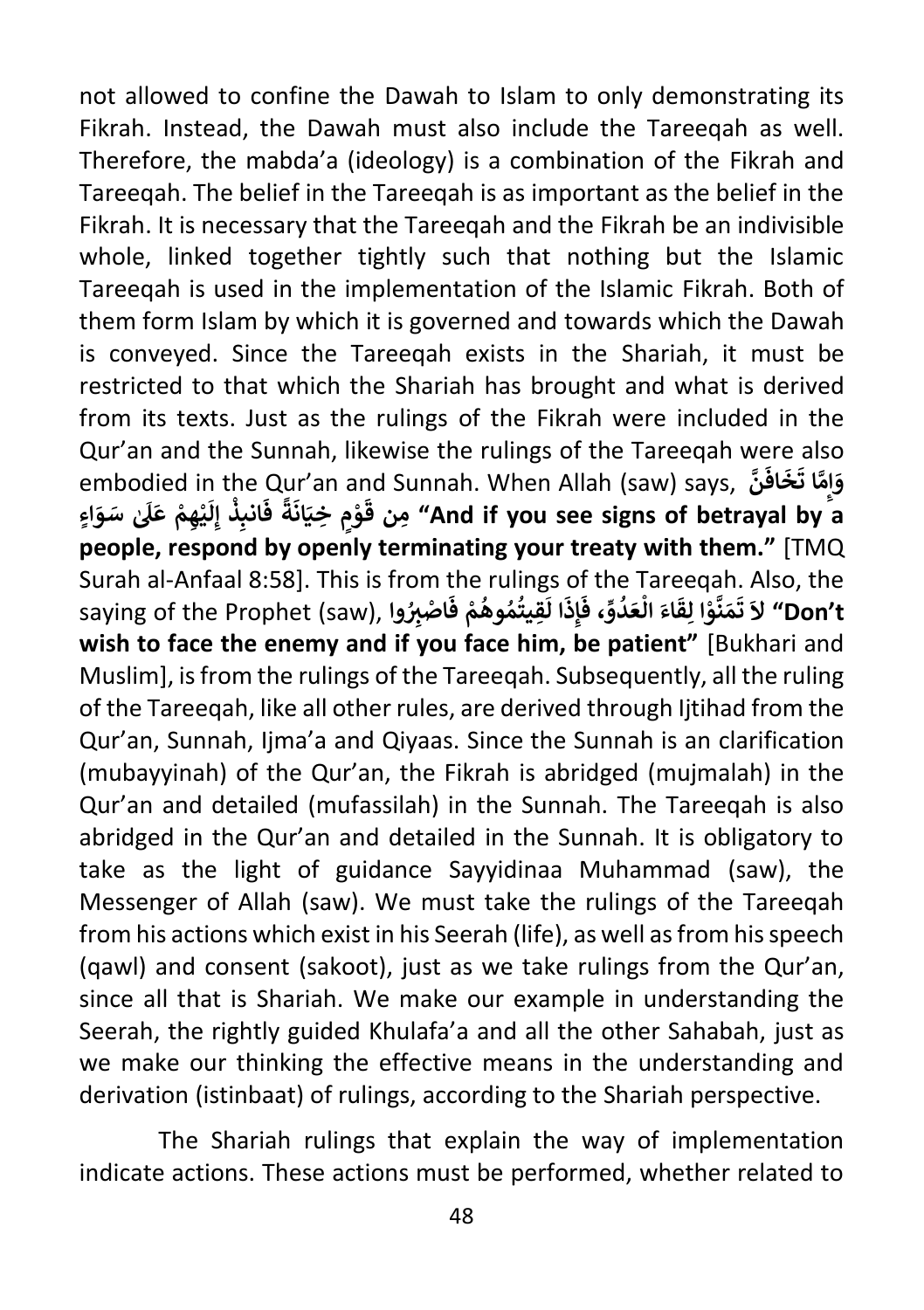implementation or to carrying the Dawah. These actions cannot be viewed as a means, because the means (waseelah) is a material tool used when performing an action. These means differ as the actions differ. They change according to the situation and are determined by the type of action. Therefore, the waseelah does not take one, permanent form. However, the actions indicated by the Tareeqah do not change. Instead, they must be performed based upon the text alone. So it must be noted that no action, other than that which is evidenced by the Shariah, can be undertaken. Additionally, no action can be undertaken, except in the circumstances defined by Hukm Shariah.

On examining those actions which are defined by the Shariah rulings related to the Tareeqah, we find that they are material (maadah) actions of the type that achieve tangible (mahsoosah) results. They are not of the type of actions aimed at achieving non-tangible results, even though both types of actions achieve the same value. For example, supplication (Dua) is a material action that achieves a spiritual value, whilst Jihad is also a material action that achieves a spiritual value. However, whilst being a material action, Dua achieves a non-tangible result, which is the reward (thawaab), whilst the intention of its performer was to achieve a spiritual value. This is in contrast to Jihad, fighting against the enemy. Jihad is a material action which achieves a tangible result, such as the opening of a fortress or city, or killing the enemy and the like, whilst the intention of the mujahid was to achieve the spiritual value. The actions of the Tareeqah are material actions that achieve tangible results and they differ from other actions. Therefore, Dua is not taken as a Tareeqah for Jihad, even though the mujahid prays to Allah (swt). Similarly, preaching (wa'Z) is not taken as a Tareeqah to deter the thief, though he is preached to and instructed. Allah (swt) says, acter the tine<br>**وَيَكُونَ ٱلدِّينُ لِل**َّهِ **ُ ُ ٌ ة َ ن ِ فت َ ون ك ْ ُ** ا ITE IS preach<br>**'تِلُوهُمْ حَتَّىٰ لَا تَ ُ ُ ٰ َ ق َ و" And fight them until persecution is no more and all the Deen is for Allah."** [TMQ Surah Al-Baqarah 2:193]. **َ** Allah (saw) also says, **ا َ م ه َ ِدي ي ْ أ ٓ و ع َ ط ٱق ُ ف ة ُ ْ ا ُ ْ ََ ِق ٱلسَّ ار و ِق ٱلسَّ ار و" And for the thief, َ**ا<br>' **َboth male and female, cut off their hands."** [TMQ Surah Al-Maidah 5:38]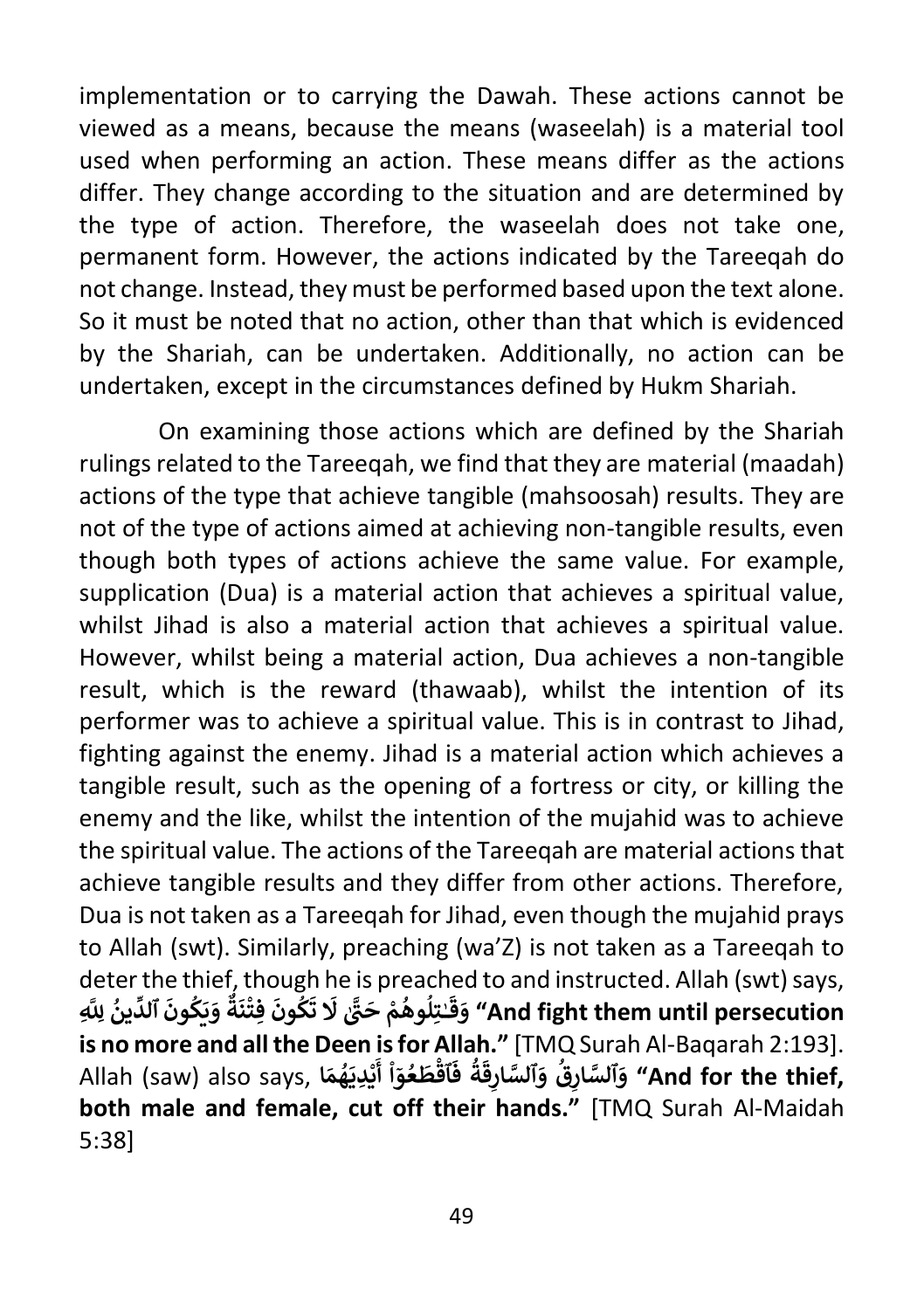It is unacceptable for actions undertaken to implement the Islamic Fikrah, to be of those type of actions that achieve non-tangible results. This is contrary to the nature of the Islamic Tareeqah. In this respect there is no difference between actions used to implement the rulings related to the solving of the problems or actions used to convey the Islamic Dawah. For example, Salah is considered part of the Fikrah, whilst the Tareeqah of its implementation (tanfeedh) is the state. It is not allowed for the state to use education (ta'leem) and instruction (tawjee) alone as a Tareeqah to ensure the people establish the Salah. Instead, the state has to punish anyone who abandons Salah, for example by material (maadiyyah) actions such as imprisonment, even though the state also undertakes education and instruction. Similarly, carrying the Islamic Dawah is part of the Fikrah, and the Tareeqah of its implementation by the state is Jihad i.e. fighting against the enemies. So it is not permissible for the state to use the reading of Sahih Al-Bukhari as a method to remove the material obstacles in the way of the Dawah. Instead the state must use Jihad as a Tareeqah, which is the material fighting against the enemies. The same applies to all actions related to the Tareeqah.

It must be known that whilst the action indicated by the Tareeqah is a material (maadiyyah) action, which achieves tangible (mahsoosah) results, this action must proceed according to the commands (awaamir) and prohibitions (nawaahee) of Allah (swt). Proceeding according to the commands and prohibitions is for the pleasure (riDwaan) of Allah (swt). The Muslim must also be dominated by his awareness of his relationship with Allah (swt), so that he seeks closeness (qurbah) to Allah (swt) through Salah, Dua, recitation (tilawah) of the Quran and so on. He must also believe that Nasr (victory) is from Allah (swt). It is necessary that taqwa (piety) is established in the hearts to implement the rulings of Allah (swt). It is also necessary to make Dua and make remembrance (dhikr) of Allah (swt), whilst maintaining the relationship with Allah (swt), when performing all actions.

50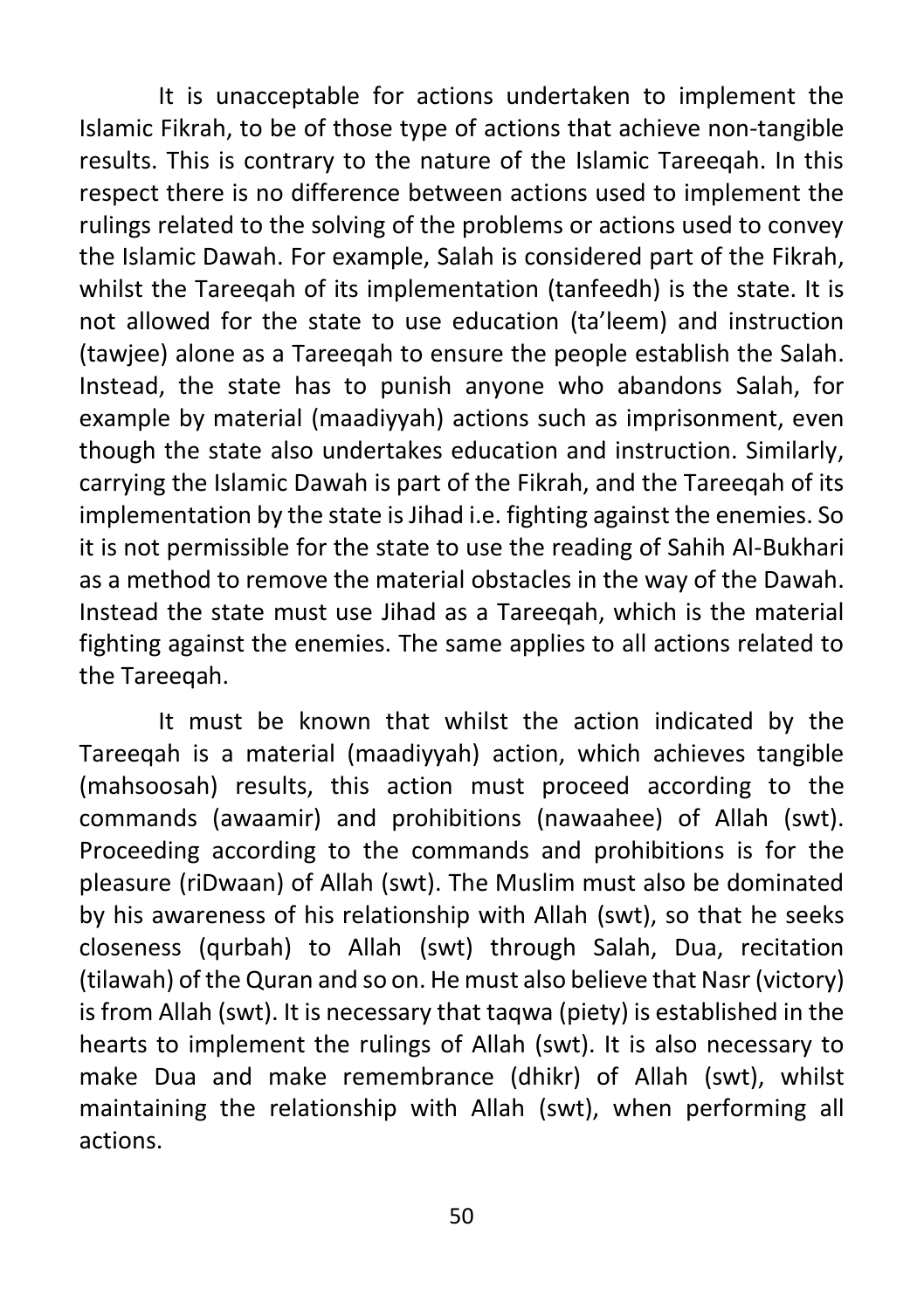This is from the perspective of the Tareeqah being constituted of Shariah rulings that we must abide by and not contradict. This is also from the perspective that the actions constituting the Method achieve tangible results (nataa'ij). However, from the perspective of achieving the results, the practical principle (al-qaa'idah al-'amaleeyah) must be followed, which is that the work (al-'aml) is based on thinking (fikr) and it must be for a designated goal (ghaayah mu'ayyinah). This is because it is the sensation of the reality, connected with the previous information, that must produce thinking (fikr). This thinking (fikr) must be linked with the work (al-'aml), whilst both the thinking and the work must be for the sake of a designated goal. All of this must be based on the Iman (belief in Islam), in order to keep the individual permanently in the atmosphere of Iman. It is not permitted at all to separate the work from either thinking or from the designated goal or from Iman, since this separation, no matter how small, is harmful to the work itself, on its results (nataa'ij) and its continuity. This designated goal must be understood and clear for anyone who undertakes the work, before they begin the work. It is also obligatory that the logic of sensation (manTiq ul iHsaas) be the basis of thinking. So, both the understanding and the thinking process (tafkeer) must be the result of sensation (iHsaas) and not the result of assumptions over imagined issues. The sensation of the reality must be carried to the brain (dimaagh), generating, along with any related previous information, the cerebral activity, which is thinking (fikr). This is what achieves depth in the thinking process (tafkeer) and productivity (intaaj) in the work. The logic of sensation (manTiq ul iHsaas) leads to the intellectual sensation (al-iHsaas ul-fikree), which is the sensation that strengthens the thinking in the individual. Accordingly, by way of example, the sensation of the advocates of the Dawah becomes stronger, once they have understood the Dawah, when compared to their sensation before understanding.

It is dangerous to transfer from sensation to the work directly, instead of transferring from sensation to thinking. This will not change the reality. Instead it will make the person pragmatic and reactionary, proceeding in life with a declined intellect ('aqleeyyah). That is because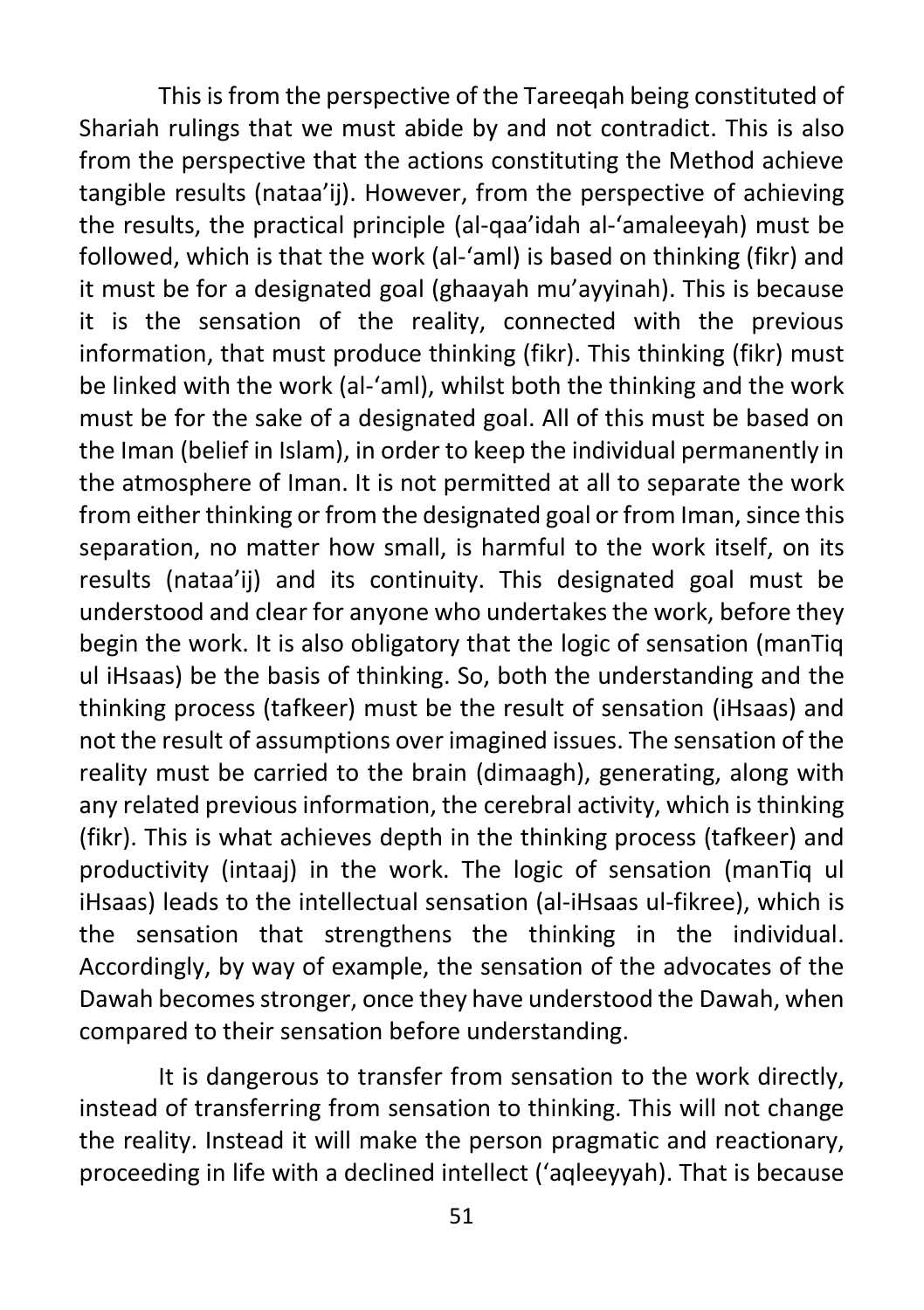it is making reality the source (maSdar) of the thinking process (tafkeer), instead of the subject (mawdoo') of the thinking process. Therefore, sensation must firstly lead to thinking and then this thinking must lead to the work. This is the approach that enables man to rise above the reality. It enables the work to transform the reality to better situations, in a radical manner. The one that senses the reality and then acts immediately can never change the reality, but instead only works for conforming himself to the reality. So he will remain backwards and declined. However, the one who senses the reality and then thinks of the manner (kayfiyyah) for changing it, before acting according to this thought process (tafkeer), is the one who conforms the reality according to his ideology, changing the reality in a comprehensive change. This is the one who complies with the radical method (tareeqah inqilaabee), which is the only method for the resumption of the Islamic way of life. This is because this method mandates that the thinking (fikr) must result from sensation (iHsaas) and that this thinking be crystallized within the intellect (dhihn), with respect to the blueprint of both the Fikrah and the Tareegah. The individual will then perceive the ideology in a correct perception that leads to the work, such that the thinking that occurs within him will be comprehensively radical. So, the individual will then proceed to developing the people, societies and atmospheres according to this thinking, producing a radical change in public opinion (al-ra'i alaam), after generating general awareness (al-wa'ee al-aam) of the ideology, as both a Fikrah and Tareeqah. Then, through the way of the ruling authority, begins the implementation of the ideology in a radical implementation, without acceptance of any gradualism (tadarruj) or patchwork (tarqee'a). Such a radical method necessitates that thinking results from sensation, whilst the work is linked to a specific goal. Nothing leads to this except deep thinking.

This deep thinking is in need of that which generates it, matures it and enhances it. Additionally, the radical method needs the preparation of both individuals and society with the Islamic ideology. Both the generation of this deep thinking and the preparation of individuals with the ideology requires, from those who want to work, to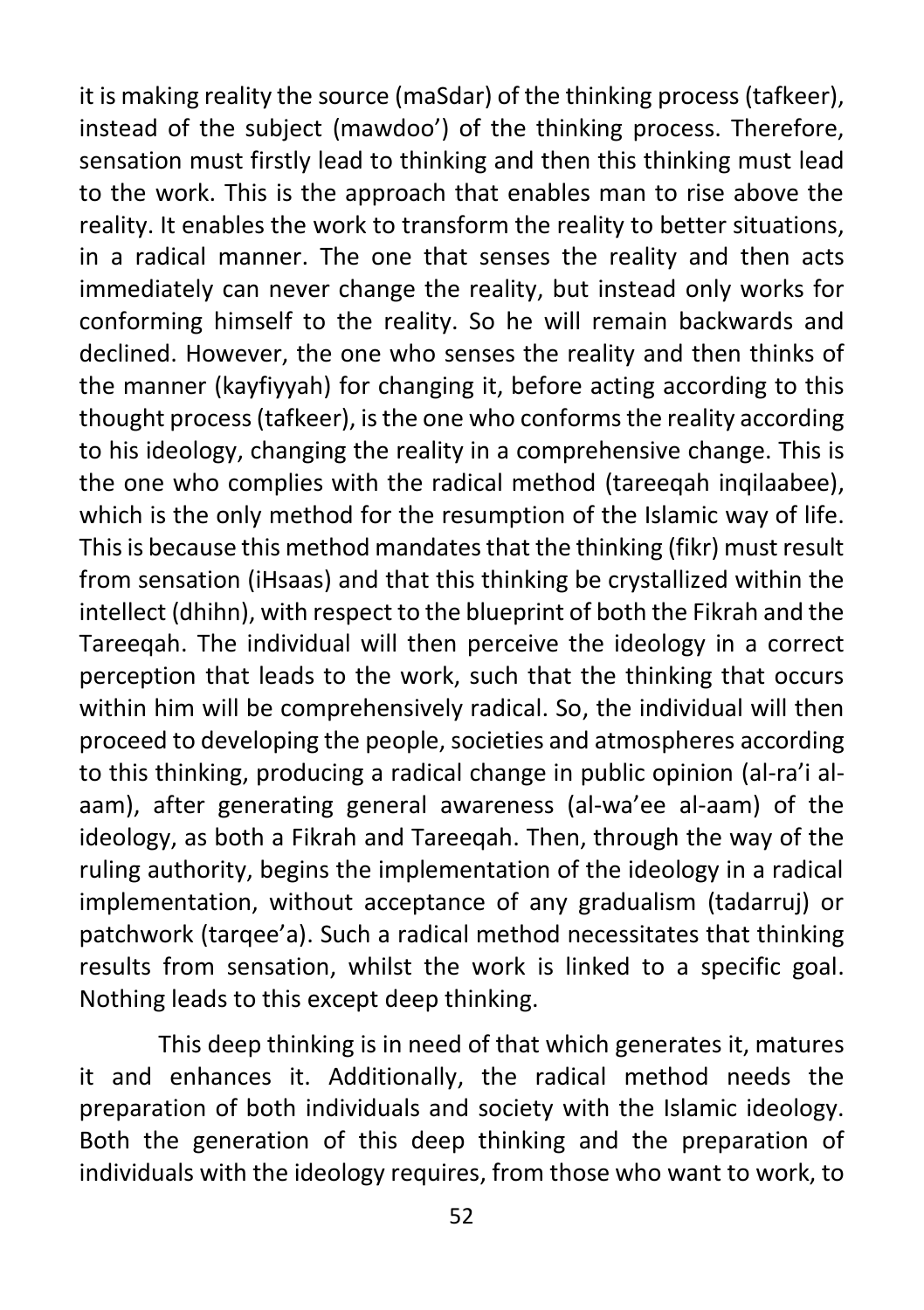study (dars) Islam, as well as to study the society. This cannot be achieved except by culturing (thathqeef) of the mind (dhihn) with information (ma'loomaat). Diraasah (studying) is the easiest and shortest way to communicate information to the mind, in order to assist in the generation of thinking (fikr).

Islam has its own particular method of study (dars). Following this method alone produces the impact (athar) of this studying (diraasah). This method mandates that the information be studied for acting upon. It mandates that the daaris (student) receives the information in an evocative intellectual manner, effecting their emotions (mashaa'ir). It evokes his emotions so that his sensations (aHsaas) about life and its responsibilities are produced from impactful thinking. The sensations simultaneously generate within the soul of the daaris burning passion, enthusiasm, thinking and abundant comprehension (ma'rifah). Implementation becomes an inevitable result. This method of studying evokes understanding in the daaris and evokes within him the ability to convey what is understood in an evocative (mu'athir) manner. This is in addition to the diraasah expanding the thinking (fikr) and connecting thinking (fikr) with feelings (shu'oor). The studying teaches the daaris the truths (Haqaa'iq) that treat the problems in life. So, consequently, the studying must avoid study for the sake of abstract knowledge alone, lest the daaris becomes a walking book. It must not be abstract preaching and instruction, lest that it becomes shallow and empty of the heat (haraarah) of Iman. It is obligatory that the daaris of Islam does not consider the studies as academic knowledge and preaching. Instead, the daaris must consider that studying becoming academic and preaching is a danger, distraction and impediment to the work.

To achieve the goal for which the work was performed, it must be conceived that achieving this goal requires seriousness, attention and adherence to the duties obliged by the Hizbi responsibilities, in addition to the obligations placed by Islam. Islam has ordered us to perform specific obligations and refrain from certain things, covering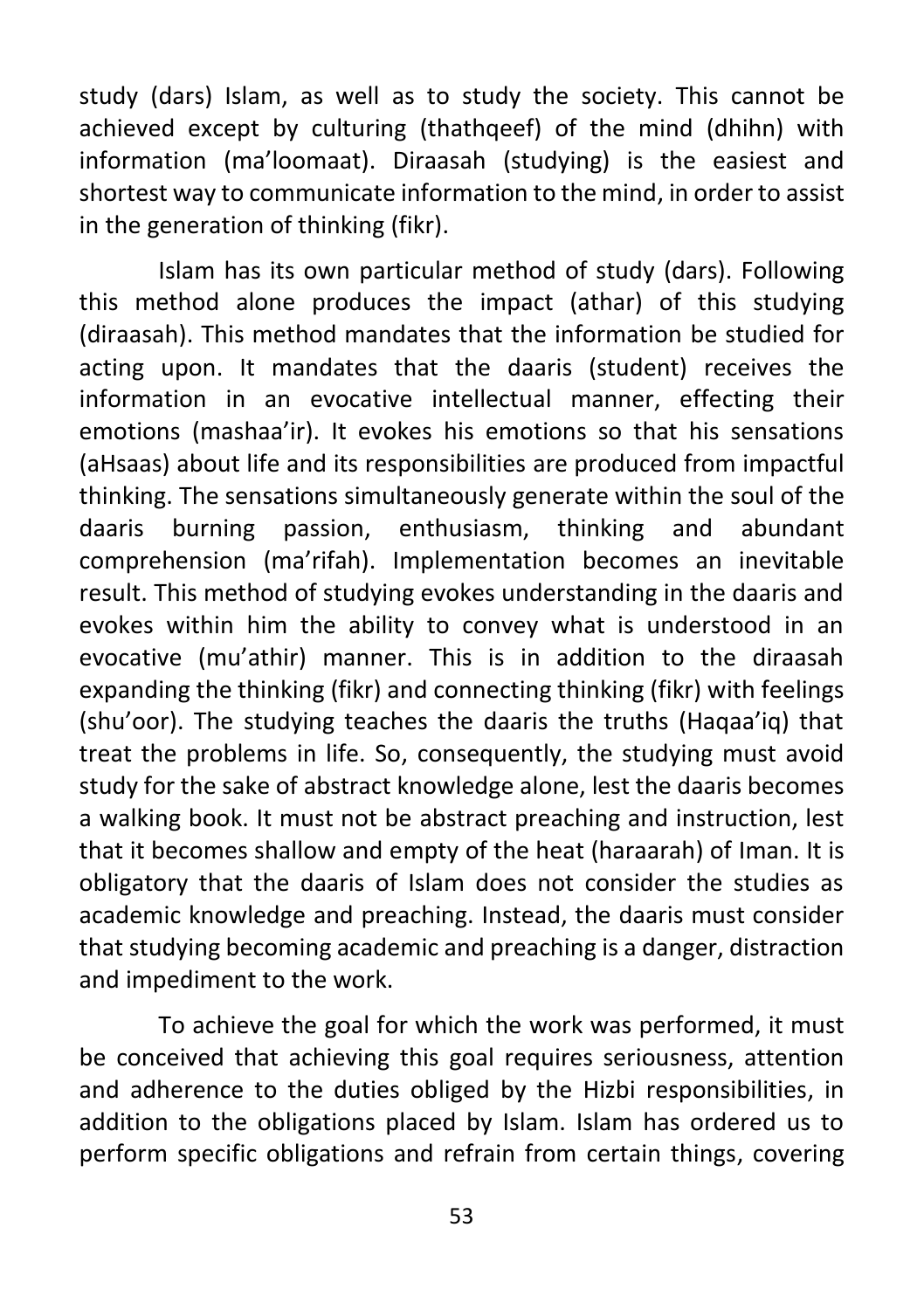financial, bodily (jasadiyyah) and dispositional (nafsiyyah) aspects. Amongst such obligations, some are compulsory and obligatory on everybody, whilst some are beyond the compulsory (fard) and obligatory (wajib), fulfilled optionally by those who have intellectual and spiritual elevation. They are those who want to increase their closeness (qurbah) to Allah (swt). Fulfilling these obligations is mandatory to achieve the goal. Therefore, everyone must compel their souls and force themselves to fulfil the compulsory obligations in all their aspects, financial, physical and emotional, in order that the hope of achieving the goal remains.

In order that the work be productive, it is necessary to define the place (makaan) where to commence the work and the people with which the work is to be started. Indeed, Islam is universal and views all of humankind as the same. In the Dawah, Islam gives no weight to the difference of environment, situation and place and so on. Islam considers all of humankind as having the ability to embrace the Dawah and considers Muslims responsible for carrying this Dawah to all of humankind. Despite this, carrying the Dawah to Islam cannot start globally, for if such a start took place it will fail and will not lead to any result. Instead, it must start with the individual and end with the world. Therefore, the Dawah must be carried in a place where once it is established, that place becomes the Starting Point (nuqTat ul-ibtidaa). Thereafter, this same place, or another place where the Dawah was established, is then considered as the Departure Point (nuqTat elinTilaq) from which the Dawah will proceed on its course. That place, or another place, are then considered as the Support Point (nuqTat ulirtikaz) in which the state is established. Then the state establishes the Dawah in this place and proceeds in its natural way, the way of Jihad. However, it must be known that although the places are taken as locations for work at every point, it is the Dawah, not the place, which transfers from one point to another. Moreover, the Dawah transfers simultaneously in all the places where it works. Although, it is necessary to define a place to be the Starting Point, after which there will be the Departure Point and the Support Point, determining the place of these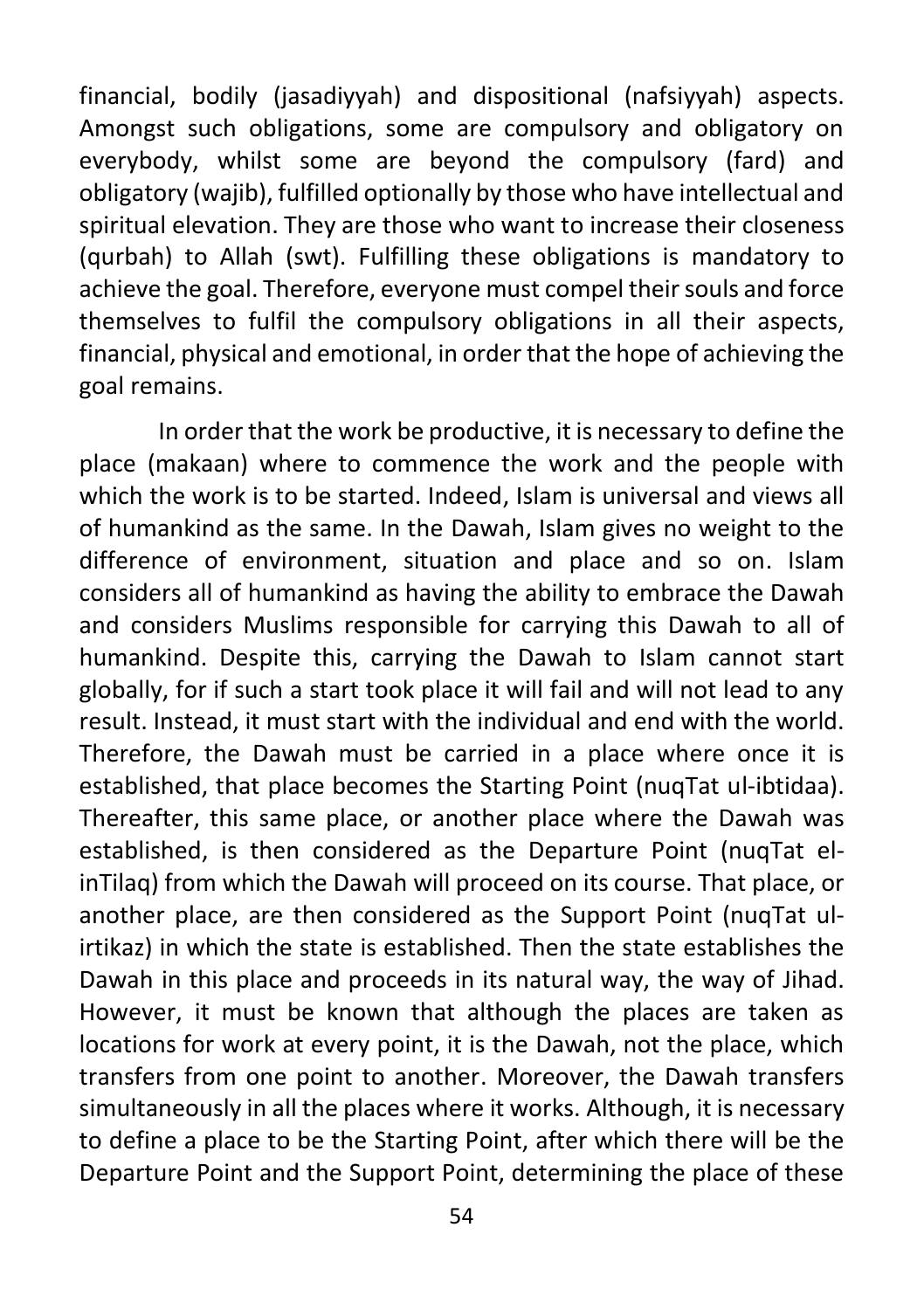three points is not within the sphere which man controls, because man does not possess such knowledge. The issue of this determination is within the sphere which dominates man. Man should only proceed in his work, within the sphere which he controls. Whereas the actions which are in the other sphere will occur according to the Will and Decree of Allah (swt).

With regards to determining the Starting Point of the Dawah, it is surely in the place of residence of the person in whose mind the first spark of the Dawah is ignited and whom Allah (swt) has prepared to convey it. More than one person may share the same sensations. However, the person whom Allah (swt) has prepared to convey the Dawah would not be known until he appears. The Dawah starts then in the place where he lives. That place would be the Starting Point.

The Departure Point depends on the readiness of the societies, because societies are not the same in their thoughts (afkaar), emotions (mushaa'ir) and systems. Therefore, the place where the society is better suited, and the atmosphere is more conciliatory, becomes the Departure Point. More than likely the place which was the Starting Point will also be the Departure Point. However, that is not inevitable, since the better suited place to be the Departure Point is that place where political and economic oppression prevails, whilst atheism and corruption have become excessive and prevalent.

With regards to the Support Point (nuqTat ul-irtikaz), this depends on the success of the Dawah in a specific society. Any place where the Dawah does not create impact on society, unable to create a suitable environment for itself, is not suited as the Support Point (nuqTat ul-irtikaz), regardless of how great the number of the people who carry the ideology. However, the place where the Fikrah and the Tareegah are embraced by the society, dominating its environment, is suitable as the Support Point (nuqTat el-irtikaz), irrespective of the number of people who carry the ideology.

Those who carry the Dawah must not assess the Dawah by their number. Such assessment is absolutely wrong and harmful to the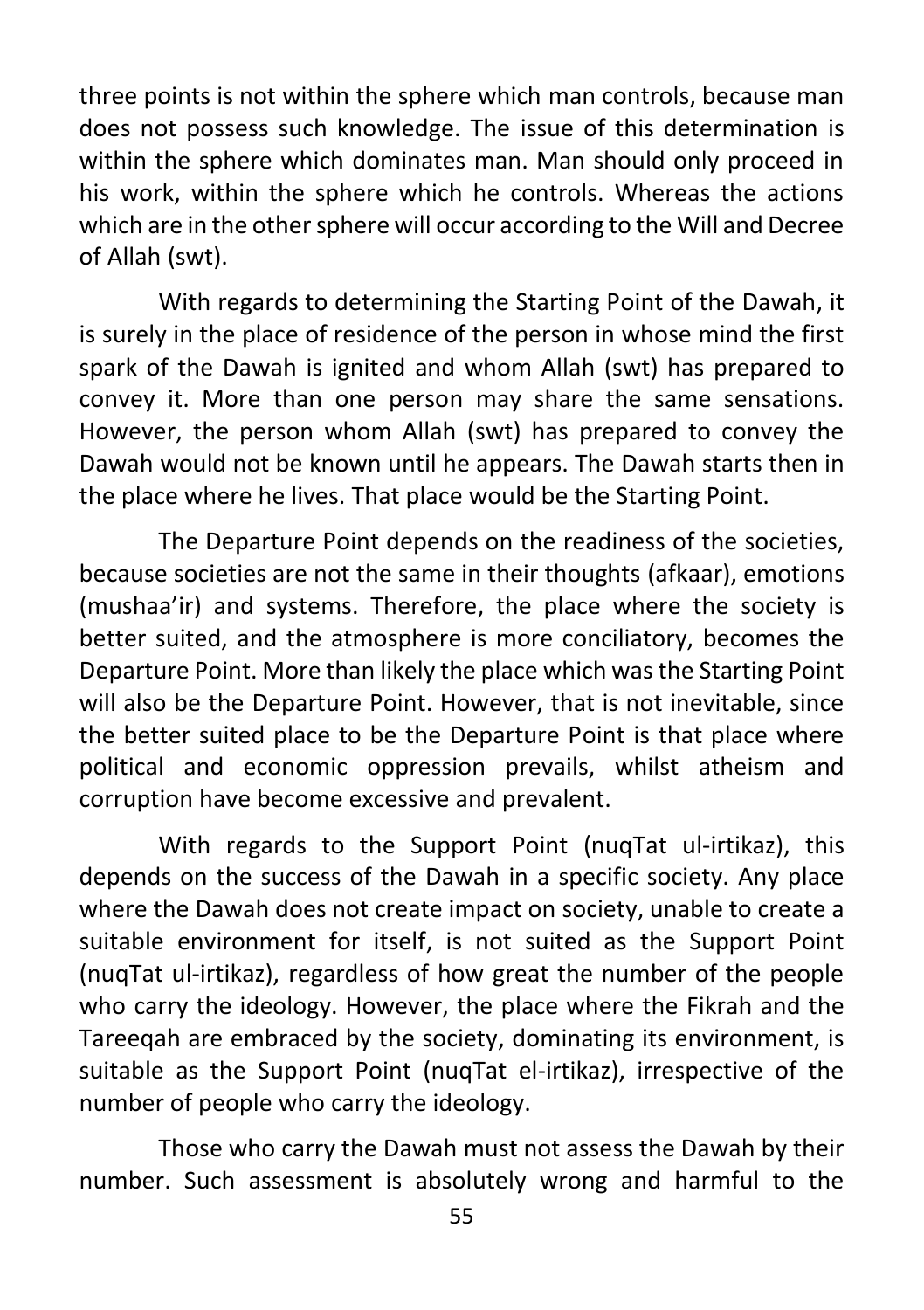Dawah because it distracts the Dawah carriers from focusing on the society, to focusing on individuals. This will cause the Dawah to slowdown and perhaps cause failure in that place. The reason behind this is that society is not composed of individuals, as many people think. Instead, individuals are parts of the community (jamaa'ah). What bonds the individuals in the society are other components such as their thoughts, emotions and systems. The Dawah is carried in order to change the thoughts, emotions and systems. It is a collective Dawah that is a Dawah taken to society, not to the individuals. Reforming the individuals is only to make them become part of the structure (kutlah) that carries the Dawah to society. Consequently, those who carry the Dawah, with understanding, focus on society to carry the Dawah to it. They will consider that reforming the individual will not lead to reform of the society. It will not even guarantee the permanent reform of any individual. Instead, reforming the individual comes through reforming the society. Once the society is reformed, the individual is reformed. Accordingly, the Dawah must focus its attention to societies, following society the Reforming "أصـلح المجتمع يصـلح الفـرد ويستمر إصالحه ,principle the reforms the individual and maintains the continuity of his reform."

The society is similar to water in a large kettle. If anything that causes the temperature to drop is placed beneath the kettle, then the water freezes and transforms to ice. Similarly, if corrupted ideologies are introduced into the society, then it would freeze in corruption and continue in deterioration and decline. However, if a contradictory ideology were introduced into the society, then contradictions would appear in it. The society would struggle with these contradictions and instability will prevail. However, if flaming heat was put under the kettle, the water would warm, then boil and emit a dynamic, forceful steam. Similarly, if the correct ideology was introduced into the society, it would act as a flame, whose heat would transform the society to boiling point and then to a dynamic force. The society then implements the ideology and carries its Dawah to other societies. Although, the transformation of society from one state to the next state is not seen, just like the transformation of the water in the kettle is not seen, those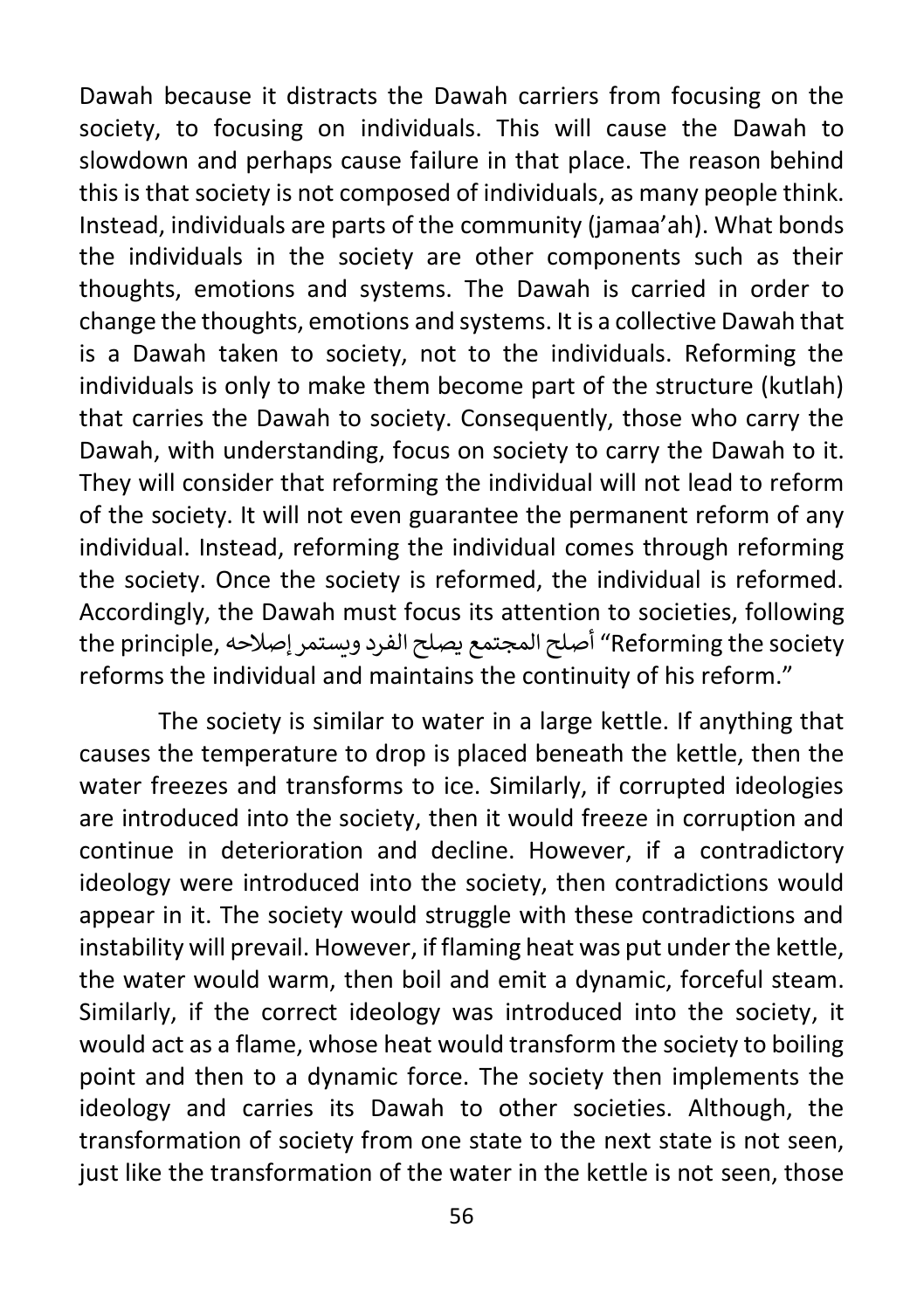who are aware of societies, having confidence that the ideology which they carry is the fire that will burn and the light of guidance that will enlighten, know that society is in a state of transformation and it will definitely reach boiling point and the points of movement and dynamism. Therefore, they focus attention upon societies.

As a matter of fact, the place which is suitable to become the Support Point (nuqTat ul-irtikaz), cannot be known because it depends on the readiness of the society and not solely on the strength of the Dawah in that place. The Islamic Dawah in Makkah was strong. Makkah was the Starting Point (nuqTat ul-ibtidaa) for the Dawah and was also suited to become a Departure Point, from which the Dawah launched. However, it was not suited to become a Support Point. Instead, it was Madinah which became the Support Point (nuqTat el-irtikaz), to which the Messenger (saw) migrated, after being satisfied with the situation in the society there. There he (saw) established the state, which conveyed the strength of the Dawah to the different regions of the Arabian Peninsula and later on to various regions of the world.

Accordingly, we can say that the carriers of the Dawah will neither know the place which is suited as a Departure Point, nor the place which is suited to become a Support Point. They are unable to identify them, regardless of their intelligence and analysis. Only Allah (swt) is aware of them. Therefore, the Dawah carriers must depend on one thing only, their Iman, belief in Allah (swt). Also all their effort must be built only on this belief alone and not anything else, because the success of the Dawah will be through Iman in Allah (swt) and nothing else.

The belief in Allah (swt) requires true Tawakkul (dependence) on Him (swt) as well as seeking help from Him (swt). Allah (swt) alone knows the secrets and what is hidden, and Allah (swt) is the One Who grants the Dawah carriers success and guides them towards the right path. It is mandatory to have strong Iman and complete Tawakkul on Allah (swt), as well as the continuous seeking of help from Him. Iman mandates that the believer believes in the ideology, the Iman in Islam,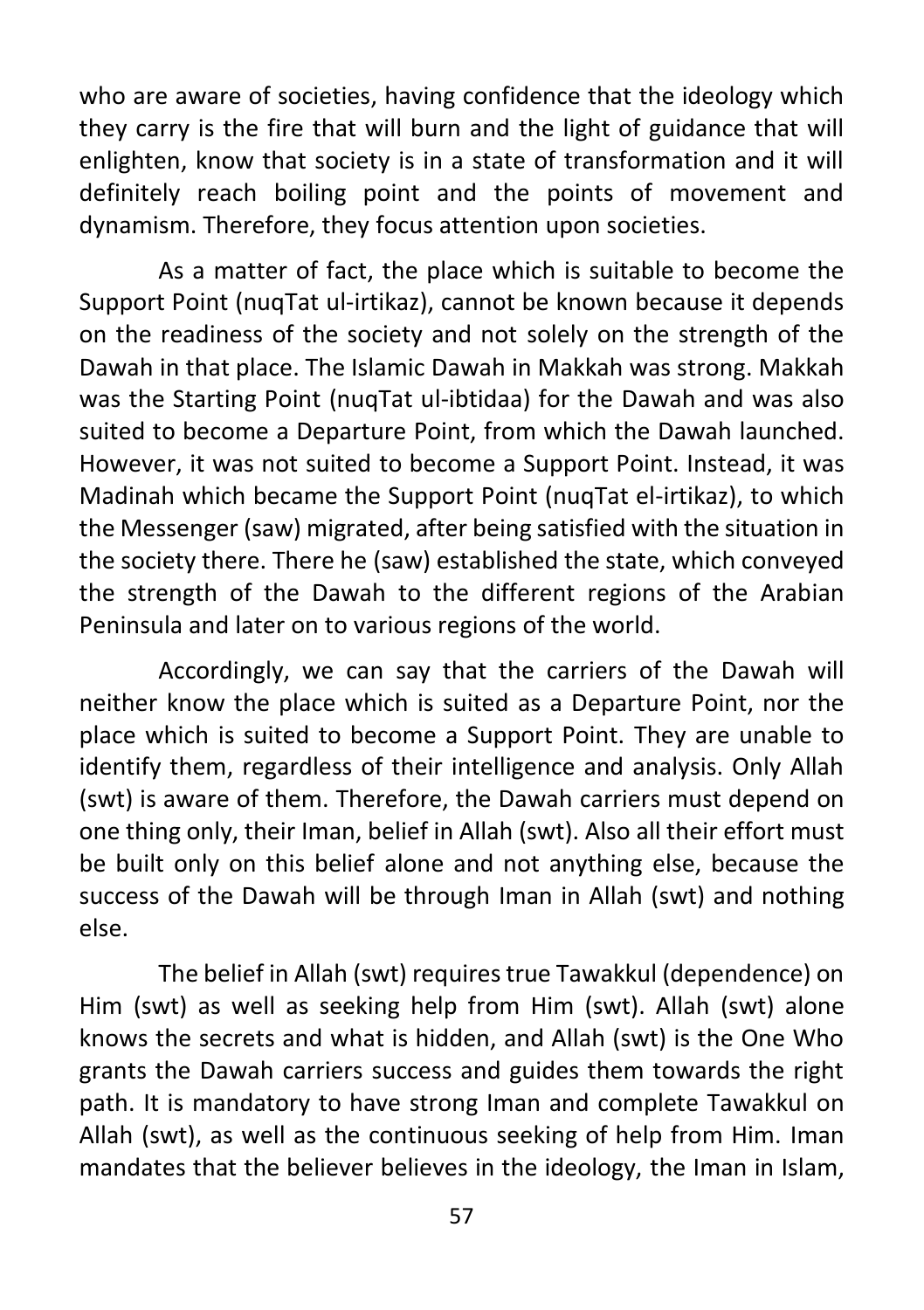because it is from Allah (swt). It is obligatory that this conviction be firmly established without any doubt, or the smallest possibility of any doubt in it. This is because the smallest doubt (raib) in the Islamic ideology will lead to failure. It could even lead to disobedience (tamarrud) and kufr, may Allah (swt) forbid.

This strong, unwavering Iman is a decisive matter for the Dawah carriers, for it guarantees the continuity of the advance of the Dawah, in quick and broad strides, along the right path. This Iman makes it obligatory that the Dawah be open and challenges everything, the customs and traditions, the incorrect thoughts and the distorted concepts. The Dawah challenges even the public opinion if it is wrong and even if it has to struggle (kifaaH) against it, challenging the false creeds and the false ways of life, regardless of the stubbornness and bigotry of their adherents. Therefore, the Dawah based on the Islamic 'Aqeedah, is distinguished by straightforwardness (saraaHah), boldness (jur'ah), strength, thought and challenge. The Dawah challenges everything that disagrees with the Fikrah and the Tareeqah and exposing their fallacy. It challenges irrespective of the consequences and circumstances. It challenges whether the ideology agrees or disagrees with the masses. And it challenges whether the people accept, reject or oppose it. The carrier of the Dawah neither flatters nor compromises with the people. He neither praises nor courts those of weight in the society, whether they are from the rulers or other than the rulers. Instead, he adheres to the ideology exclusively, without giving consideration to anything else.

This Iman mandates that the sovereignty (siyadah) belongs to the ideology, i.e. to Islam, alone and not to any other thing, and to consider other ideologies as kufr, no matter how diverse and numerous these ideologies are. Allah (swt) said, **ُ م َ ل ِ سْ ِ اْل َ اَّلل َّ ِ عند َ ين ِّ َّ الد ِن ,Certainly "إ ْ the only Deen with Allah is Islam."** [TMQ Surah Aali Imran 3:19]. From the Islamic point of view whoever disbelieves in Islam is a kafir. It is not allowed conclusively for the Islamic Dawah carriers to say to those who embrace other than Islam, whether it is another religion or ideology,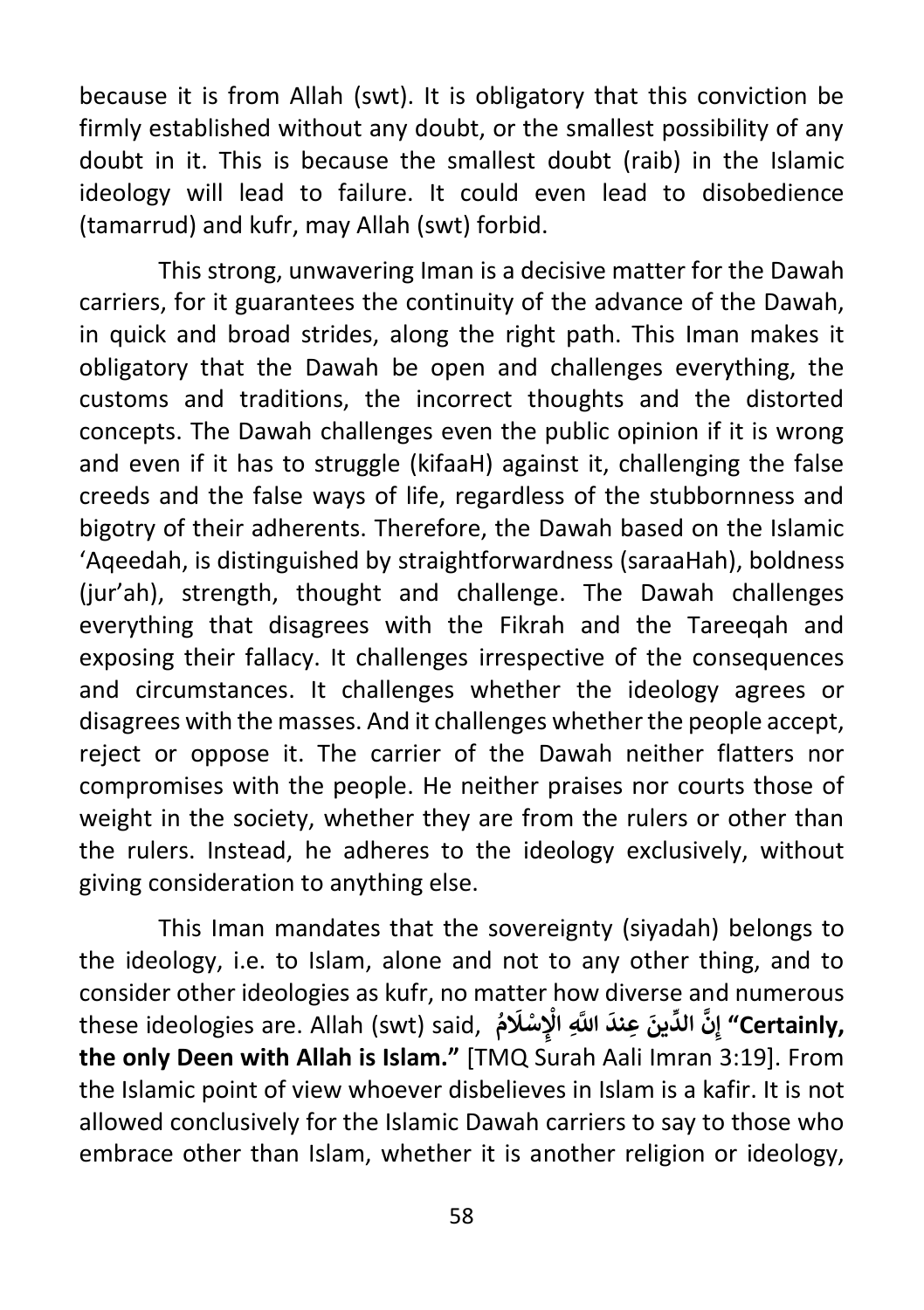ودينكم بمبدئكم تمسكوا" Adhere to your ideology or religion." Instead, it is mandatory to call them to Islam through wisdom (Hikmah) and fine exhortation (al-maw'iZat ul-Hasanah) so as to embrace it. This is because the Dawah requires from its carriers to work to ensure the sovereignty for Islam alone. Leaving non-Muslims to what they believe in does not mean acknowledgement (iqraar) of their beliefs and religions. Instead, it is in response to the order of Allah (swt) Who prohibits forcing peoples to embrace Islam. It is Allah's order which obliges us to leave the individuals to their creeds, beliefs and rituals, as long as this is restricted to their individual and not collective affairs, provided they do not have their own entity (kiyaan) within the entity of Islam. Islam does not allow the existence of non-Islamic political parties or structures, established on any basis contradicting Islam, whilst Islam only permits parties and structuring within the limits of Islam. Belief in the Islamic ideology mandates that the ideology alone is sovereign in the society, without being associated in that by anything else.

Iman in Islam is different from understanding its rulings and legislations. Iman in Islam is established through intellect ('aql) or through evidences established by intellect. Therefore, there is no room for any doubt (irtiyaab). Whereas understanding the rulings does not depend on the mind alone but also on acquaintance (ma'rifah) with the Arabic language, the capability of strength in juristic derivation (istinbaat) and the ability to distinguish between authentic (saHeeH) ahadeeth from weak (Da'eef) ahadeeth. Therefore, the Da'awah carriers must consider their understanding of the rulings (aHkaam) as correct (Sawaaban), with the possibility of being wrong (khaTaa'), whilst the understanding of other people is wrong, with the possibility of being correct. This is in order for them to proceed with the Dawah to Islam and its rulings, according to their understanding and derivation (istinbaat) of them, trying to change the opinions of others which they consider wrong, but with the possibility of being correct. Accordingly, it is incorrect for the Dawah carriers to say of their understanding, هو هذا اإلسالم رأي' this is the opinion of Islam.' Instead they must say of their opinion, هذا رأي إسلامي 'this is an Islamic opinion.' The mujtahids who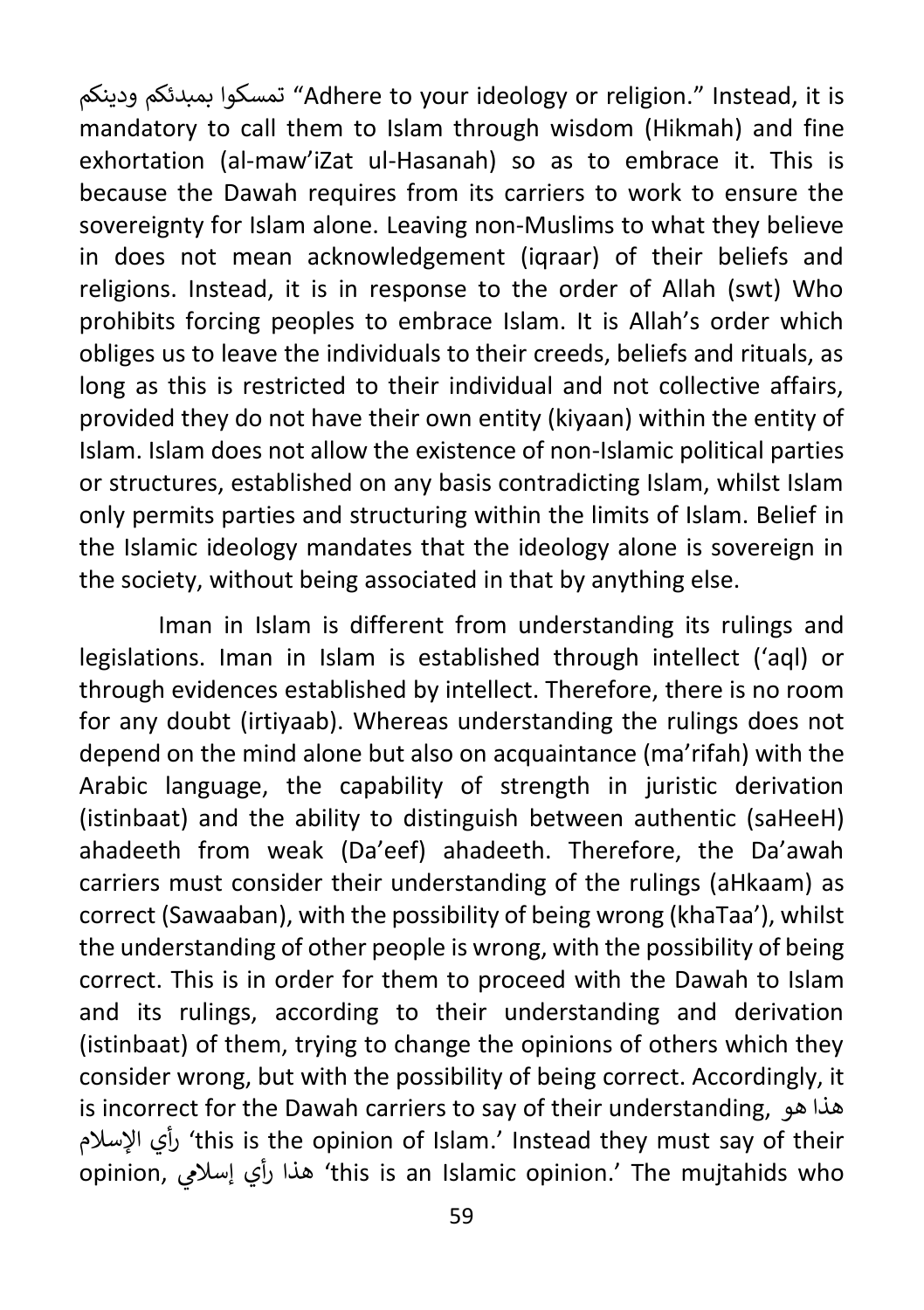established the schools of Fiqh (madhabs) used to consider their derivation of rulings as correct, with the possibility of being wrong. Each one of them used to say, اذا صح الحريوا بقولي عرض الحائط "If a hadith was correct then, it is my opinion and disregard my previous saying."

Similarly, the carriers of the Dawah must also consider their opinions (aaraa') which they adopt, or arrive at from Islam in terms of their understanding, as being correct but with the possibility error. This is whilst their Iman in Islam as an 'aqeedah must not contain any doubt whatsoever. Such an attitude of the Dawah carriers regarding their understanding is because the Dawah implants in their souls the yearning towards perfection (kamaal), mandating them to continuously search for correctness (Haqeeah), and scrutinize whatever they know or understand. This is so they purify their understanding from any extraneous idea attached to it, distancing from their understanding anything that has the potential to be considered part of it, if it becomes associated with it. This is to ensure that their understanding remains correct and the thinking deep. This is so the Fikrah remains pure and clear because they only truly undertake the Dawah as long as the Fikrah remains pure (naqee) and clear (safaa'). Indeed, the purity (nqeeyah) of the Fikrah and the clarification (wuDuH) of the Tareeqah are the only guarantee of the success of the Dawah and its continuity.

However, the Dawah carriers' search for correctness (Haqeeqah) and continuously seeking what is correct (Sawaab), does not in any way mean that their understanding is weakly constituted. Instead, their understanding remains firmly established, because is produced by deep thought thinking. Accordingly, it is an understanding that is more firmly established, than any other understanding. The Dawah carriers must be vigilant of their Dawah, and of their understanding, beware lest they are seduced from this understanding by others. Indeed, such a sedition (fitnah) is the greatest danger for the Dawah. Therefore, Allah (swt) warned His Prophet (saw) of this fitnah, saying, **ن َ ع َ ُوك ِتن ف َ ن ي ْ َ ْ أ م ه ر ُ ْ َ ذ اح و َ ْ َكَ ي ْ َ ل ِ َ اَّلل َّ ُ إ ل َ نز ا أ ِض م ع َ ب" Beware of them lest they seduce you from some َْ**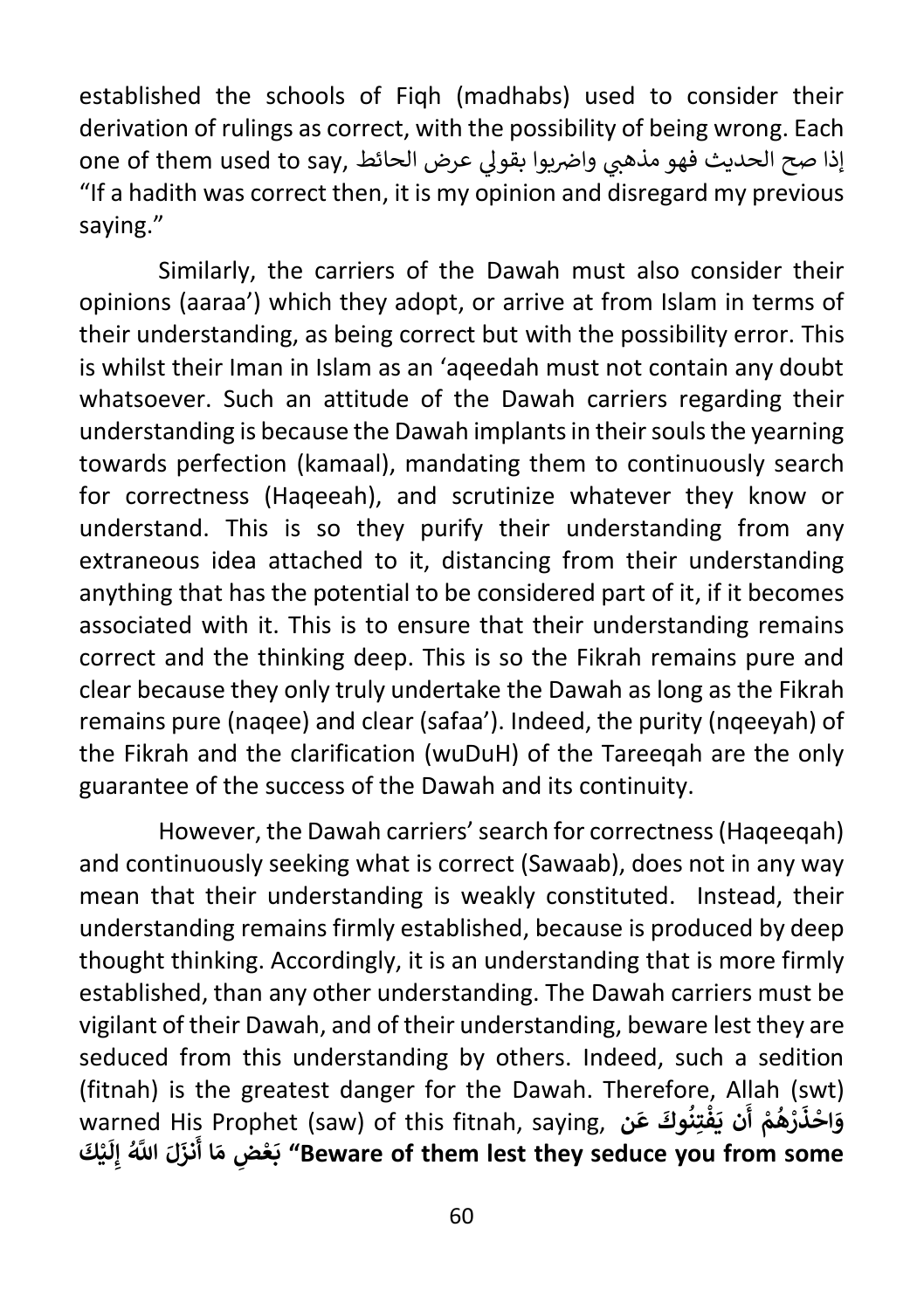**part of that which Allah revealed to you."** [TMQ Surah Al-Maidah 5:49]. It is reported that 'Umar (ra) said to his judge ShuraiH when he advised him to look in the Book of Allah (swt), الرجال عنه يلفتنك وال" Don't let the people seduce you from it."

The Dawah carriers are obliged to beware of any incorrect word, even from the sincere, or any opinion held by one concerned for the Dawah, pleaded on the pretext of benefit (maslaHah), even though it contradicts Islam. So let them beware of this and not allow anyone to do that because it will be clear misguidance (Dalaalah). It is obligatory to differentiate between the Dawah for the resumption of the Islamic way of life and the Dawah to Islam as a whole. Consequently, it is obligatory also to differentiate between the Dawah which is carried by a group (jamaa'ah) within the Ummah, as a structure (kotlah), and the Dawah which is carried by the Islamic State.

As for the differentiation (tafreeq) between the Dawah to Islam and the Dawah for the resumption of the Islamic way of life, it is through knowing the goal (ghaayah) towards which the Dawah advances. The difference between them both is that the Dawah to Islam is carried to non-Muslims, who are invited to embrace Islam and enter its domain. The practical Tareeqah (Method) to invite these people is that the Islamic State governs them by Islam, so that they see the guiding light of Islam, whilst they are invited to Islam, through the clarification of its beliefs and its rulings, so that they perceive the greatness of Islam. Therefore, it is mandatory that the Dawah to Islam be carried by an Islamic state.

Regarding the Dawah for the resumption of the Islamic way of life, it must be carried by a structure and not individuals, individualistically. This Dawah to resume the Islamic way of life is as follows: the society whose individuals are Muslims on the whole, but not ruled by Islam, is a non-Islamic society, and is considered Daar ul-Kufr (Abode of Kufr). The Dawah in this society is carried to establish an Islamic State to implement Islam within and carry the Islamic Dawah to other societies. This is the case when there is no Islamic State anywhere.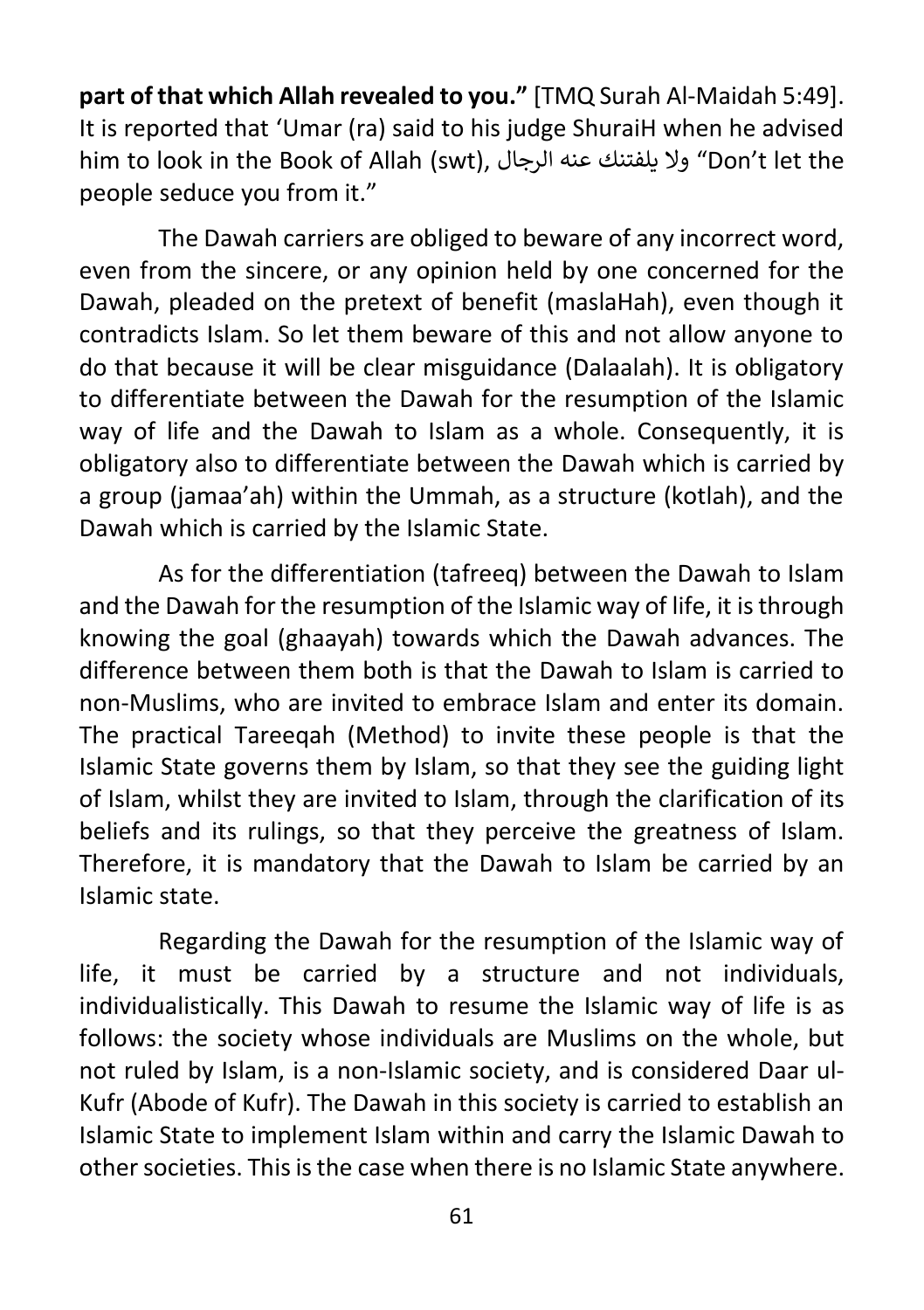However, if there is an Islamic State elsewhere that implements Islam completely, the Dawah is carried in the society so that it becomes one of the regions of that Islamic State, to be ruled over by Islam, becoming part of that Islamic State, carrying the Islamic Dawah such that it becomes an Islamic society, upon which the definition of Daar ul-Islam (Abode of Islam) truly applies. This is because it is not permitted for a Muslim to live in Daar ul-Kufr. Instead it is upon him, if the Daar ul-Islam in which he lives becomes Daar ul-Kufr, to work to make it Daar ul-Islam or make Hijrah to Daar ul-Islam.

As for differentiation (tafreeq) between the Dawah carried by a group within the Islamic Ummah and the Dawah carried by the Islamic State, it is known by the type of work undertaken by the carrier of the Dawah. The difference between them is that the Dawah to Islam carried by the Islamic State demonstrates within it the practical aspect, which is the implementation of Islam completely and comprehensively, bringing Muslims happiness in life, whilst the non-Muslims, who live under the protection of the Islamic State, see the guiding light of Islam, embracing Islam willingly and through choice, through consent and reassurance. The state carries the Dawah externally, not by propaganda and explanation of the Islamic rulings alone, but by preparation of military force for Jihad in the Path of Allah (swt), in order to rule the lands that are opened by Islam, considering that the state's ruling over them is the practical Tareeqah (Method) of Dawah. This is the Tareeqah that the Messenger (saw) used, as did the Khulafa'a after him (saw), until the end of the Islamic State. So, accordingly, the carrying of the Dawah by the State is of the practical aspect in the Dawah, domestically and externally.

As for the Dawah that is carried by a group or structure (kotla), it is of actions related to the thinking (fikr) and not related to undertaking other actions. Therefore, it takes the intellectual aspect, not the practical aspect. So the group or structure performs what the Shariah obliges upon it in such a situation, until the Islamic State comes into existence. It is then that the practical aspect begins through the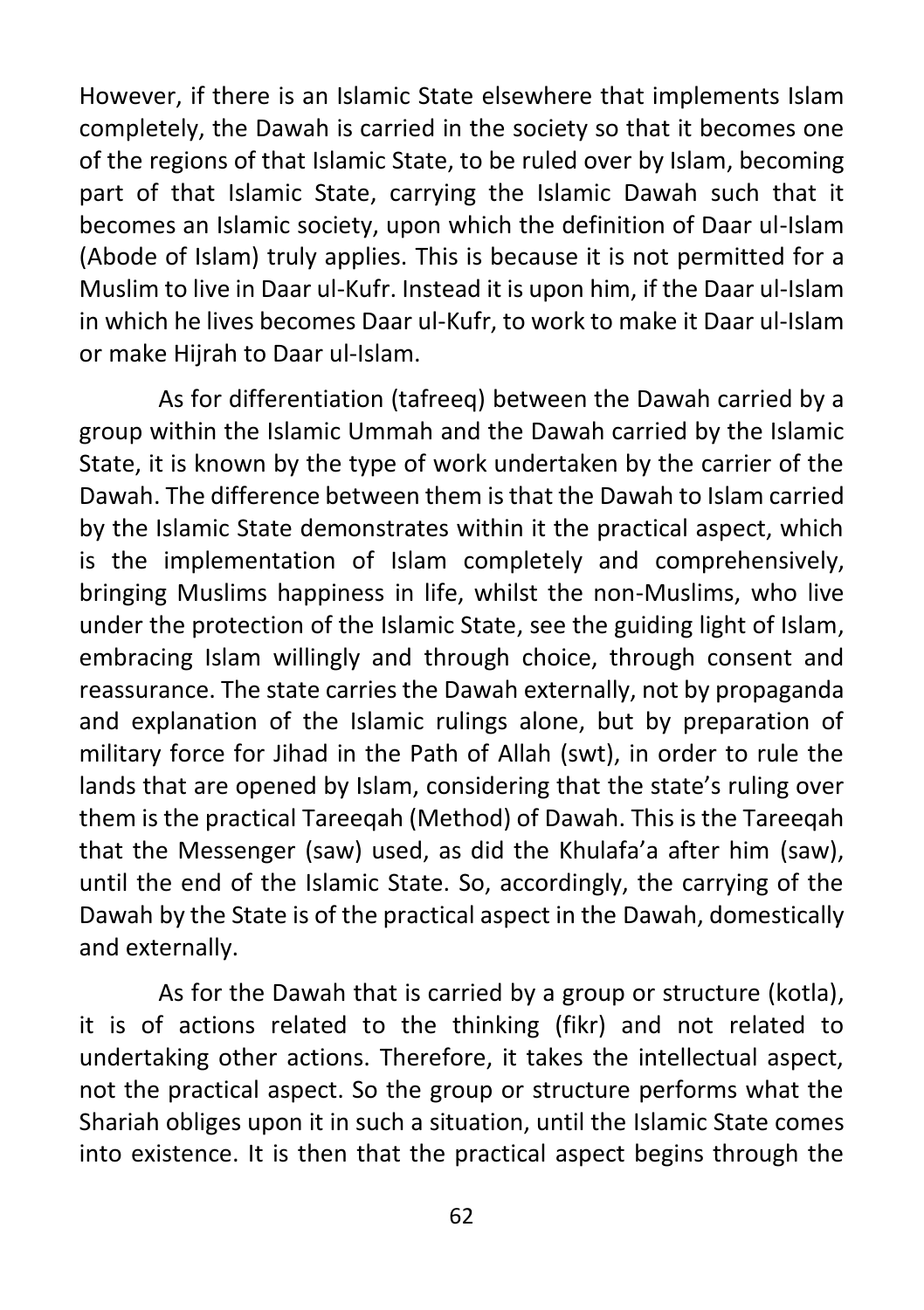state. Accordingly, with respect to its being an entity that calls Muslims, the group or structure (kotlah) invites them only to understand Islam, so that the Muslims can resume the Islamic way of life, whilst it struggles with those who stand in the face of this Dawah, with the style (usloob) that struggle (kifaaH) with them necessitates.

The life of the Messenger (saw) in Makkah must be taken as the example (uswah) to proceed according to in the Dawah. So, the Dawah starts with studying (daraasah) and understanding (taffahum), whilst undertaking all the obligations of Islam, as was the case in the House of Al-Arqam.

Then the dariseen who have understood Islam, sincerely believing, transfer to interaction (tafaa'ul) with the Ummah, until the Ummah comprehends both Islam and the need of the Islamic State to exist. It is upon the structure (kotlah) to initiate interaction with the people by addressing their corruption, undermining it. It is upon the structure to challenge them in their erroneous concepts and corrupt opinions, exposing the folly of these. This is whilst the structure clarifies for them reality of Islam and the essence of its Dawah. This is so that the public awareness (al-waie al-'aam) is constituted within the people, with the men of the Dawah being a part of the Ummah, whilst the Ummah is with them as an indivisible whole, so that the Ummah as a whole undertakes the productive work under the leadership of the structure (kotlah) of the Dawah. This is until the men of the Dawah reach the ruling authority (al-Hukm) and bring the Islamic State into existence. It is then that the life of the Prophet (saw) in Madinah must be taken as the model (qudwah) to advance according to, in the implementation of Islam and in carrying the Dawah to the Islam. Consequently, the Islamic structure (kotlah) which carries the Dawah has nothing to do with the practical aspects of Islam. It does not occupy itself with anything other than the Dawah. It considers the undertaking of any other action other than the Dawah as distraction, stupefying and impediment to the Dawah. Preoccupation with practical aspects is absolutely not allowed. The Messenger (saw) used to call to Islam in Makkah, when it was full of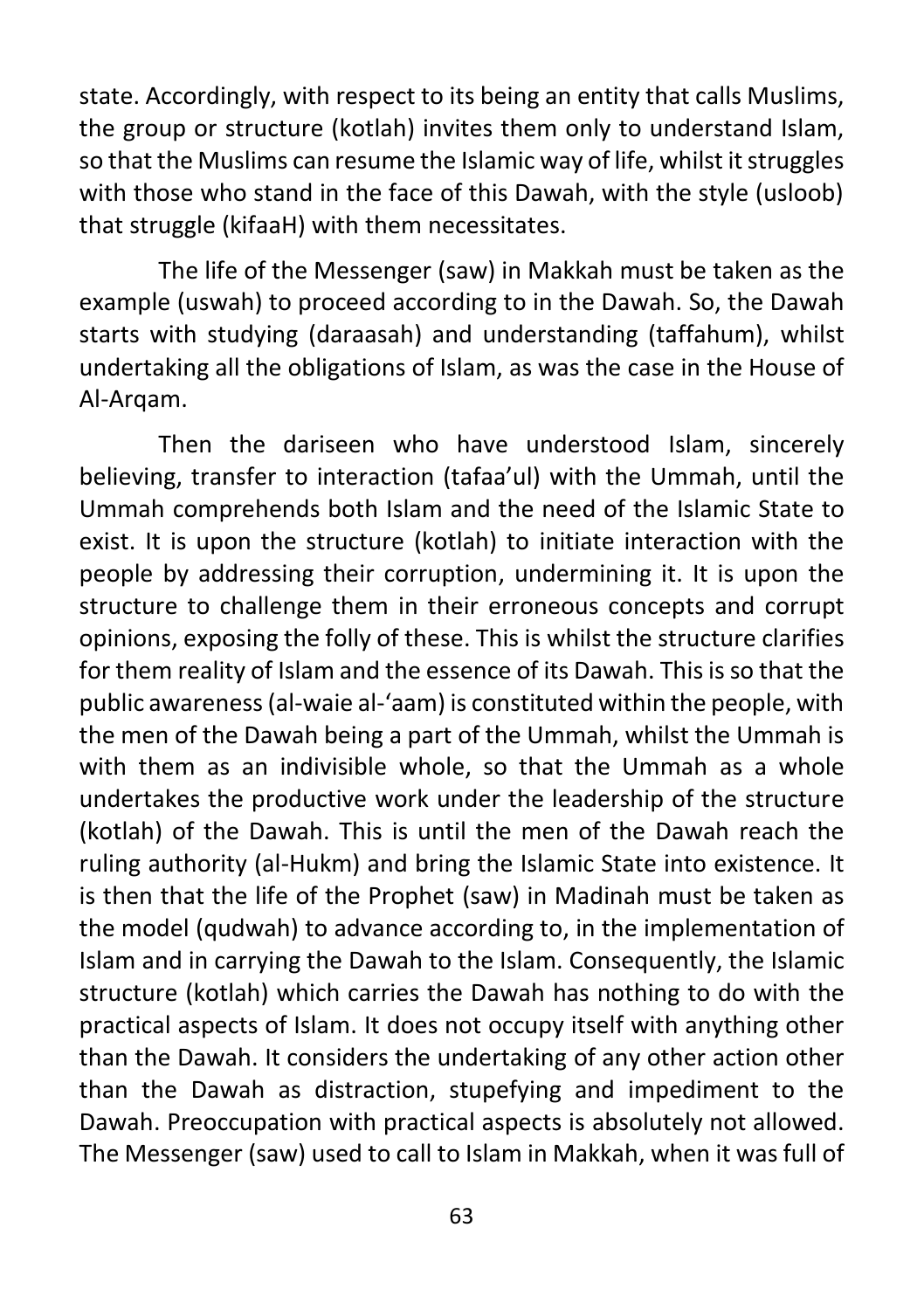evil (fisq) and immorality (fujoor). He (saw) did not do anything practically for their eradication. The oppression and harm, poverty and neediness, were all quite apparent. It has not been narrated about him (saw) that he (saw) undertook any action to alleviate these matters. He (saw) was in the Ka'abah, whilst idols were above his head. It is not narrated about him (saw) that he struck any of the idols. All he did was to undermine the gods of the Makkans, exposed the folly of their thinking and denounced their actions, whilst restrict himself to speech and the intellectual aspect. However, when he established the state and opened Makkah, he left nothing of these idols, fisq and fujoor, oppression and harm and poverty and neediness.

Therefore, whilst carrying the Dawah, the structure is not allowed to carry out, as a structure, any other actions. It is obliged to limit itself to the Islamic thinking and the Dawah, whilst individuals are not prevented from undertaking what they like of the charitable deeds. However, the structure does not perform these, since its work is to establish a state that will carry the Dawah.

Whilst the life of the Messenger (saw) in Makkah must be taken as the model to advance according to, the difference between the people of Makkah, in their being called to Islam, and the Muslims of today, in their being called to the resumption of the Islamic way of life, must be noted. The difference is that the Messenger (saw) used to call the Kuffar to Iman, whilst the Dawah today is to call Muslims to understand Islam and to act according to it.

It is vital that the structure does not consider itself as an entity separate from the Ummah it lives within. Instead, it must consider itself a part of this Ummah, because the Ummah are Muslims like the men of the structure. The men of the structure are not better than any of the Muslims, even if they understand Islam and work for it. However, the members of the structure have a heavier burden and greater accountability before Allah (swt) in serving the Muslims and working for Islam. It is upon the men of the structure to know that they have no value, regardless of their numbers, without the Ummah within which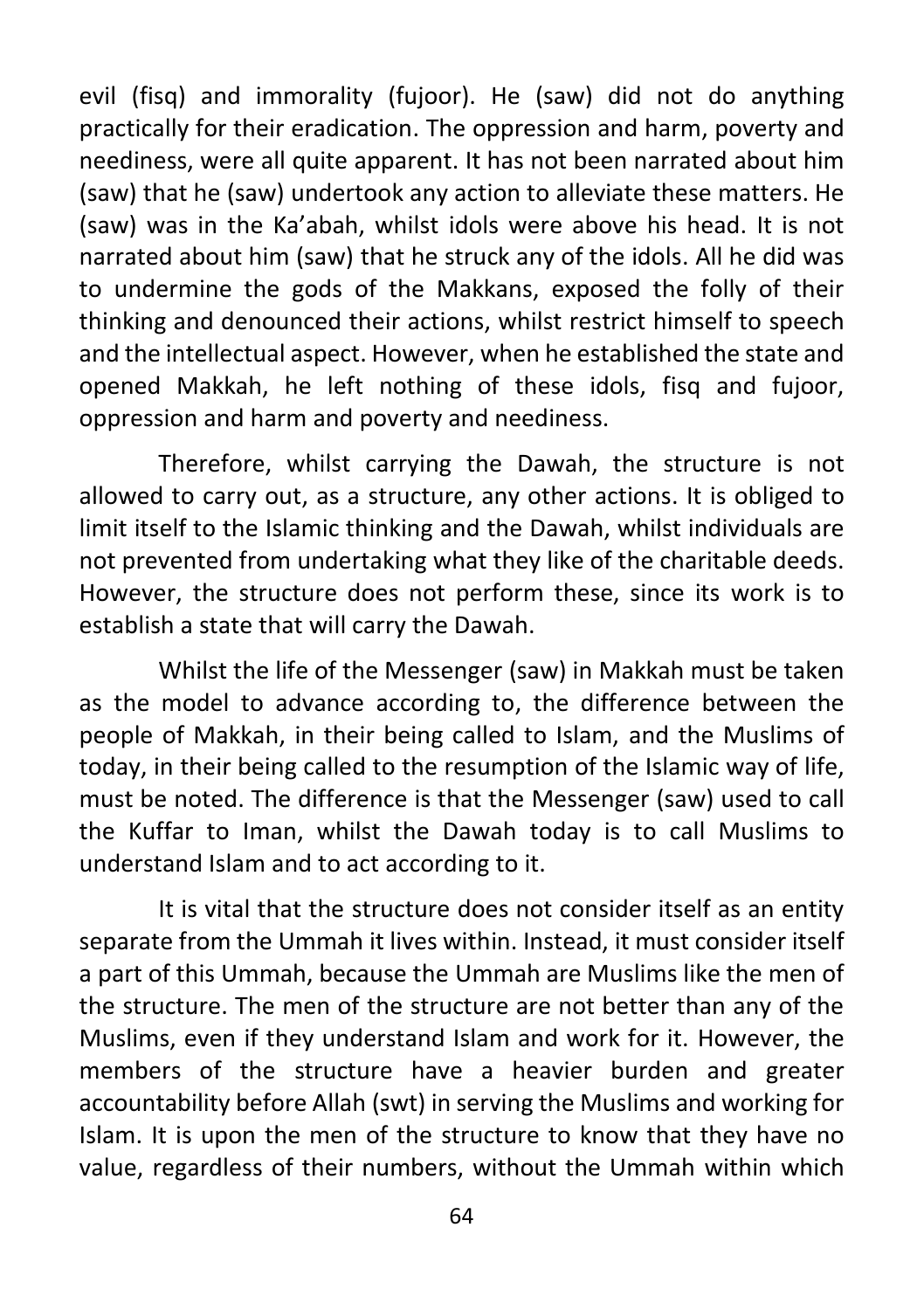they work. Consequently, their mission (mahammah) is the interaction (tafaa'ul) with the Ummah, the advance with the Ummah in the struggle (kifaaH) and the informing of the Ummah that it is the one who is working. It is obligatory that the structure stays away from any action, speech or indication, small or large, that implies the structure is separate from the Ummah. This is because this distances the Ummah from the structure and its Dawah. It makes the structure one of the problems of society that prevents its revival. Thus, it is the Ummah, as an indivisible whole, that establishes the structure to establish the state. The structure is the guardian for Islam both within the Ummah and the state. If it notices any deviation in the Ummah, it will evoke in the Ummah its Iman and its ingenuity. If it notices any crookedness in the state, then the structure will work together with the Ummah for its rectification, through all that Islam obliges. By all this, the Islamic Dawah, carried by the structure, will advance along its natural path in an excellent manner.

The goal (ghaayah) of the structure (kotlah) must the resumption of the Islamic way of life in the Islamic Lands and carrying the Islamic Dawah to the world. The Method of the structure for achieving this goal is the ruling authority (al-Hukm). Within its method to arrive at the ruling authority, is the studying (diraasah) and comprehension (tafaham) of Islam and culturing (tathqeef) of the people with Islam to evoke the generation of the Islamic mentality ('aqliyyah) and the Islamic disposition (nafsiyyah), thereby constituting the Islamic personality (shakhsiyyah). The same applies to interaction (tafaa'ul) with the Ummah in terms of its understanding of Islam, its realization of the truth of its interests, Islam's treatment of these interests, ensuring their achievement and adopting the Ummah's interests (maSaalaH), provided that the interaction (tafaa'ul) and the struggle (kifaaH) in the path of Dawah takes place along with the simultaneous studying (diraasah).

This work of the party structure is political (siyaasee). Therefore, it is necessary that the prominent face of this structure is the political face. This is because it is the primary, practical manner in which the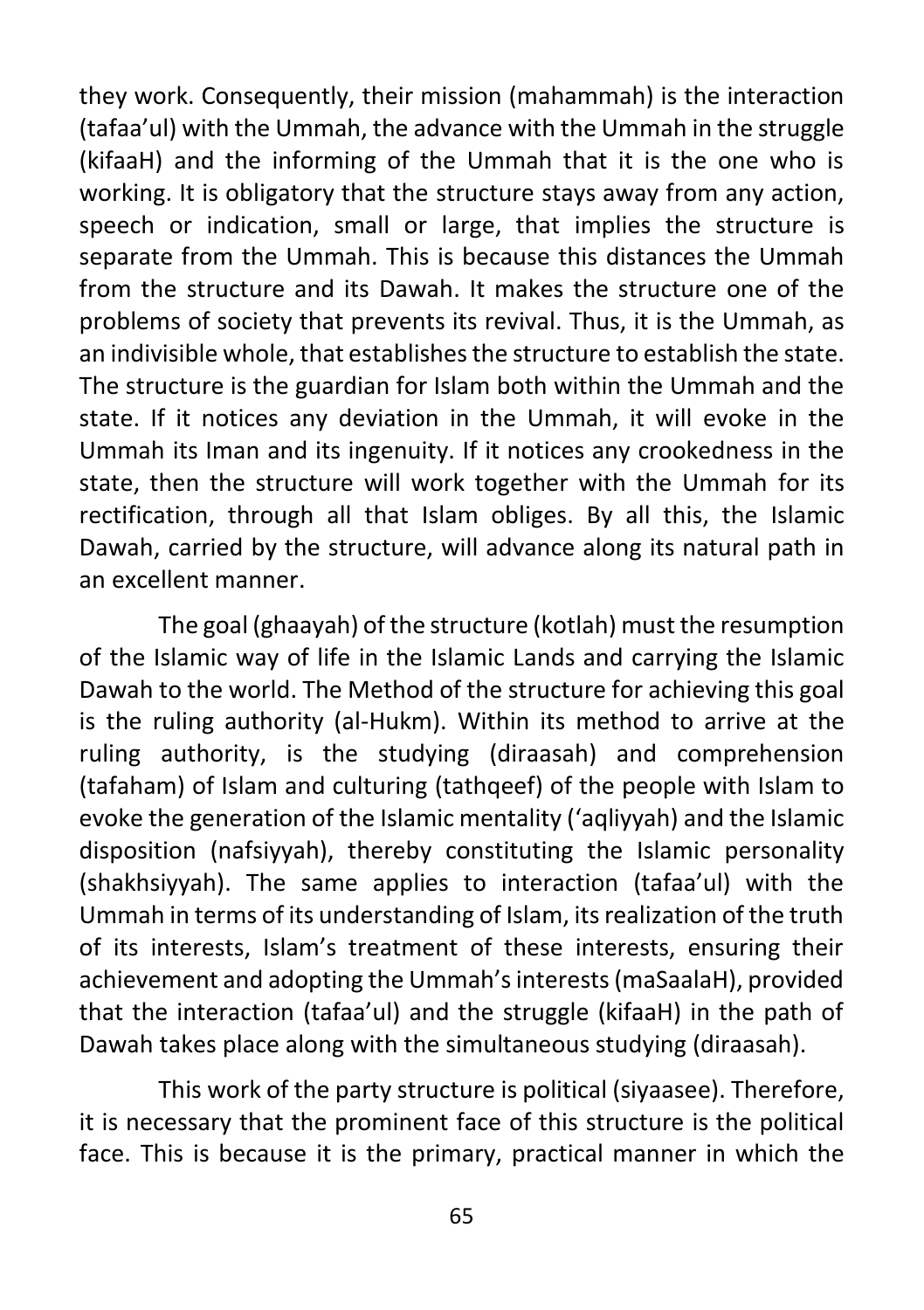Dawah for Islam starts. However, this does not mean the Dawah is just to politics (as-siyaasah) or to the ruling authority (al-Hukm) alone. Instead, it means the Dawah to Islam and the political struggle (al-kifaaH as-siyaasee) is to arrive at the ruling authority completely, in order to bring into being the Islamic State, which implements Islam and carries its Dawah. The structure that carries the Islamic Dawah must be political. It is not allowed for the structure to be a spiritual structure, or moralistic structure, or an academic structure, or an educational structure or anything similar. It is from this that Hizb ut Tahrir, an Islamic party, a political party, engages with politics. It works to culture the Ummah with the Islamic culture (thaqaafah), in which the political aspect is prominent. The Hizb condemns what the colonialists and their agents are doing by preventing the students and employed from engaging in politics and attempting to distance the masses from that as well. The Hizb views that is an obligation for the masses to be acquainted with politics and that political nurturing (tarbiyyah) dominates them. The political work does not mean clarifying that Islam includes politics or that the political principles in Islam are such and such. Instead, politics means guardianship of the interests (maSaalaH) of the whole Ummah, domestically and externally, whilst the Ummah advances upon Islam and nothing else. This must all be by the state and by the Ummah which accounts the state over Islam. In order for this to occur in practice, the Hizb must be the one who undertakes this both within the Ummah and within the ruling authority. Hizb ut Tahrir carries the Dawah to Islam as a comprehensive Dawah and clarifies the Shariah rulings that treat the problems of life. The Hizb works in order to rule by Islam alone and strives against the kaafir colonialists to uproot their influence. It also struggles against the agents of colonialism, whether those who adopt its intellectual leadership and its ideology or those who implement its policy and thoughts.

Carrying the Islamic Dawah and the political struggle (kifaaH) in its way can only be undertaken in the society which the party has defined as its arena (majaal) for itself. Hizb ut Tahrir considers the society in all the Islamic World to be one society. This is because its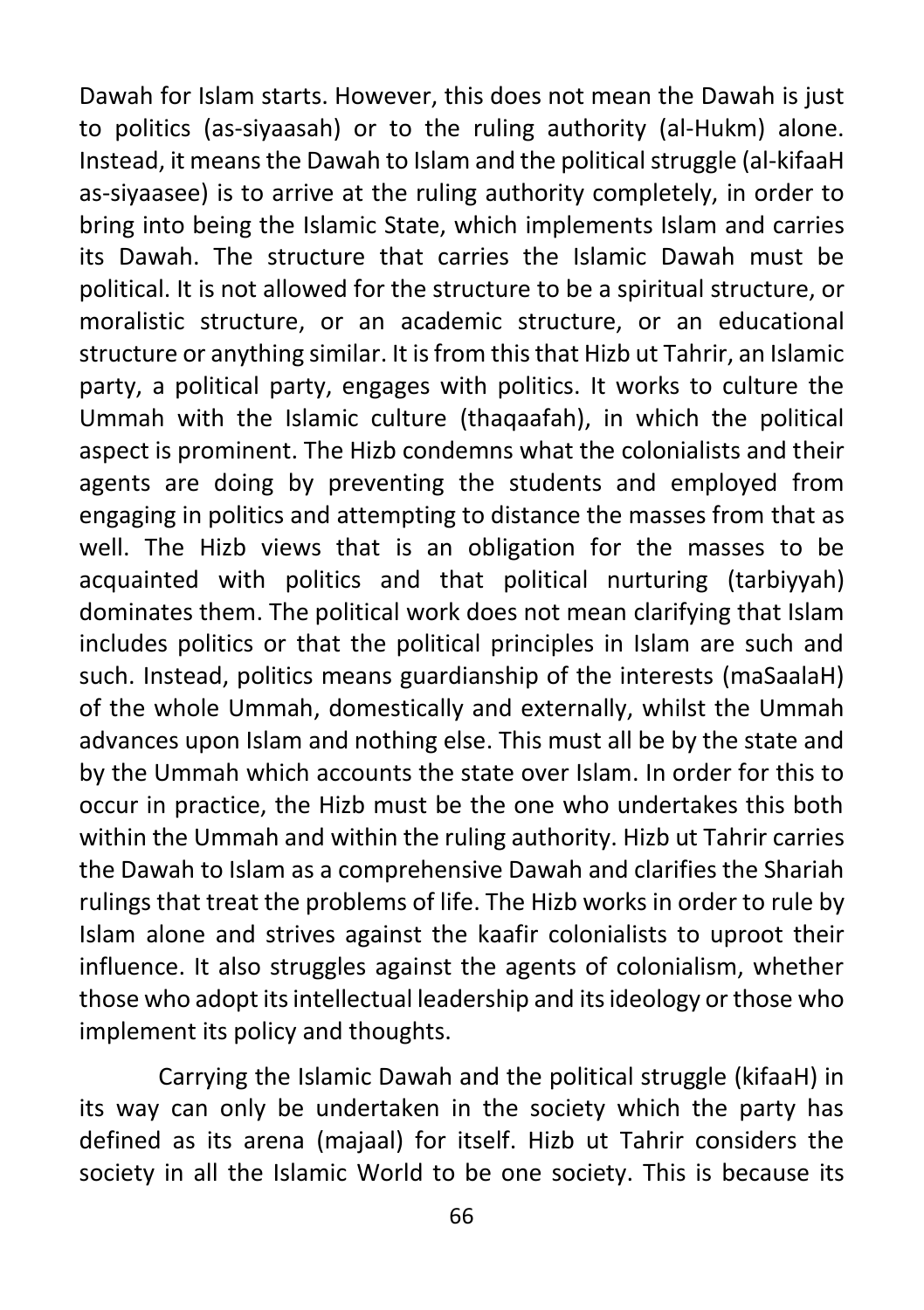entire issue is of a single issue, the issue of Islam. However, the Hizb made the Starting Point the Arab lands, by virtue of their being part of the Islamic Lands. It considers the establishment of an Islamic state in the Arab countries, as the nucleus for the Islamic State, as a natural step.

The society in the Islamic World, is in an awful political state, as it has been colonialized by the Western states in its entirety. The Islamic World is still colonialized despite its apparent manifestations of autonomy. The Islamic World is completely subordinate to the intellectual leadership of capitalist democracy. In the ruling authority and politics, the Islamic World is ruled by the systems of democracy. In economy, it is ruled by the capitalist system. In the military domain, it is shackled to the foreigners in its weaponry, military training and various military disciplines. In foreign affairs, the Islamic World is subordinate to the colonialist foreign policy. We can say that the Islamic Lands are still colonialized and that colonialism is still entrenched within them. This is because colonialism is the imposition of military, political, economic and cultural domination on the subjugated peoples to exploit them. Colonialism deploys all its forces to impose its intellectual leadership and consolidation of its viewpoint about life. The various forms of colonialism include the annexation of the conquered country to the territory of the colonializing country, the establishment of colonies and the establishment of governments that are nominally independent but are practically subjugated to the colonialized state. This is the current reality in the Islamic Lands which are all subjugated to Western domination (sayTarah). They advance culturally according to the Western colonialist program. Despite their subjugation to the domination of Western colonialism, they were also similarly a target for an assault by the former Soviet Union, which used to work in the Islamic Lands through its agents to make people embrace communism and for the domination of its intellectual leadership and its viewpoint of life, by calling to the communist ideology.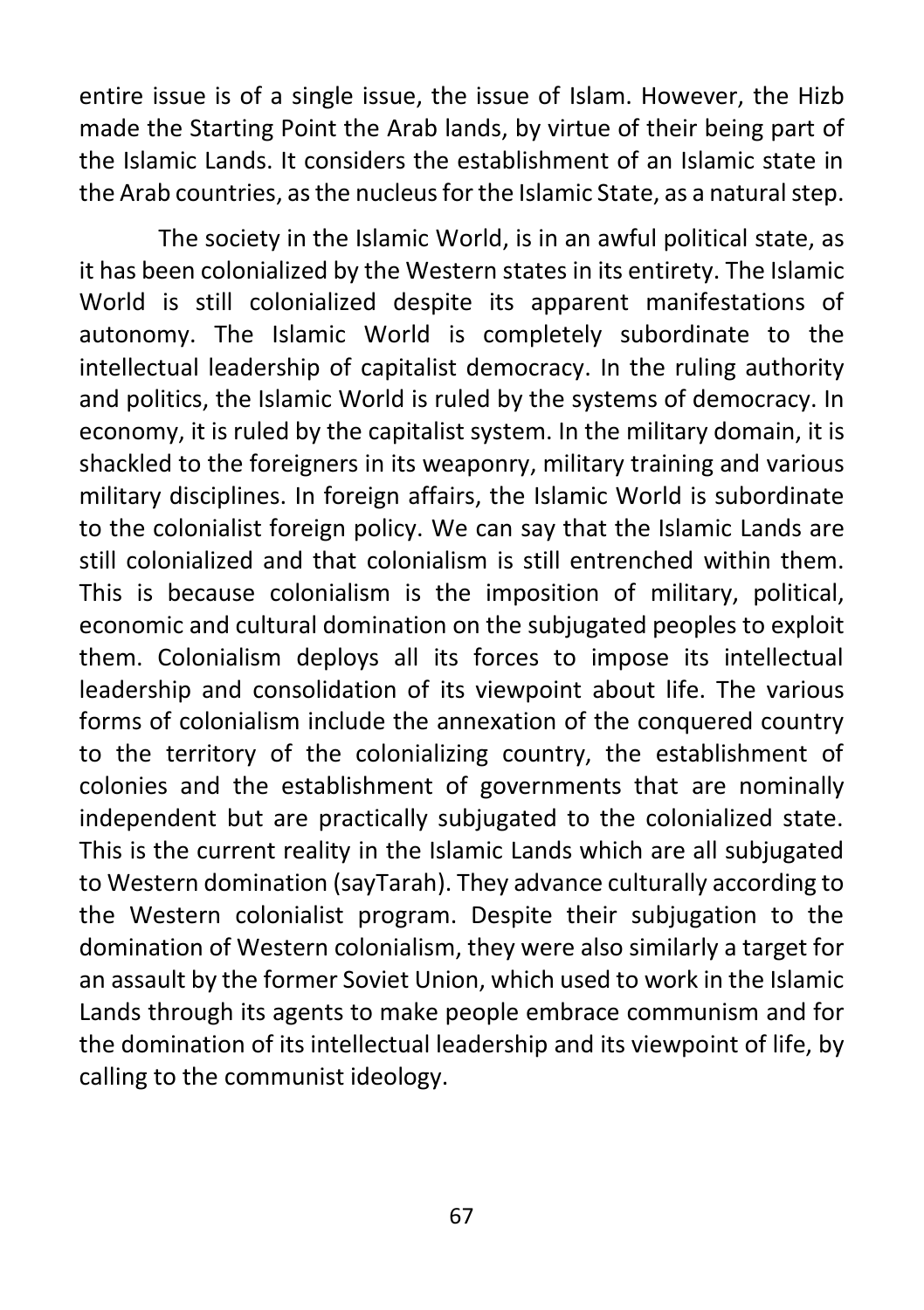Accordingly, the Islamic Lands are colonialized by the Western states and a theatre for the foreign intellectual leaderships. They were also the focus of attention for the former Soviet Union and an aim for its assault and occupation of them. This was done not to colonialize them but instead to transform them into communist countries and to change the entire society from an Islamic society to a communist society, removing all the influence of Islam. However, through the fall of the former Soviet Union, all this disappeared, though there remained some affiliated to the communist parties in the Islamic Lands, but without having any practical effect upon them.

It is essential that political work is undertaken in the struggle (kifaaH) against colonialism and for struggling against the foreign intellectual leaderships, as well as undertaking the work to prevent the danger of the foreign assault that targets our lands. Just as carrying the Islamic Dawah in a correct manner struggles against the danger of the foreign intellectual leaderships, it is obligatory that the struggle against Western colonialism be the cornerstone of the political struggle.

The political struggle obligates not seeking assistance from the foreigner, whosoever he may be and regardless of the form of this assistance. All political assistance from any foreigner, as well as any promotion of the foreigner, is considered a betrayal (khiyaanah) against the Ummah. The work also obligates the building of the domestic integrity of the Islamic World in a sound manner, so that the Islamic State becomes a world power with its distinct entity and sublime society. This world power is to seize the initiative from both camps, in order to carry the Islamic Dawah to the entire world and assume leadership over it. The political struggle obligates the struggling against the Western systems, canons and laws and all colonialist conventions. It obligates the rejection of all the Western projects, especially those of Britain and the United States, regardless of their being any type of technical and financial project or any form of political project. It obligates the absolute renunciation of the Western civilization (Hadaarah), without renunciation of the material forms, because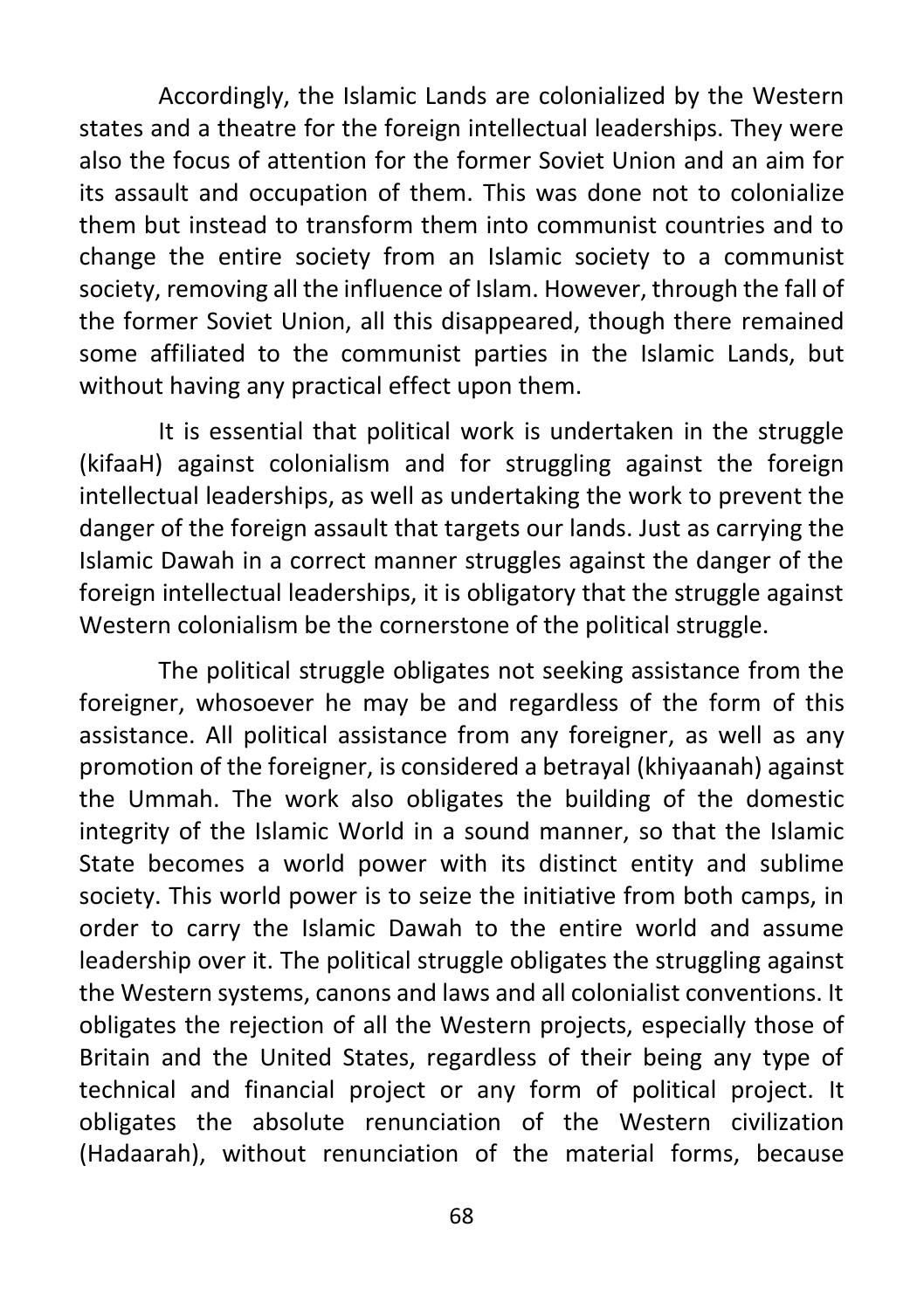material progress (madaniyyah) is to be taken when produced from science and technology. It obligates the complete eradication of the foreign intellectual leadership. It also obligates the renunciation of the foreign culture (thaqaafah), which conflicts with the Islamic viewpoint. However, this does not include science, because science is universal. Science must be taken from any place because it is amongst the most important causes for material advancement in life.

The political struggle requires that we know that the Western colonialists, especially the British and the Americans, in every colonialized country, extend assistance for their agents, from the obscurant conservatives, to the promoters of both the colonialist policy and the colonialist intellectual leadership, in addition to the ruling factions. These colonialists will do everything to provide assistance to their agents in the different regions, so as to obstruct the Islamic movement. The colonialists provide financial and non-financial assistance, making available all the resources needed for the agents to ensure the suppression (qaDaa') of this movement. So, the colonialists, along with their agents, will raise the banner of propaganda against this Islamic liberation movement, by levelling various accusations such as, it is funded by the colonialists, it is inciting domestic sedition (fitnah), it is striving to turn the world against the Muslims and it violates Islam, amongst similar charges. It is obligatory that those who are engaged in the struggle are aware of the colonialist policy and of its styles, so as to expose the colonialist plans domestically and externally, in a timely fashion. This is because exposing the plans of the colonialists in a timely fashion is one of the important kinds of struggle (kifaaH).

Thus, Hizb ut Tahrir, works to liberate the Islamic regions from colonialism, in its entirety. It confronts colonialism relentlessly, without restricting itself to a demand for military withdrawal and nominal independence alone. Instead, it works for the complete eradication of the state of affairs established by the kafir colonialists, by liberating the lands, the institutions and the thoughts from occupation (iHtilaal), whether it is military, intellectual, cultural, economic or any other form.